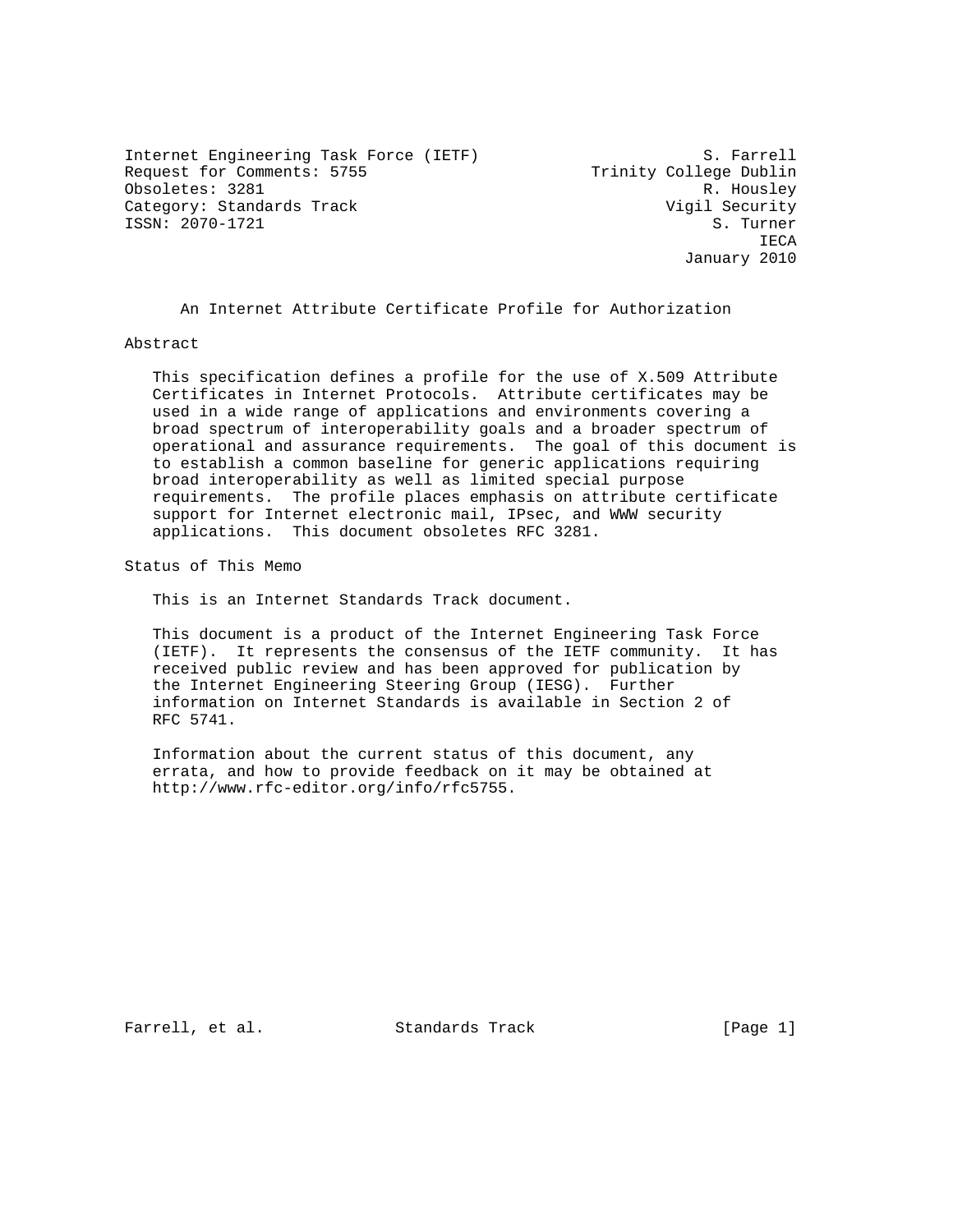Copyright Notice

 Copyright (c) 2010 IETF Trust and the persons identified as the document authors. All rights reserved.

 This document is subject to BCP 78 and the IETF Trust's Legal Provisions Relating to IETF Documents (http://trustee.ietf.org/license-info) in effect on the date of publication of this document. Please review these documents carefully, as they describe your rights and restrictions with respect to this document. Code Components extracted from this document must include Simplified BSD License text as described in Section 4.e of the Trust Legal Provisions and are provided without warranty as

described in the Simplified BSD License.

 This document may contain material from IETF Documents or IETF Contributions published or made publicly available before November 10, 2008. The person(s) controlling the copyright in some of this material may not have granted the IETF Trust the right to allow modifications of such material outside the IETF Standards Process. Without obtaining an adequate license from the person(s) controlling the copyright in such materials, this document may not be modified outside the IETF Standards Process, and derivative works of it may not be created outside the IETF Standards Process, except to format it for publication as an RFC or to translate it into languages other than English.

Farrell, et al. Standards Track [Page 2]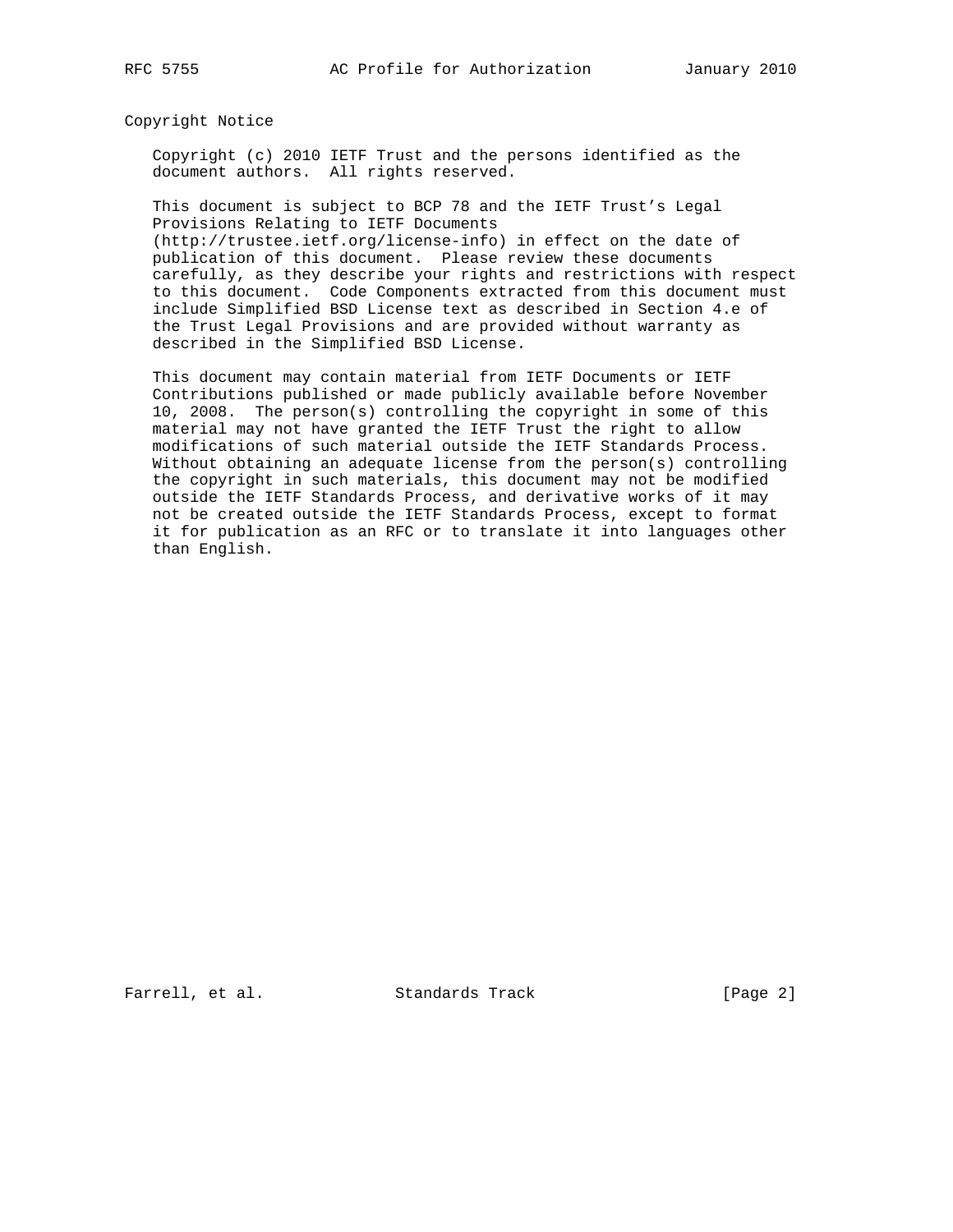# Table of Contents

|  | 1.3. Attribute Certificate Distribution ("Push" vs. "Pull") 6 |
|--|---------------------------------------------------------------|
|  |                                                               |
|  |                                                               |
|  |                                                               |
|  |                                                               |
|  | 4.1. X.509 Attribute Certificate Definition 10                |
|  | 4.2. Profile of Standard Fields 12                            |
|  |                                                               |
|  |                                                               |
|  |                                                               |
|  |                                                               |
|  |                                                               |
|  |                                                               |
|  |                                                               |
|  | 4.2.8. Issuer Unique Identifier 16                            |
|  |                                                               |
|  |                                                               |
|  |                                                               |
|  |                                                               |
|  | 4.3.3. Authority Key Identifier 19                            |
|  | 4.3.4. Authority Information Access 19                        |
|  | 4.3.5. CRL Distribution Points 20                             |
|  | 4.3.6. No Revocation Available 20                             |
|  |                                                               |
|  | 4.4.1. Service Authentication Information 21                  |
|  |                                                               |
|  |                                                               |
|  |                                                               |
|  |                                                               |
|  |                                                               |
|  |                                                               |
|  |                                                               |
|  |                                                               |
|  |                                                               |
|  |                                                               |
|  |                                                               |
|  |                                                               |
|  |                                                               |
|  |                                                               |
|  |                                                               |
|  |                                                               |

Farrell, et al. Standards Track [Page 3]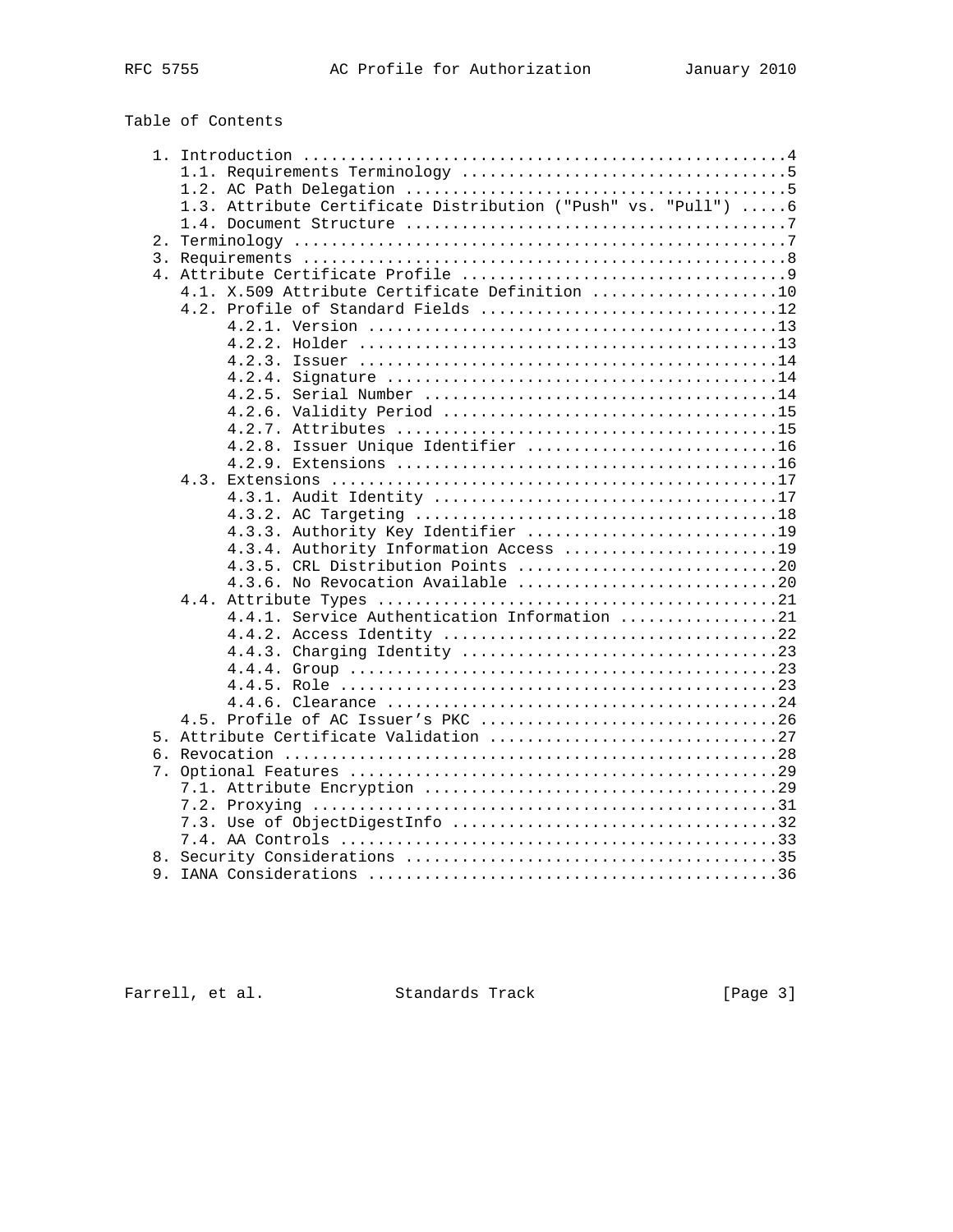|  | Appendix C. Errata Report Submitted to RFC 3281 47 |  |
|--|----------------------------------------------------|--|
|  | Appendix D. Changes since RFC 3281 48              |  |
|  |                                                    |  |

#### 1. Introduction

 X.509 public key certificates (PKCs) [X.509-1997] [X.509-2000] [PKIXPROF] bind an identity and a public key. An attribute certificate (AC) is a structure similar to a PKC; the main difference being that the AC contains no public key. An AC may contain attributes that specify group membership, role, security clearance, or other authorization information associated with the AC holder.

 The syntax for the AC is defined in Recommendation X.509, making the term "X.509 certificate" ambiguous.

 Some people constantly confuse PKCs and ACs. An analogy may make the distinction clear. A PKC can be considered to be like a passport: it identifies the holder, tends to last for a long time, and should not be trivial to obtain. An AC is more like an entry visa: it is typically issued by a different authority and does not last for as long a time. As acquiring an entry visa typically requires presenting a passport, getting a visa can be a simpler process.

 Authorization information may be placed in a PKC extension or placed in a separate attribute certificate (AC). The placement of authorization information in PKCs is usually undesirable for two reasons. First, authorization information often does not have the same lifetime as the binding of the identity and the public key. When authorization information is placed in a PKC extension, the general result is the shortening of the PKC useful lifetime. Second, the PKC issuer is not usually authoritative for the authorization information. This results in additional steps for the PKC issuer to obtain authorization information from the authoritative source.

 For these reasons, it is often better to separate authorization information from the PKC. Yet, authorization information also needs to be bound to an identity. An AC provides this binding; it is simply a digitally signed (or certified) identity and set of attributes.

 An AC may be used with various security services, including access control, data origin authentication, and non-repudiation.

Farrell, et al. Standards Track [Page 4]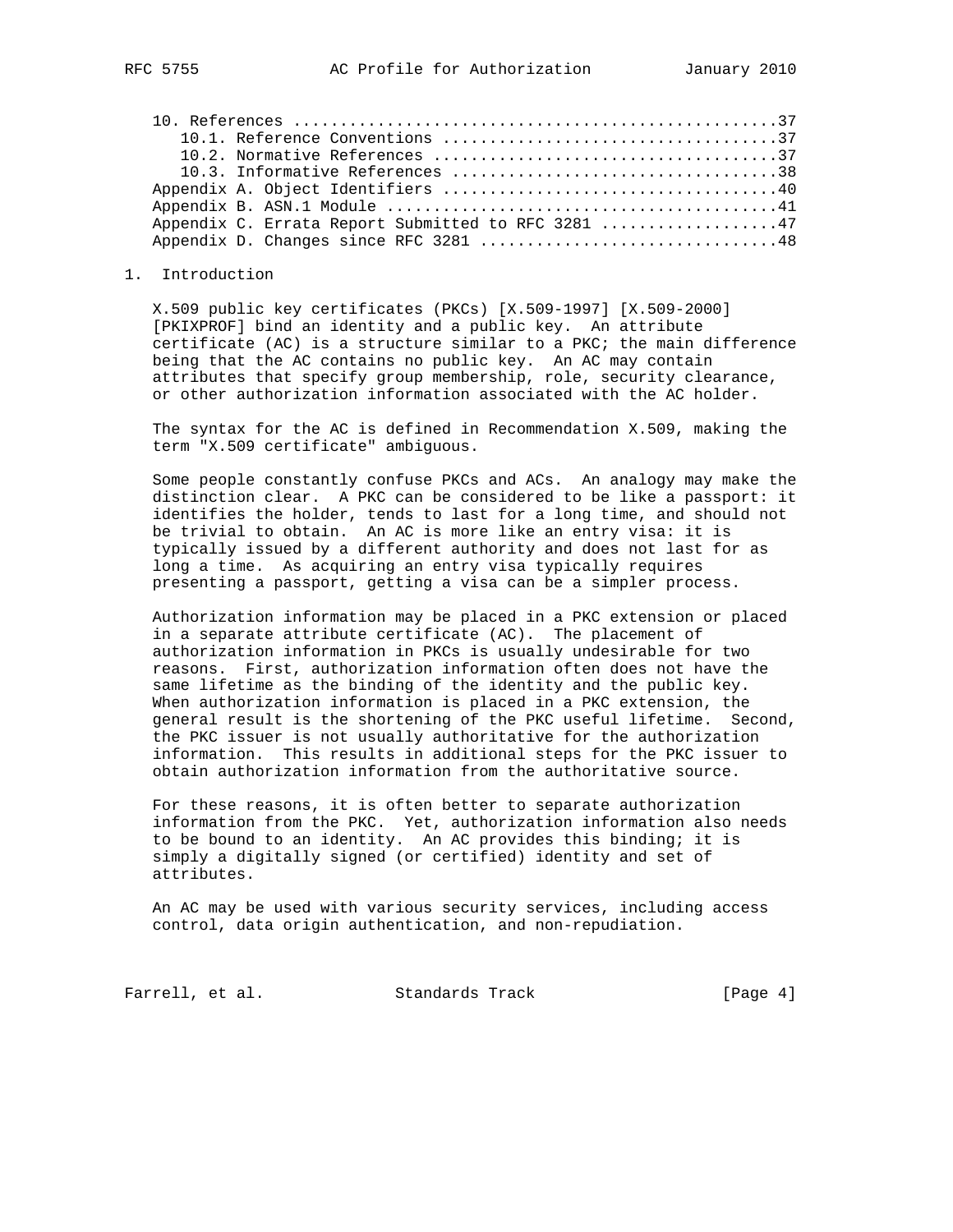PKCs can provide an identity to access control decision functions. However, in many contexts, the identity is not the criterion that is used for access control decisions; rather, the role or group membership of the accessor is the criterion used. Such access control schemes are called role-based access control.

 When making an access control decision based on an AC, an access control decision function may need to ensure that the appropriate AC holder is the entity that has requested access. One way in which the linkage between the request or identity and the AC can be achieved is the inclusion of a reference to a PKC within the AC and the use of the private key corresponding to the PKC for authentication within the access request.

 ACs may also be used in the context of a data origin authentication service and a non-repudiation service. In these contexts, the attributes contained in the AC provide additional information about the signing entity. This information can be used to make sure that the entity is authorized to sign the data. This kind of checking depends either on the context in which the data is exchanged or on the data that has been digitally signed.

 This document obsoletes [RFC3281]. Changes since [RFC3281] are listed in Appendix D.

#### 1.1. Requirements Terminology

 The key words "MUST", "MUST NOT", "REQUIRED", "SHALL", "SHALL NOT", "SHOULD", "SHOULD NOT", "RECOMMENDED", "MAY", and "OPTIONAL" in this document are to be interpreted as described in [RFC2119].

1.2. AC Path Delegation

 The X.509 standard [X.509-2000] defines authorization as the "conveyance of privilege from one entity that holds such privilege, to another entity". An AC is one authorization mechanism.

 An ordered sequence of ACs could be used to verify the authenticity of a privilege asserter's privilege. In this way, chains or paths of ACs could be employed to delegate authorization.

 Since the administration and processing associated with such AC chains is complex and the use of ACs in the Internet today is quite limited, it is RECOMMENDED that implementations of this specification not use AC chains. Other (future) specifications may address the use of AC chains. This specification deals with the simple cases, where one authority issues all of the ACs for a particular set of attributes. However, this simplification does not preclude the use

Farrell, et al. Standards Track [Page 5]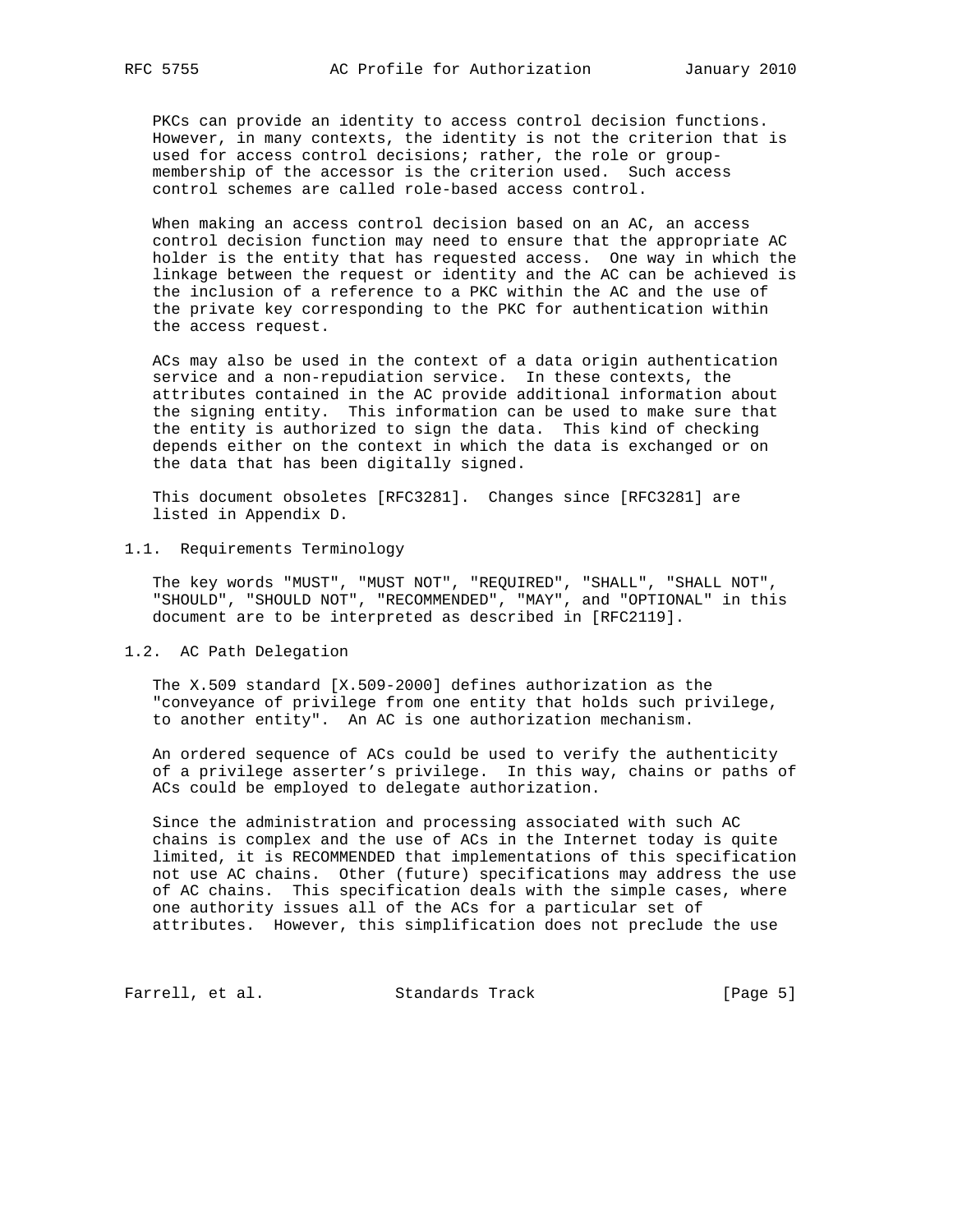of several different authorities, each of which manages a different set of attributes. For example, group membership may be included in one AC issued by one authority, and security clearance may be included in another AC issued by another authority.

 This means that conformant implementations are only REQUIRED to be able to process a single AC at a time. Processing of more than one AC, one after another, may be necessary. Note however, that validation of an AC MAY require validation of a chain of PKCs, as specified in [PKIXPROF].

# 1.3. Attribute Certificate Distribution ("Push" vs. "Pull")

 As discussed above, ACs provide a mechanism to securely provide authorization information to, for example, access control decision functions. However, there are a number of possible communication paths for ACs.

 In some environments, it is suitable for a client to "push" an AC to a server. This means that no new connections between the client and server are required. It also means that no search burden is imposed on servers, which improves performance and that the AC verifier is only presented with what it "needs to know". The "push" model is especially suitable in inter-domain cases where the client's rights should be assigned within the client's "home" domain.

 In other cases, it is more suitable for a client to simply authenticate to the server and for the server to request or "pull" the client's AC from an AC issuer or a repository. A major benefit of the "pull" model is that it can be implemented without changes to the client or to the client-server protocol. The "pull" model is especially suitable for inter-domain cases where the client's rights should be assigned within the server's domain, rather than within the client's domain.

 There are a number of possible exchanges involving three entities: the client, the server, and the AC issuer. In addition, a directory service or other repository for AC retrieval MAY be supported.

Farrell, et al. Standards Track [Page 6]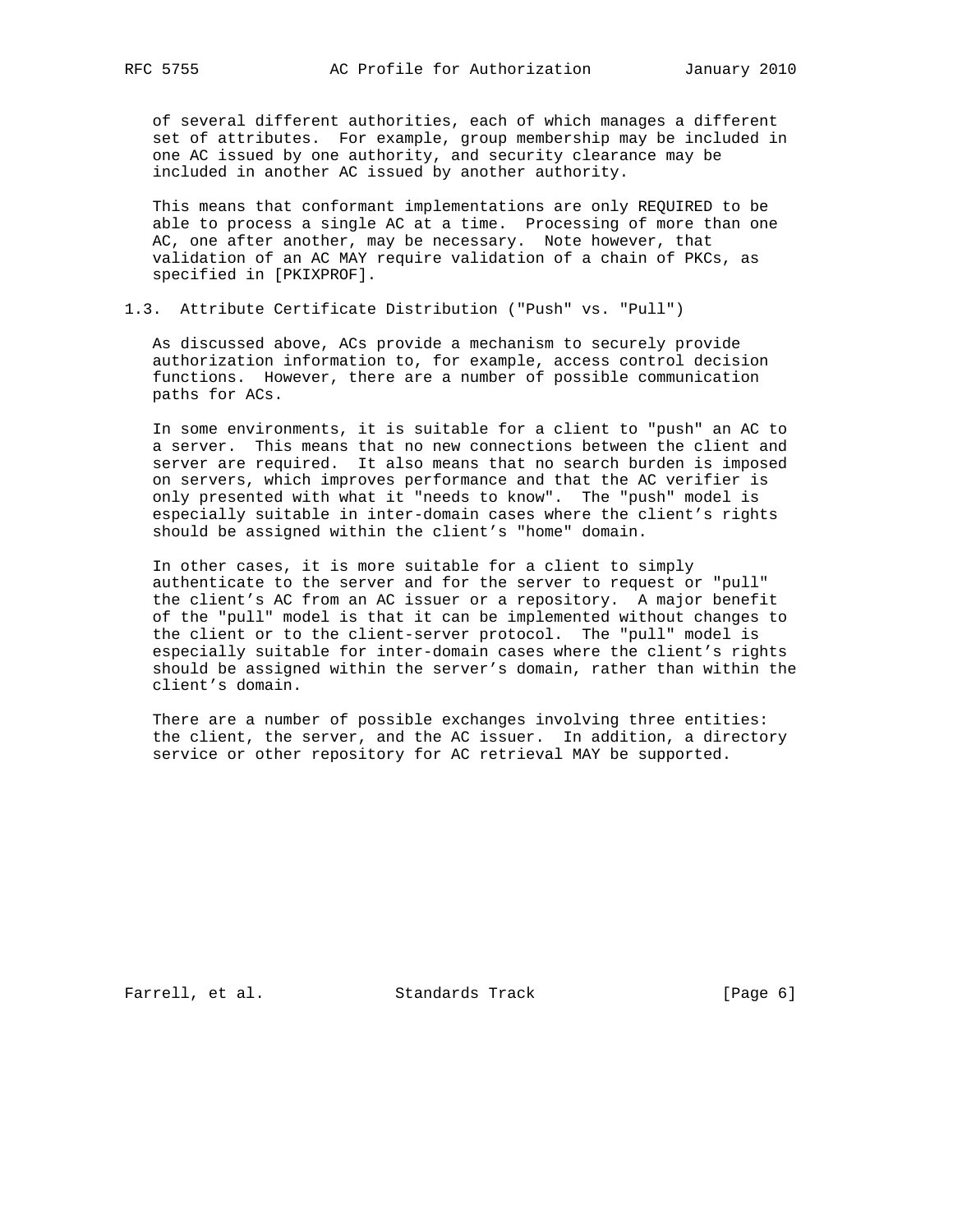Figure 1 shows an abstract view of the exchanges that may involve ACs. This profile does not specify a protocol for these exchanges.



Figure 1: AC Exchanges

## 1.4. Document Structure

 Section 2 defines some terminology. Section 3 specifies the requirements that this profile is intended to meet. Section 4 contains the profile of the X.509 AC. Section 5 specifies rules for AC validation. Section 6 specifies rules for AC revocation checks. Section 7 specifies optional features that MAY be supported; however, support for these features is not required for conformance to this profile. Finally, the appendices contain the list of object identifiers (OIDs) required to support this specification and an ASN.1 module.

# 2. Terminology

 For simplicity, we use the terms client and server in this specification. This is not intended to indicate that ACs are only to be used in client-server environments. For example, ACs may be used in the Secure/Multipurpose Internet Mail Extensions (S/MIME) v3.2 context, where the mail user agent would be both a "client" and a "server" in the sense the terms are used here.

Farrell, et al. Standards Track [Page 7]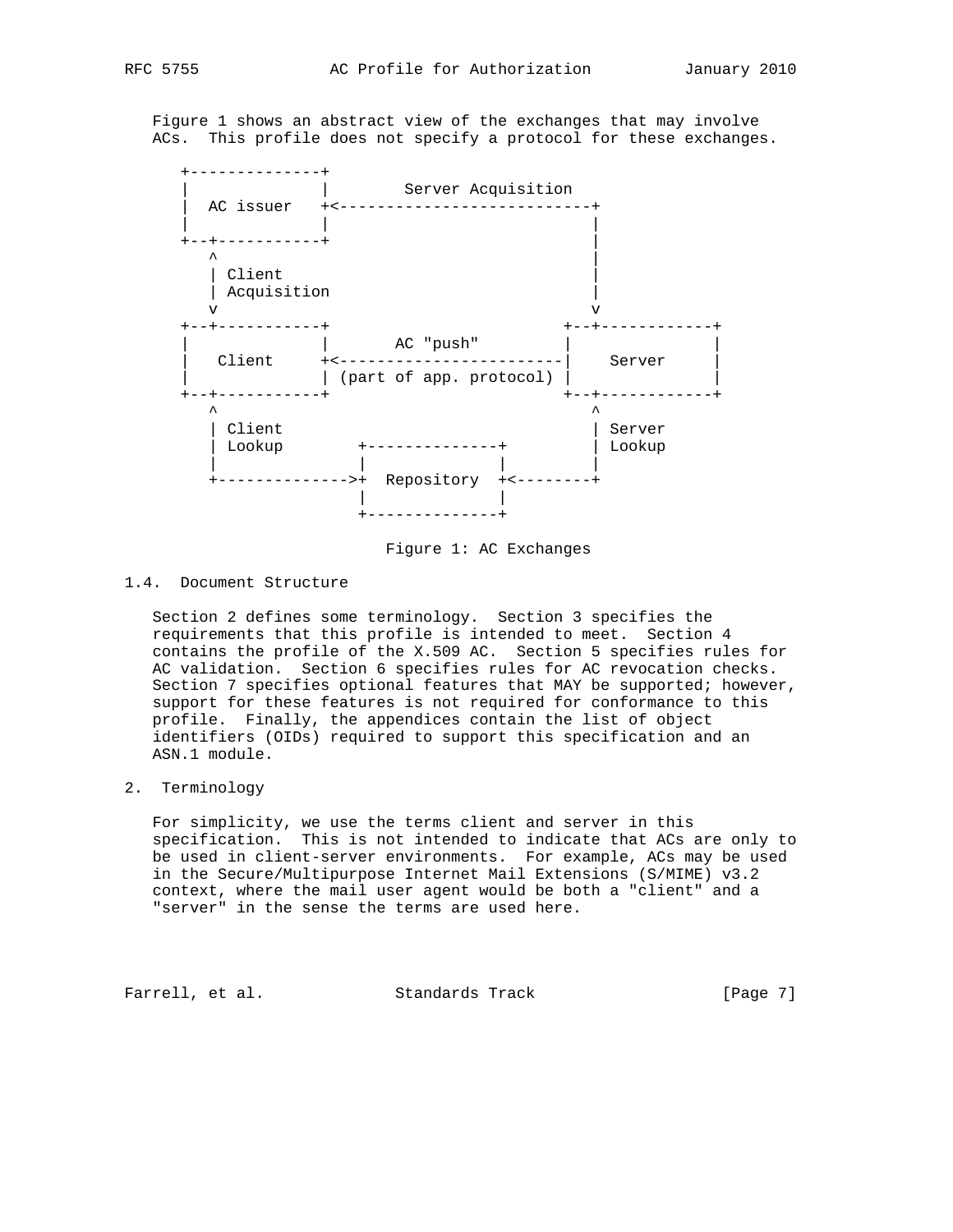Term Meaning

- AA Attribute Authority, the entity that issues the AC, synonymous in this specification with "AC issuer".
- AC Attribute Certificate.
- AC user Any entity that parses or processes an AC.
- AC verifier Any entity that checks the validity of an AC and then makes use of the result.
- AC issuer The entity that signs the AC: synonymous in this specification with "AA".
- AC holder The entity indicated (perhaps indirectly) in the Holder field of the AC.
- Client The entity that is requesting the action for which authorization checks are to be made.
- Proxying In this specification, Proxying is used to mean the situation where an application server acts as an application client on behalf of a user. Proxying here does not mean granting of authority.
- PKC Public Key Certificate uses the ASN.1 type Certificate defined in X.509 and profiled in RFC 5280. This (non-standard) acronym is used in order to avoid confusion about the term "X.509 certificate".

Server The entity that requires that the authorization checks are made.

3. Requirements

This AC profile meets the following requirements.

Time/Validity requirements:

 1. Support for short-lived as well as long-lived ACs. Typical short lived validity periods might be measured in hours, as opposed to months for PKCs. Short validity periods allow ACs to be useful without a revocation mechanism.

Farrell, et al. Standards Track [Page 8]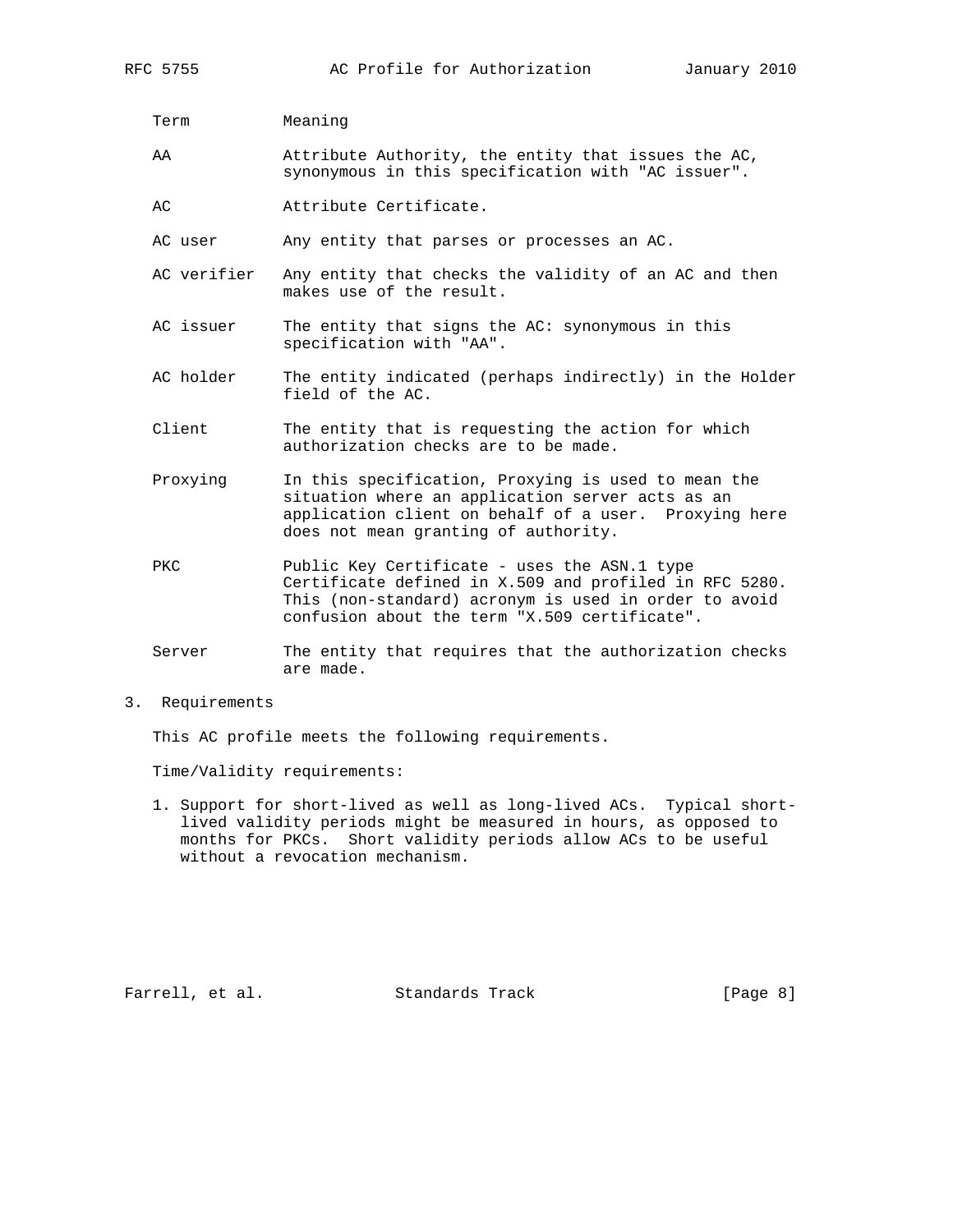Attribute Types:

- 2. Issuers of ACs should be able to define their own attribute types for use within closed domains.
- 3. Some standard attribute types, which can be contained within ACs, should be defined. Examples include "access identity", "group", "role", "clearance", "audit identity", and "charging identity".
- 4. Standard attribute types should be defined in a manner that permits an AC verifier to distinguish between uses of the same attribute in different domains. For example, the "Administrators group" as defined by "Baltimore" and the "Administrators group" as defined by "SPYRUS" should be easily distinguished.

Targeting of ACs:

 5. It should be possible to "target" an AC at one, or a small number of, servers. This means that a trustworthy non-target server will reject the AC for authorization decisions.

Push vs. Pull

- 6. ACs should be defined so that they can either be "pushed" by the client to the server, or "pulled" by the server from a repository or other network service, including an online AC issuer.
- 4. Attribute Certificate Profile

 ACs may be used in a wide range of applications and environments covering a broad spectrum of interoperability goals and a broader spectrum of operational and assurance requirements. The goal of this document is to establish a common baseline for generic applications requiring broad interoperability and limited special purpose requirements. In particular, the emphasis will be on supporting the use of attribute certificates for informal Internet electronic mail, IPsec, and WWW applications.

 This section presents a profile for ACs that will foster interoperability. This section also defines some private extensions for the Internet community.

 While the ISO/IEC/ITU documents use the 1993 (or later) version of ASN.1, this document uses the 1988 ASN.1 syntax, as has been done for PKCs [PKIXPROF]. The encoded certificates and extensions from either ASN.1 version are bit-wise identical.

Farrell, et al. Standards Track [Page 9]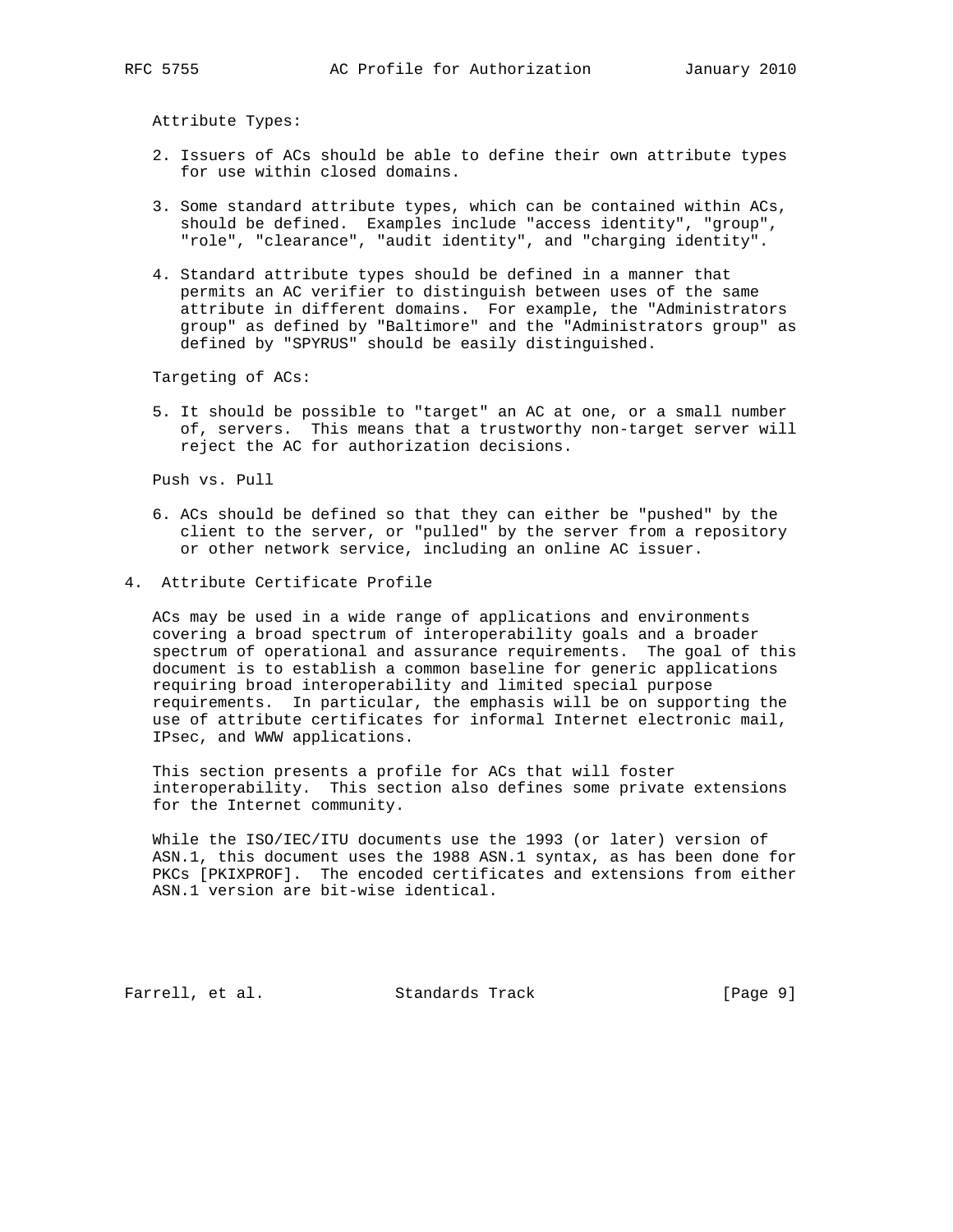Where maximum lengths for fields are specified, these lengths refer to the DER encoding and do not include the ASN.1 tag or length fields.

 Conforming implementations MUST support the profile specified in this section.

#### 4.1. X.509 Attribute Certificate Definition

 X.509 contains the definition of an AC given below. All types that are not defined in this document can be found in [PKIXPROF].

```
 AttributeCertificate ::= SEQUENCE {
        acinfo AttributeCertificateInfo,
        signatureAlgorithm AlgorithmIdentifier,
       signatureValue BIT STRING
       }
       AttributeCertificateInfo ::= SEQUENCE {
        version AttCertVersion, -- version is v2
       holder Holder,
issuer and AttCertIssuer,
signature algorithmIdentifier,
serialNumber CertificateSerialNumber,
        attrCertValidityPeriod AttCertValidityPeriod,
 attributes SEQUENCE OF Attribute,
 issuerUniqueID UniqueIdentifier OPTIONAL,
 extensions Extensions OPTIONAL
       }
      AttCertVersion ::= INTEGER \{ v2(1) \} Holder ::= SEQUENCE {
        baseCertificateID [0] IssuerSerial OPTIONAL,
            -- the issuer and serial number of
            -- the holder's Public Key Certificate
        entityName [1] GeneralNames OPTIONAL,
            -- the name of the claimant or role
        objectDigestInfo [2] ObjectDigestInfo OPTIONAL
            -- used to directly authenticate the holder,
            -- for example, an executable
       }
```
Farrell, et al. Standards Track [Page 10]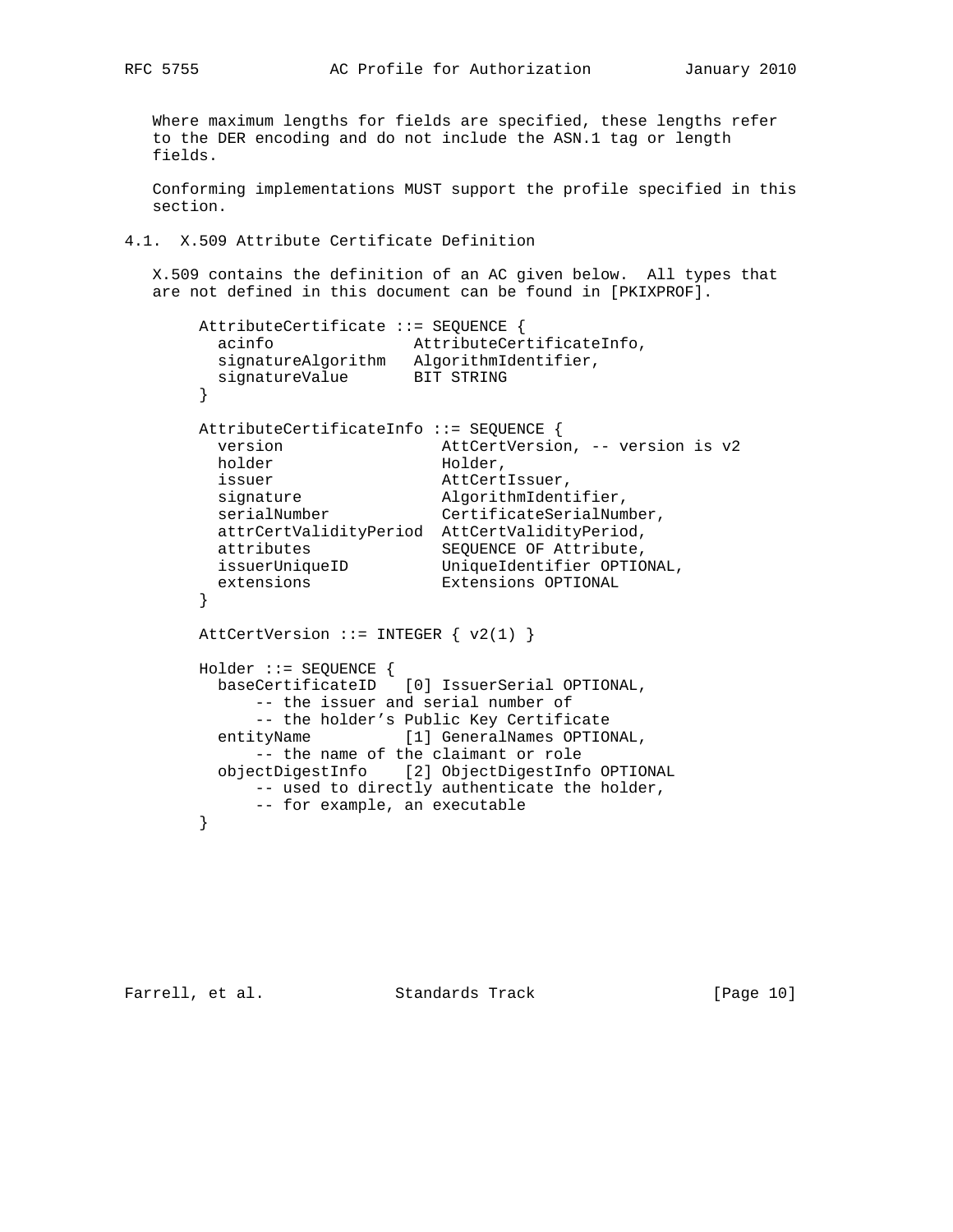```
 ObjectDigestInfo ::= SEQUENCE {
        digestedObjectType ENUMERATED {
publicKey (0),
```

```
publicKeyCert (1),
otherObjectTypes (2) },
       -- otherObjectTypes MUST NOT
        -- be used in this profile
 otherObjectTypeID OBJECT IDENTIFIER OPTIONAL,
 digestAlgorithm AlgorithmIdentifier,
 objectDigest BIT STRING
       }
       AttCertIssuer ::= CHOICE {
 v1Form GeneralNames, -- MUST NOT be used in this
 -- profile
 v2Form [0] V2Form -- v2 only
       }
       V2Form ::= SEQUENCE {
 issuerName GeneralNames OPTIONAL,
 baseCertificateID [0] IssuerSerial OPTIONAL,
 objectDigestInfo [1] ObjectDigestInfo OPTIONAL
          -- issuerName MUST be present in this profile
          -- baseCertificateID and objectDigestInfo MUST NOT
          -- be present in this profile
       }
       IssuerSerial ::= SEQUENCE {
issuer GeneralNames,
serial CertificateSerialNumber,
 issuerUID UniqueIdentifier OPTIONAL
       }
       AttCertValidityPeriod ::= SEQUENCE {
       notBeforeTime GeneralizedTime,
        notAfterTime GeneralizedTime
       }
```
Farrell, et al. Standards Track [Page 11]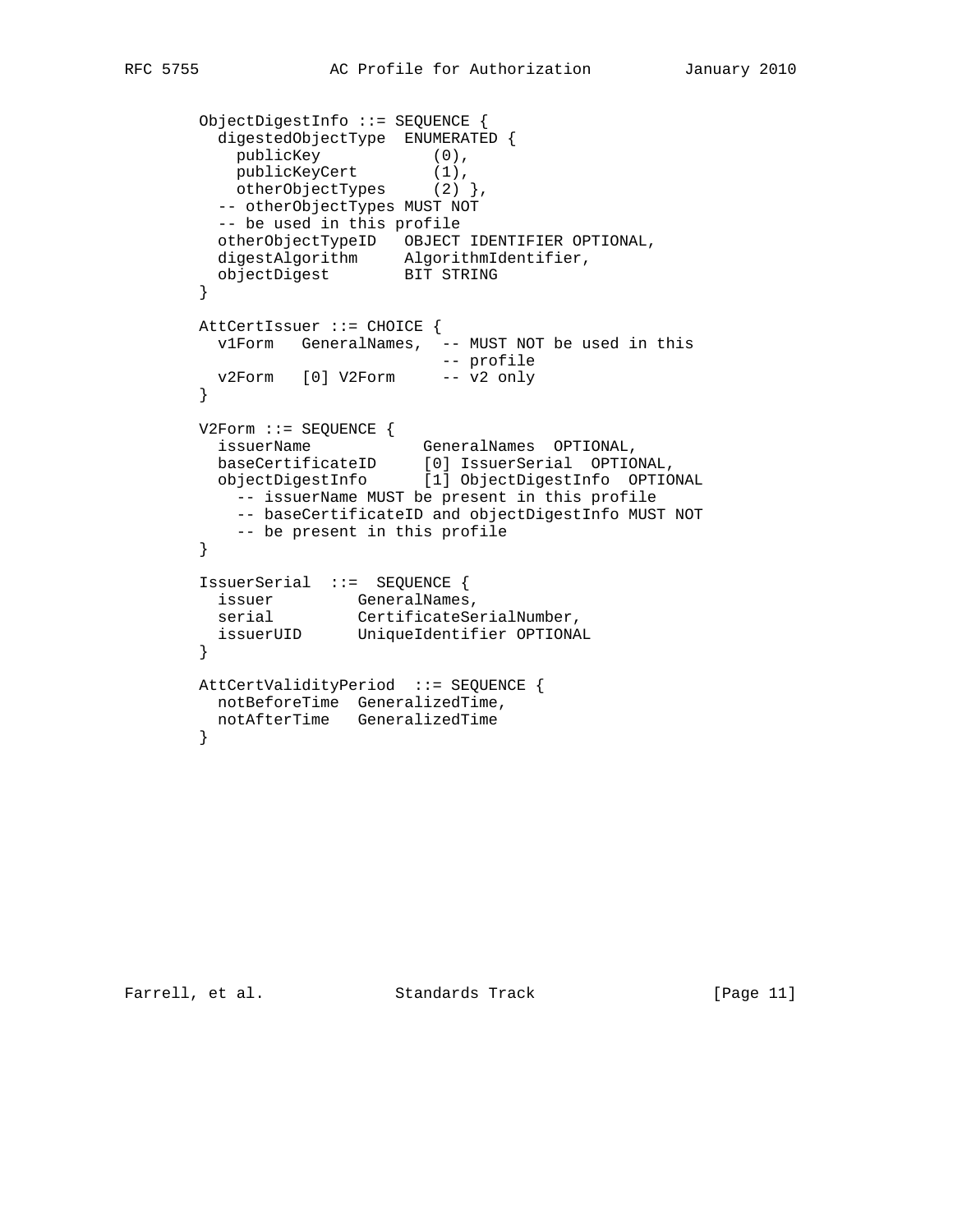Although the Attribute syntax is defined in [PKIXPROF], we repeat the definition here for convenience.

 Attribute ::= SEQUENCE { type AttributeType, values SET OF AttributeValue -- at least one value is required } AttributeType ::= OBJECT IDENTIFIER AttributeValue ::= ANY DEFINED BY AttributeType

 Implementers should note that the DER encoding (see [X.509-1988], [X.690]) of the SET OF values requires ordering of the encodings of the values. Though this issue arises with respect to distinguished names, and has to be handled by [PKIXPROF] implementations, it is much more significant in this context, since the inclusion of multiple values is much more common in ACs.

4.2. Profile of Standard Fields

 GeneralName offers great flexibility. To achieve interoperability, in spite of this flexibility, this profile imposes constraints on the use of GeneralName.

 Conforming implementations MUST be able to support the dNSName, directoryName, uniformResourceIdentifier, and iPAddress options. This is compatible with the GeneralName requirements in [PKIXPROF] (mainly in Section 4.2.1.6). Implementations SHOULD also support the SRVName, as defined in [X509-SRV].

 Conforming implementations MUST NOT use the x400Address, ediPartyName, or registeredID options.

 Conforming implementations MAY use the otherName option to convey name forms defined in Internet Standards. For example, Kerberos [KRB] format names can be encoded into the otherName, using a Kerberos 5 principal name OID and a SEQUENCE of the Realm and the PrincipalName.

Farrell, et al. Standards Track [Page 12]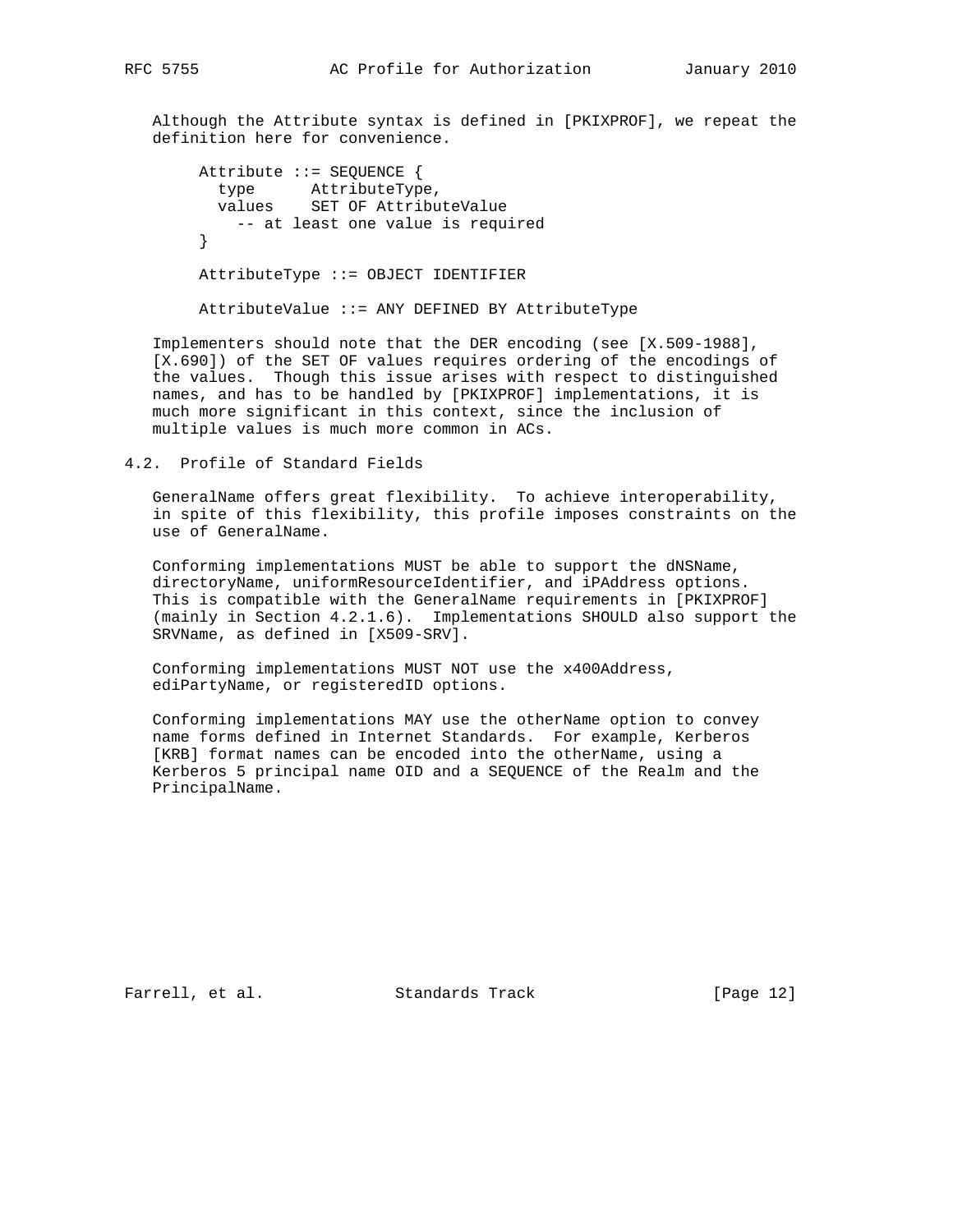# 4.2.1. Version

 The version field MUST have the value of v2. That is, the version field is present in the DER encoding.

 Note: This version (v2) is not backwards compatible with the previous attribute certificate definition (v1) from the 1997 X.509 standard [X.509-1997], but is compatible with the v2 definition from X.509 (2000) [X.509-2000].

#### 4.2.2. Holder

 The Holder field is a SEQUENCE allowing three different (optional) syntaxes: baseCertificateID, entityName, and objectDigestInfo. Where only one option is present, the meaning of the Holder field is clear.

 However, where more than one option is used, there is a potential for confusion as to which option is "normative", which is a "hint", etc. Since the correct position is not clear from [X.509-2000], this specification RECOMMENDS that only one of the options be used in any given AC.

 For any environment where the AC is passed in an authenticated message or session and where the authentication is based on the use of an X.509 PKC, the Holder field SHOULD use the baseCertificateID.

 With the baseCertificateID option, the holder's PKC serialNumber and issuer MUST be identical to the AC Holder field. The PKC issuer MUST have a non-empty distinguished name that is to be present as the single value of the holder.baseCertificateID.issuer construct in the directoryName field. The AC holder.baseCertificateID.issuerUID field MUST only be used if the holder's PKC contains an issuerUniqueID field. If both the AC holder.baseCertificateID.issuerUID and the PKC issuerUniqueID fields are present, the same value MUST be present in both fields. Thus, the baseCertificateID is only usable with PKC profiles (like [PKIXPROF]) that mandate that the PKC issuer field contain a non-empty distinguished name value.

 Note: An empty distinguished name is a distinguished name where the SEQUENCE OF relative distinguished names is of zero length. In a DER encoding, this has the value '3000'H.

 If the Holder field uses the entityName option and the underlying authentication is based on a PKC, the entityName MUST be the same as the PKC subject field or one of the values of the PKC subjectAltName field extension (if present). Note that [PKIXPROF] mandates that the subjectAltName extension be present if the PKC subject is an empty

Farrell, et al. Standards Track [Page 13]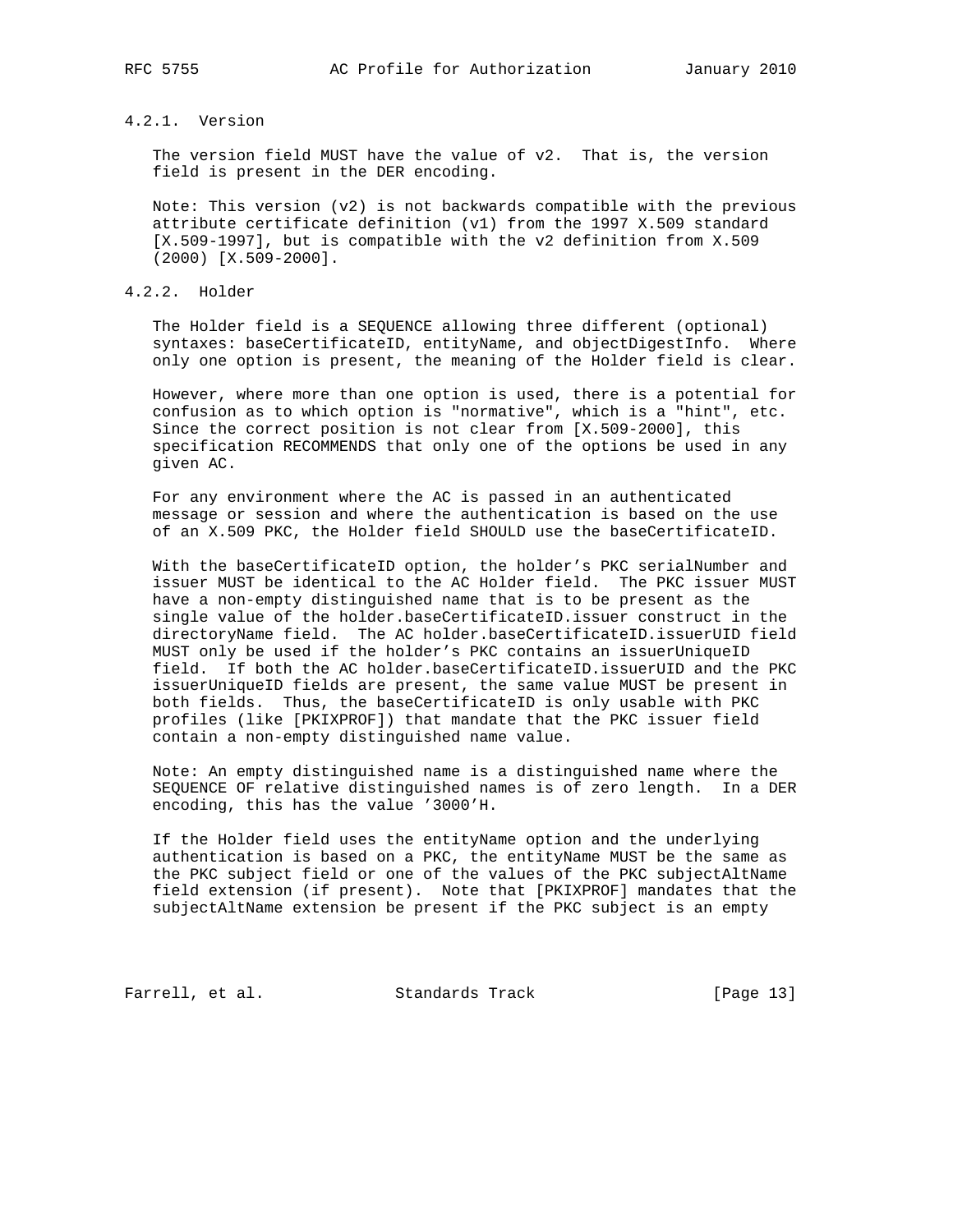distinguished name. See the Security Considerations section, which mentions some name collision problems that may arise when using the entityName option.

 In any other case where the Holder field uses the entityName option, only one name SHOULD be present.

 Implementations conforming to this profile are not required to support the use of the objectDigest field. However, Section 7.3 specifies how this optional feature MAY be used.

 Any protocol conforming to this profile SHOULD specify which AC holder option is to be used and how this fits with the supported authentication schemes defined in that protocol.

# 4.2.3. Issuer

 ACs conforming to this profile MUST use the v2Form choice, which MUST contain one and only one GeneralName in the issuerName, which MUST contain a non-empty distinguished name in the directoryName field. This means that all AC issuers MUST have non-empty distinguished names. ACs conforming to this profile MUST omit the baseCertificateID and objectDigestInfo fields.

 Part of the reason for the use of the v2Form containing only an issuerName is that it means that the AC issuer does not have to know which PKC the AC verifier will use for it (the AC issuer). Using the baseCertificateID field to reference the AC issuer would mean that the AC verifier would have to trust the PKC that the AC issuer chose (for itself) at AC creation time.

#### 4.2.4. Signature

Contains the algorithm identifier used to validate the AC signature.

 This MUST be one of the signing algorithms defined in [PKIXALGS] or defined in any IETF-approved update to [PKIXALGS]. Conforming implementations MUST honor all MUST/SHOULD/MAY signing algorithm statements specified in [PKIXALGS] or IETF-approved updates to [PKIXALGS].

# 4.2.5. Serial Number

 For any conforming AC, the issuer/serialNumber pair MUST form a unique combination, even if ACs are very short-lived.

Farrell, et al. Standards Track [Page 14]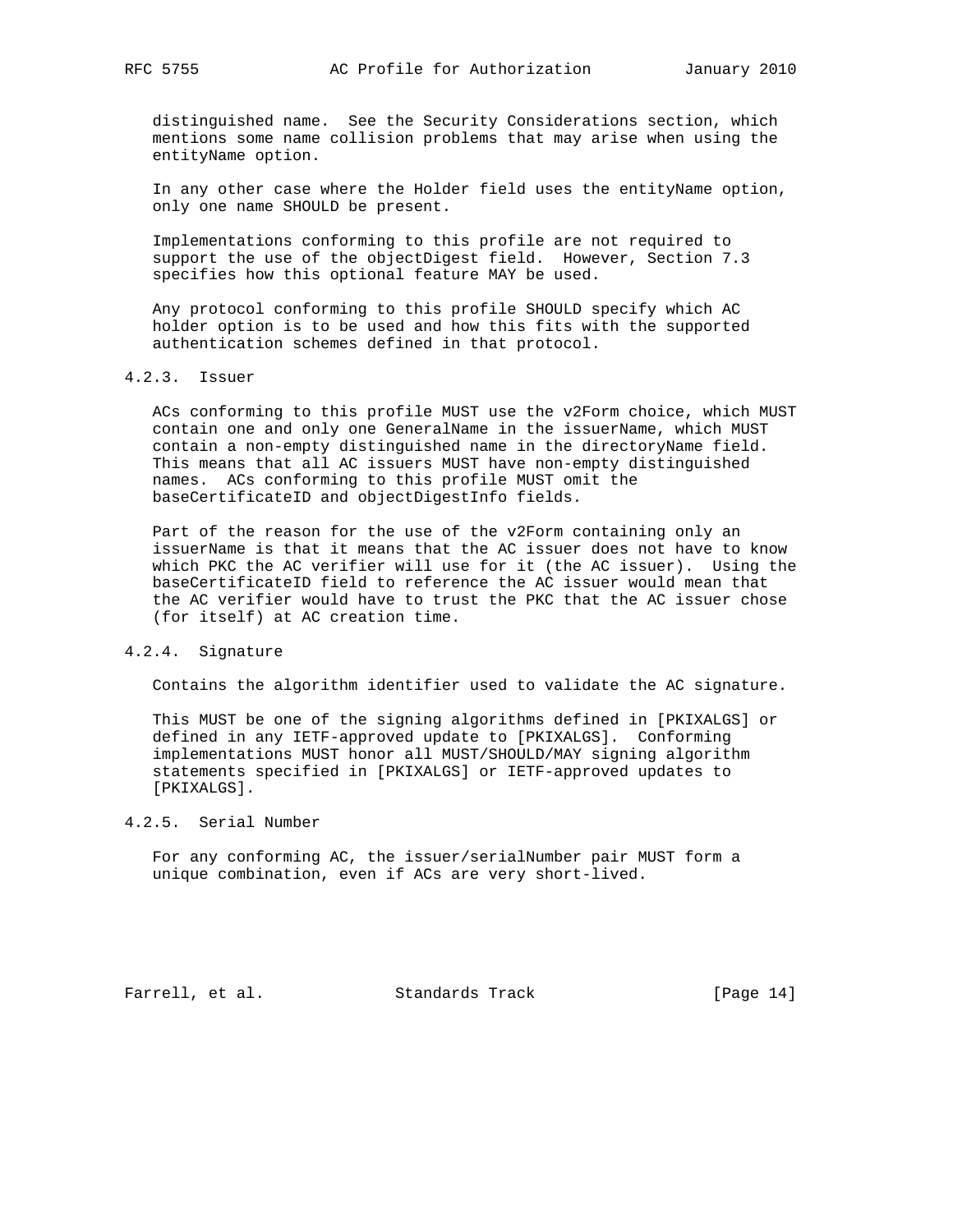AC issuers MUST force the serialNumber to be a positive integer, that is, the sign bit in the DER encoding of the INTEGER value MUST be zero -- this can be done by adding a leading (leftmost) '00'H octet if necessary. This removes a potential ambiguity in mapping between a string of octets and an integer value.

 Given the uniqueness and timing requirements above, serial numbers can be expected to contain long integers. AC users MUST be able to handle serialNumber values longer than 4 octets. Conformant ACs MUST NOT contain serialNumber values longer than 20 octets.

 There is no requirement that the serial numbers used by any AC issuer follow any particular ordering. In particular, they need not be monotonically increasing with time. Each AC issuer MUST ensure that each AC that it issues contains a unique serial number.

#### 4.2.6. Validity Period

 The attrCertValidityPeriod (a.k.a. validity) field specifies the period for which the AC issuer certifies that the binding between the holder and the attributes fields will be valid.

 The generalized time type, GeneralizedTime, is a standard ASN.1 type for variable precision representation of time. The GeneralizedTime field can optionally include a representation of the time differential between the local time zone and Greenwich Mean Time.

 For the purposes of this profile, GeneralizedTime values MUST be expressed in Coordinated universal time (UTC) (also known as Greenwich Mean Time or Zulu)) and MUST include seconds (i.e., times are YYYYMMDDHHMMSSZ), even when the number of seconds is zero. GeneralizedTime values MUST NOT include fractional seconds.

 (Note: this is the same as specified in [PKIXPROF], Section 4.1.2.5.2.)

 AC users MUST be able to handle an AC which, at the time of processing, has parts of its validity period or all its validity period in the past or in the future (a post-dated AC). This is valid for some applications, such as backup.

# 4.2.7. Attributes

 The attributes field gives information about the AC holder. When the AC is used for authorization, this will often contain a set of privileges.

Farrell, et al. Standards Track [Page 15]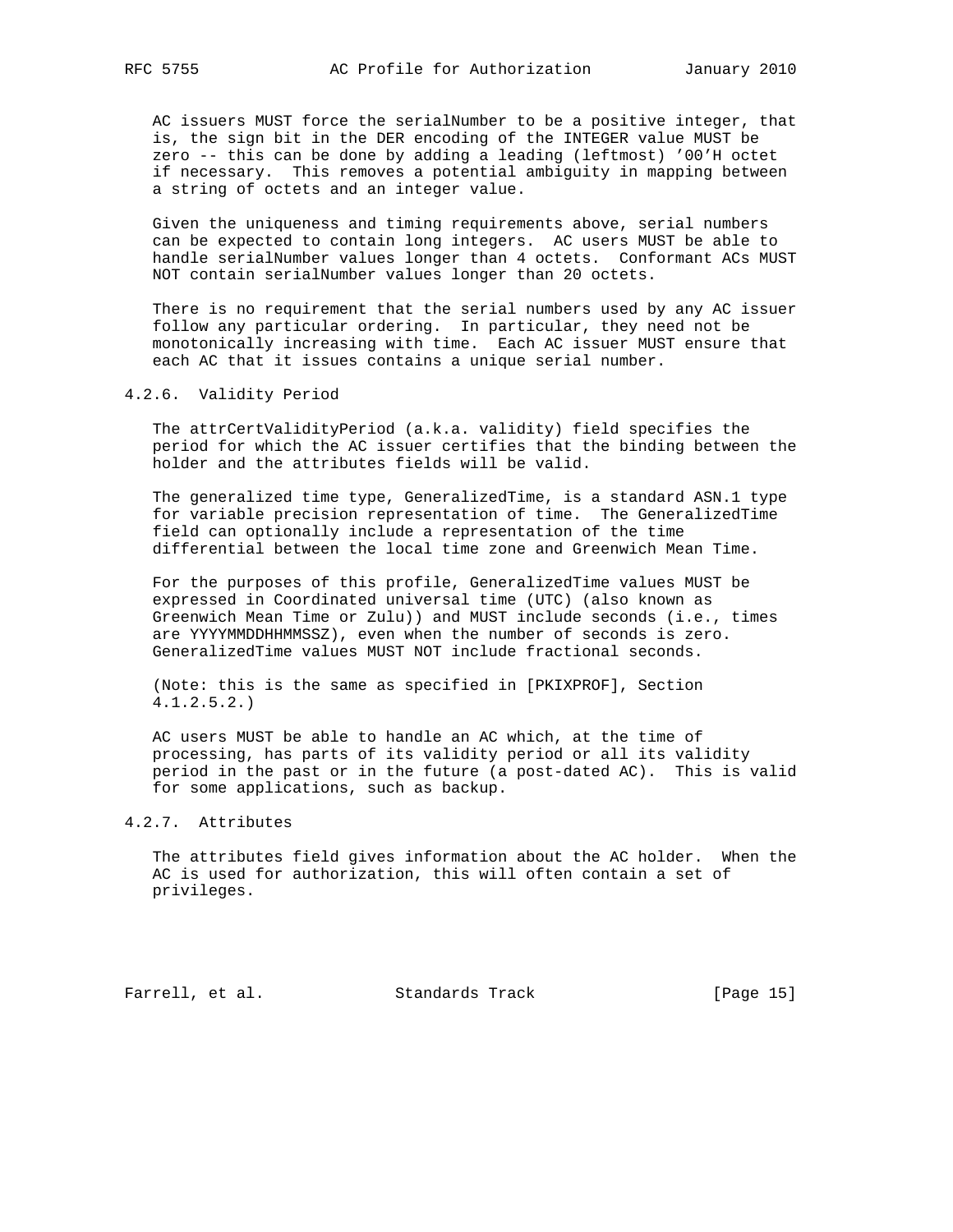The attributes field contains a SEQUENCE OF Attribute. Each Attribute contains the type of the attribute and a SET OF values. For a given AC, each AttributeType OBJECT IDENTIFIER in the sequence MUST be unique. That is, only one instance of each attribute can occur in a single AC, but each instance can be multi-valued.

 AC users MUST be able to handle multiple values for all attribute types.

 An AC MUST contain at least one attribute. That is, the SEQUENCE OF Attributes MUST NOT be of zero length.

Some standard attribute types are defined in Section 4.4.

4.2.8. Issuer Unique Identifier

 This field MUST NOT be used unless it is also used in the AC issuer's PKC, in which case it MUST be used. Note that [PKIXPROF] states that this field SHOULD NOT be used by conforming certification authorities (CAs), but that applications SHOULD be able to parse PKCs containing the field.

# 4.2.9. Extensions

 The extensions field generally gives information about the AC as opposed to information about the AC holder.

 An AC that has no extensions conforms to the profile; however, Section 4.3 defines the extensions that MAY be used with this profile, and whether or not they may be marked critical. If any other critical extension is used, the AC does not conform to this profile. However, if any other non-critical extension is used, the AC does conform to this profile.

 The extensions defined for ACs provide methods for associating additional attributes with holders. This profile also allows communities to define private extensions to carry information unique to those communities. Each extension in an AC may be designated as critical or non-critical. An AC-using system MUST reject an AC if it encounters a critical extension it does not recognize; however, a non-critical extension may be ignored if it is not recognized. Section 4.3 presents recommended extensions used within Internet ACs and standard locations for information. Communities may elect to use additional extensions; however, caution should be exercised in adopting any critical extensions in ACs that might prevent use in a general context.

Farrell, et al. Standards Track [Page 16]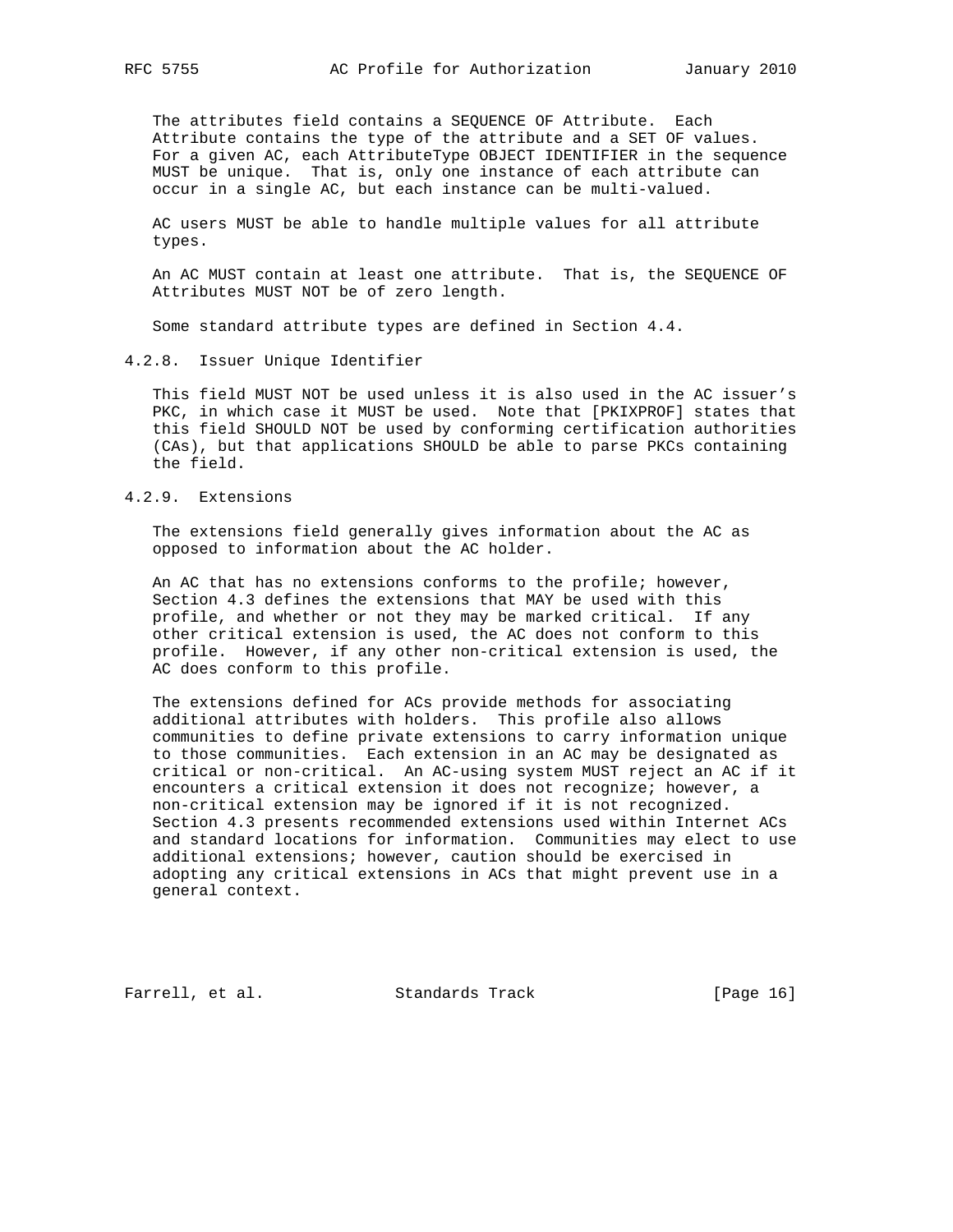# 4.3. Extensions

# 4.3.1. Audit Identity

 In some circumstances, it is required (e.g., by data protection/data privacy legislation) that audit trails not contain records that directly identify individuals. This circumstance may make the use of the AC Holder field unsuitable for use in audit trails.

 To allow for such cases, an AC MAY contain an audit identity extension. Ideally, it SHOULD be infeasible to derive the AC holder's identity from the audit identity value without the cooperation of the AC issuer.

 The value of the audit identity, along with the AC issuer/serial, SHOULD then be used for audit/logging purposes. If the value of the audit identity is suitably chosen, a server/service administrator can use audit trails to track the behavior of an AC holder without being able to identify the AC holder.

 The server/service administrator in combination with the AC issuer MUST be able to identify the AC holder in cases where misbehavior is detected. This means that the AC issuer MUST be able to determine the actual identity of the AC holder from the audit identity.

 Of course, auditing could be based on the AC issuer/serial pair; however, this method does not allow tracking of the same AC holder with multiple ACs. Thus, an audit identity is only useful if it lasts for longer than the typical AC lifetime. Auditing could also be based on the AC holder's PKC issuer/serial; however, this will often allow the server/service administrator to identify the AC holder.

 As the AC verifier might otherwise use the AC holder or some other identifying value for audit purposes, this extension MUST be critical when used.

 Protocols that use ACs will often expose the identity of the AC holder in the bits on-the-wire. In such cases, an opaque audit identity does not make use of the AC anonymous; it simply ensures that the ensuing audit trails do not contain identifying information.

Farrell, et al. Standards Track [Page 17]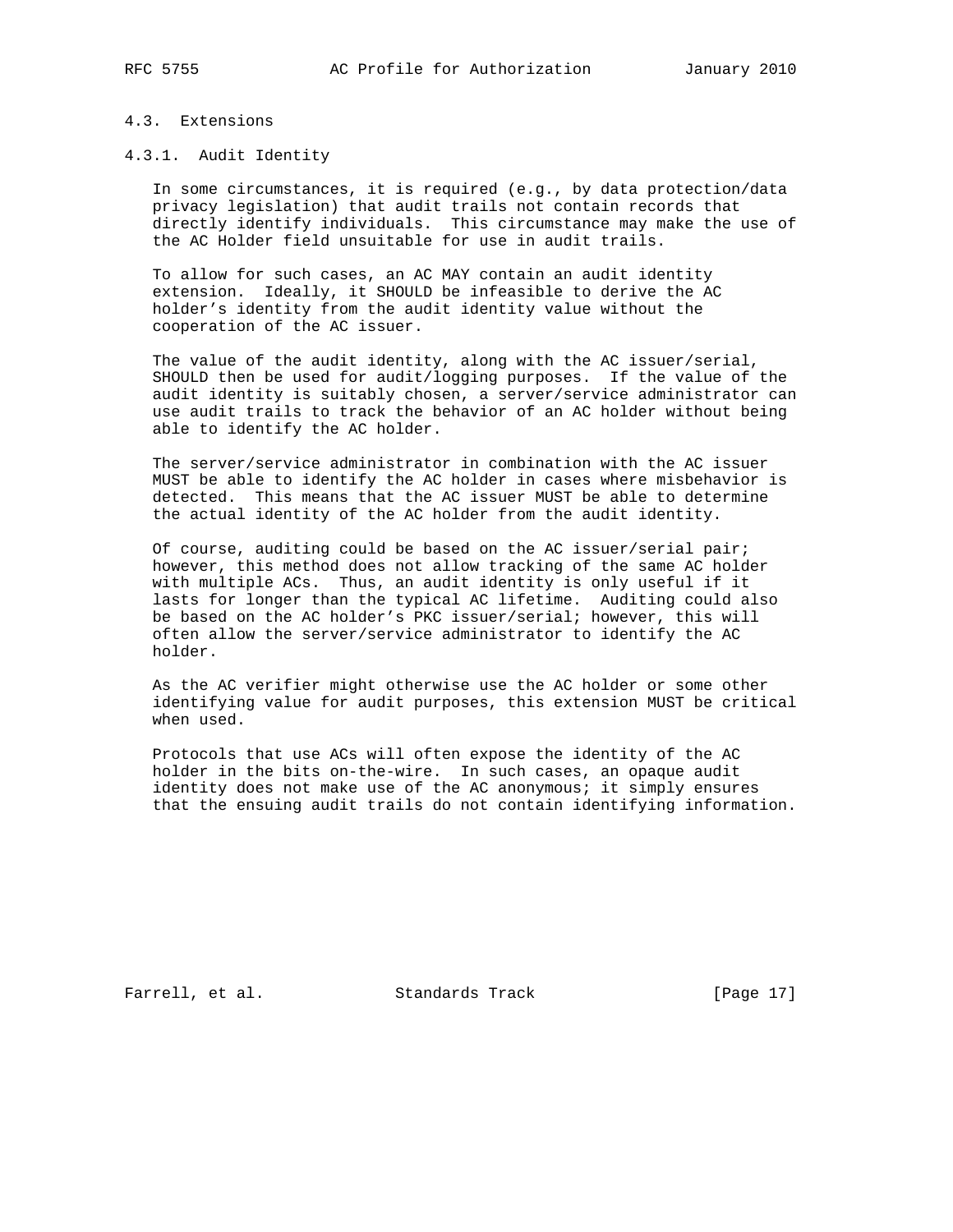The value of an audit identity MUST be longer than zero octets. The value of an audit identity MUST NOT be longer than 20 octets.

| name        | id-pe-ac-auditIdentity |  |  |
|-------------|------------------------|--|--|
| OTD.        | $\{ id-pe 4 \}$        |  |  |
| syntax      | OCTET STRING           |  |  |
| criticality | MUST be TRUE           |  |  |

# 4.3.2. AC Targeting

 To target an AC, the target information extension, imported from [X.509-2000], MAY be used to specify a number of servers/services. The intent is that the AC SHOULD only be usable at the specified servers/services. An (honest) AC verifier who is not amongst the named servers/services MUST reject the AC.

 If this extension is not present, the AC is not targeted and may be accepted by any server.

 In this profile, the targeting information simply consists of a list of named targets or groups.

The following syntax is used to represent the targeting information:

Targets ::= SEQUENCE OF Target

```
 Target ::= CHOICE {
targetName [0] GeneralName,
 targetGroup [1] GeneralName,
 targetCert [2] TargetCert
     }
    TargetCert ::= SEQUENCE {
      targetCertificate IssuerSerial,
 targetName GeneralName OPTIONAL,
 certDigestInfo ObjectDigestInfo OPTIONAL
     }
```
 The targetCert CHOICE within the Target structure is only present to allow future compatibility with [X.509-2000] and MUST NOT be used.

 The targets check passes if the current server (recipient) is one of the targetName fields in the Targets SEQUENCE, or if the current server is a member of one of the targetGroup fields in the Targets SEQUENCE. In this case, the current server is said to "match" the targeting extension.

Farrell, et al. Standards Track [Page 18]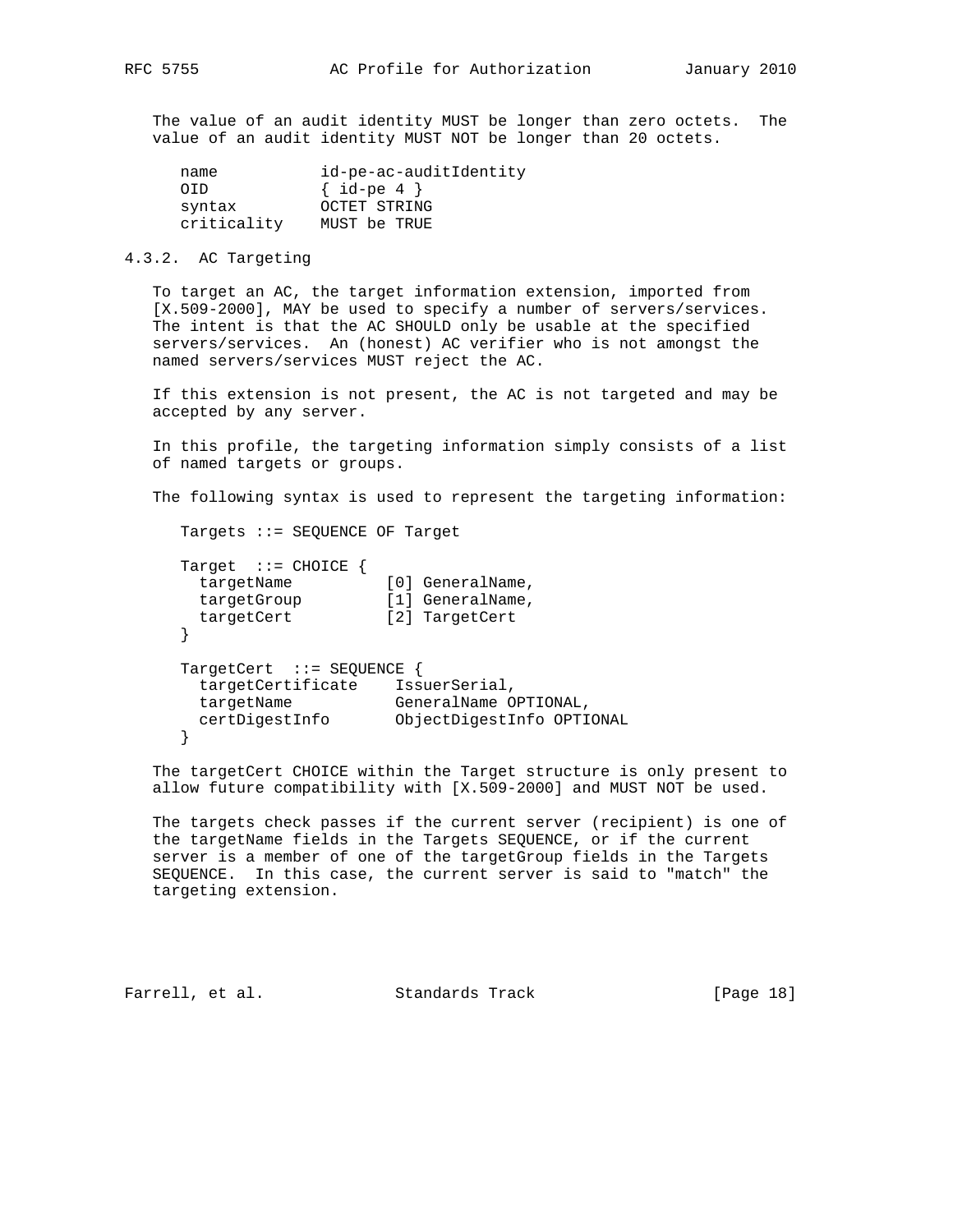How the membership of a target within a targetGroup is determined is not defined here. It is assumed that any given target "knows" the names of the targetGroups to which it belongs or can otherwise determine its membership. For example, the targetGroup specifies a DNS domain, and the AC verifier knows the DNS domain to which it belongs. For another example, the targetGroup specifies "PRINTERS", and the AC verifier knows whether or not it is a printer or print server.

 Note: [X.509-2000] defines the extension syntax as a "SEQUENCE OF Targets". Conforming AC issuer implementations MUST only produce one "Targets" element. Conforming AC users MUST be able to accept a "SEQUENCE OF Targets". If more than one Targets element is found in an AC, the extension MUST be treated as if all Target elements had been found within one Targets element.

| name        | id-ce-targetInformation |
|-------------|-------------------------|
| OTD.        | $\{ id-ce 55 \}$        |
| syntax      | SEOUENCE OF Targets     |
| criticality | MUST be TRUE            |

## 4.3.3. Authority Key Identifier

 The authorityKeyIdentifier extension, as profiled in [PKIXPROF], MAY be used to assist the AC verifier in checking the signature of the AC. The [PKIXPROF] description should be read as if "CA" meant "AC issuer". As with PKCs, this extension SHOULD be included in ACs.

 Note: An AC, where the issuer field used the baseCertificateID CHOICE, would not need an authorityKeyIdentifier extension, as it is explicitly linked to the key in the referred certificate. However, as this profile states (in Section 4.2.3), ACs MUST use the v2Form with issuerName CHOICE, this duplication does not arise.

| name        | id-ce-authorityKeyIdentifier |
|-------------|------------------------------|
| OTD.        | $\{ id-ce 35 \}$             |
| syntax      | AuthorityKeyIdentifier       |
| criticality | MUST be FALSE                |

#### 4.3.4. Authority Information Access

 The authorityInfoAccess extension, as defined in [PKIXPROF], MAY be used to assist the AC verifier in checking the revocation status of the AC. Support for the id-ad-caIssuers accessMethod is OPTIONAL by this profile since AC chains are not expected.

Farrell, et al. Standards Track [Page 19]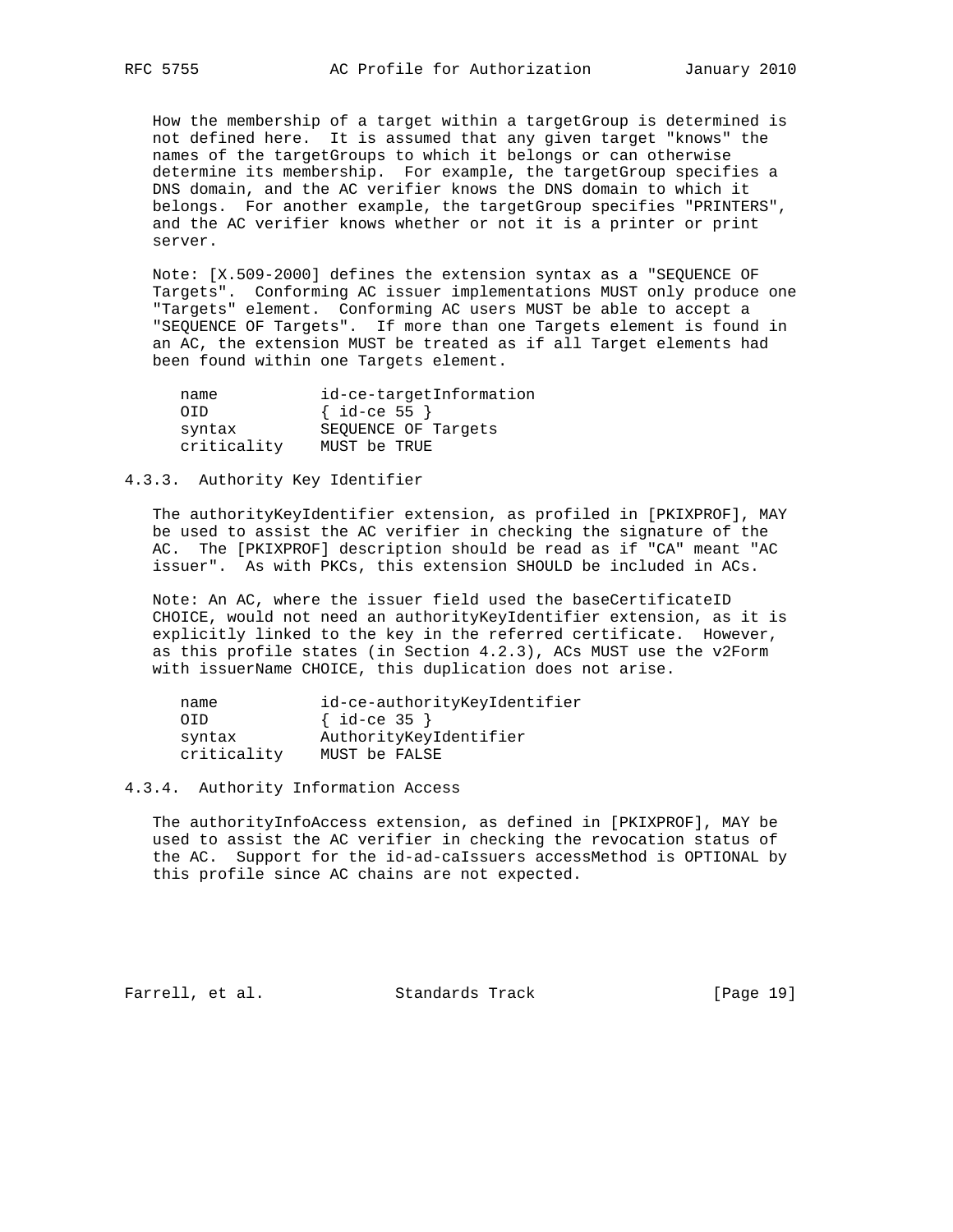The following accessMethod is used to indicate that revocation status checking is provided for this AC, using the Online Certificate Status Protocol (OCSP) defined in [OCSP]:

 $id-ad-ocsp$  OBJECT IDENTIFIER  $::=$  {  $id-ad 1$  }

 The accessLocation MUST contain a URI, and the URI MUST contain an HTTP URL [HTTP-URL] that specifies the location of an OCSP responder. The AC issuer MUST, of course, maintain an OCSP responder at this location.

| name        | id-ce-authorityInfoAccess |
|-------------|---------------------------|
| OTD.        | $\{ id-pe 1 \}$           |
| syntax      | AuthorityInfoAccessSyntax |
| criticality | MUST be FALSE             |

4.3.5. CRL Distribution Points

 The crlDistributionPoints extension, as profiled in [PKIXPROF], MAY be used to assist the AC verifier in checking the revocation status of the AC. See Section 6 for details on revocation.

 If the crlDistributionPoints extension is present, then exactly one distribution point MUST be present. The crlDistributionPoints extension MUST use the DistributionPointName option, which MUST contain a fullName, which MUST contain a single name form. That name MUST contain either a distinguished name or a URI. The URI MUST be either an HTTP URL [HTTP-URL] or a Lightweight Directory Access Protocol (LDAP) URL [LDAP-URL].

| name        | id-ce-cRLDistributionPoints |
|-------------|-----------------------------|
| OTD         | $\{ id-ce 31 \}$            |
| syntax      | CRLDistributionPoints       |
| criticality | MUST be FALSE               |

4.3.6. No Revocation Available

 The noRevAvail extension, defined in [X.509-2000], allows an AC issuer to indicate that no revocation information will be made available for this AC.

 This extension MUST be non-critical. An AC verifier that does not understand this extension might be able to find a revocation list from the AC issuer, but the revocation list will never include an entry for the AC.

Farrell, et al. Standards Track [Page 20]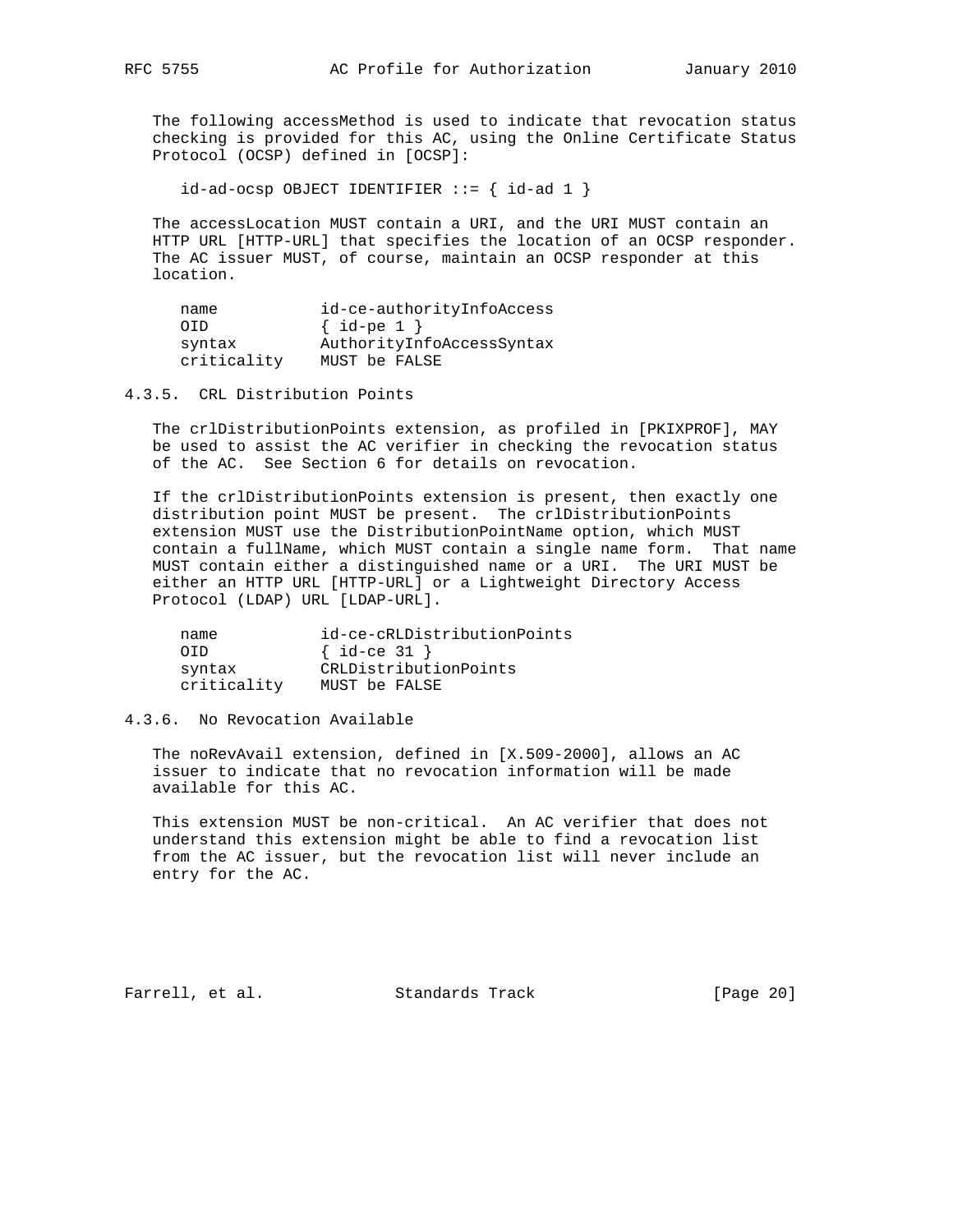| name        | id-ce-noRevAvail                         |
|-------------|------------------------------------------|
| OTD.        | $\{ id$ -ce 56 $\}$                      |
| syntax      | NULL (i.e., '0500'H is the DER encoding) |
| criticality | MUST be FALSE                            |

4.4. Attribute Types

 Some of the attribute types defined below make use of the IetfAttrSyntax type, also defined below. The reasons for using this type are:

- 1. It allows a separation between the AC issuer and the attribute policy authority. This is useful for situations where a single policy authority (e.g., an organization) allocates attribute values, but where multiple AC issuers are deployed for performance or other reasons.
- 2. The syntaxes allowed for values are restricted to OCTET STRING, OBJECT IDENTIFIER, and UTF8String, which significantly reduces the complexity associated with matching more general syntaxes. All multi-valued attributes using this syntax are restricted so that each value MUST use the same choice of value syntax. For example, AC issuers must not use one value with an oid and a second value with a string.

 IetfAttrSyntax ::= SEQUENCE { policyAuthority [0] GeneralNames OPTIONAL, values SEQUENCE OF CHOICE { octets OCTET STRING, oid OBJECT IDENTIFIER, string UTF8String } }

 In the descriptions below, each attribute type is either tagged "Multiple Allowed" or "One Attribute value only; multiple values within the IetfAttrSyntax". This refers to the SET OF AttributeValues; the AttributeType still only occurs once, as specified in Section 4.2.7.

4.4.1. Service Authentication Information

 The SvceAuthInfo attribute identifies the AC holder to the server/service by a name, and the attribute MAY include optional service specific authentication information. Typically, this will contain a username/password pair for a "legacy" application.

Farrell, et al. Standards Track [Page 21]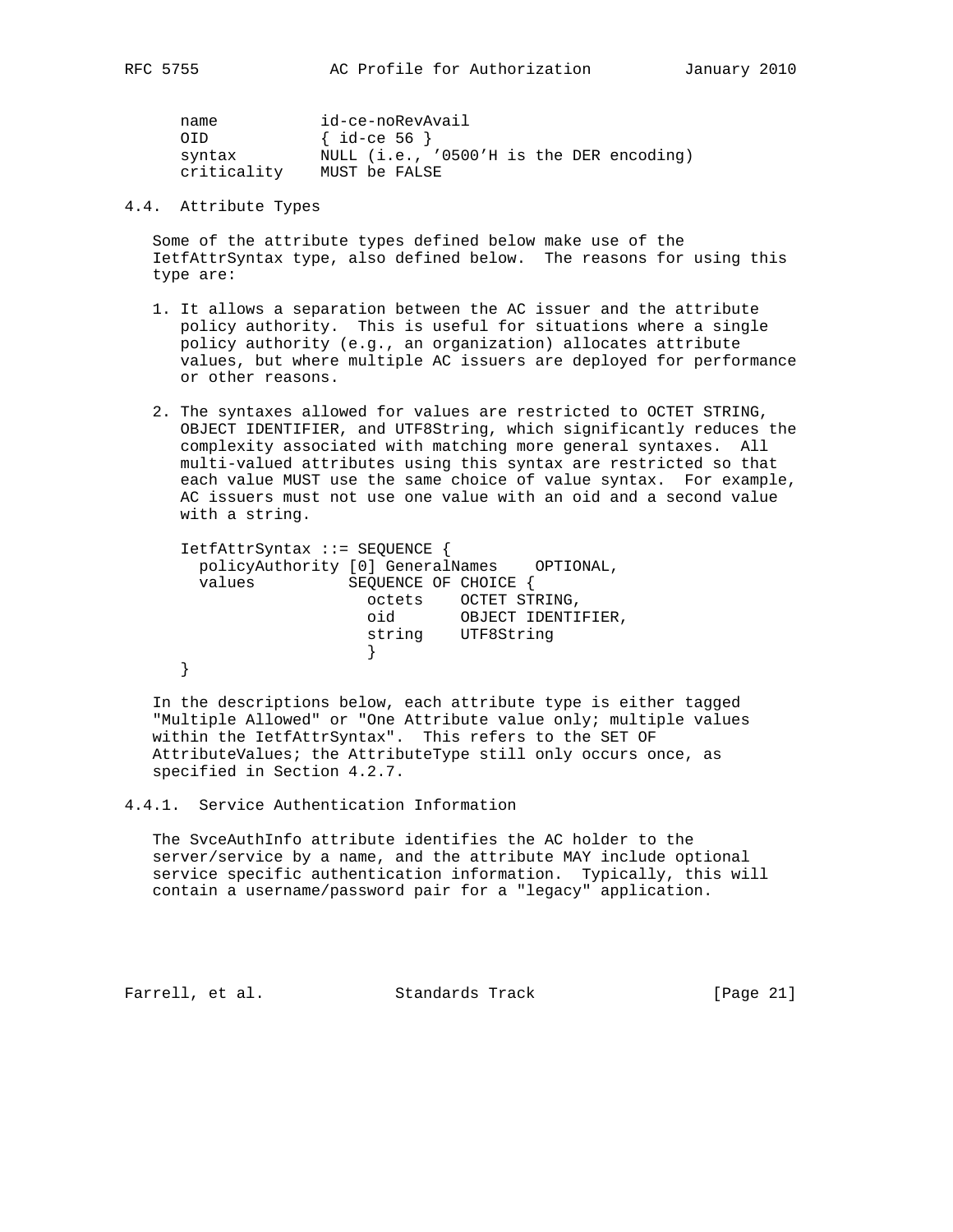This attribute provides information that can be presented by the AC verifier to be interpreted and authenticated by a separate application within the target system. Note that this is a different use to that intended for the accessIdentity attribute in 4.4.2 below.

 This attribute type will typically be encrypted when the authInfo field contains sensitive information, such as a password (see Section 7.1).

```
 name id-aca-authenticationInfo
     OID { id-aca 1 }
 syntax SvceAuthInfo
 values Multiple allowed
     SvceAuthInfo ::= SEQUENCE {
      service GeneralName,
       ident GeneralName,
       authInfo OCTET STRING OPTIONAL
      }
```
4.4.2. Access Identity

 The accessIdentity attribute identifies the AC holder to the server/service. For this attribute the authInfo field MUST NOT be present.

 This attribute is intended to be used to provide information about the AC holder, that can be used by the AC verifier (or a larger system of which the AC verifier is a component) to authorize the actions of the AC holder within the AC verifier's system. Note that this is a different use to that intended for the svceAuthInfo attribute described in 4.4.1 above.

| name   | id-aca-accessIdentity |
|--------|-----------------------|
| OTD.   | $\{ id$ -aca 2 $\}$   |
| syntax | SvceAuthInfo          |
| values | Multiple allowed      |

Farrell, et al. Standards Track [Page 22]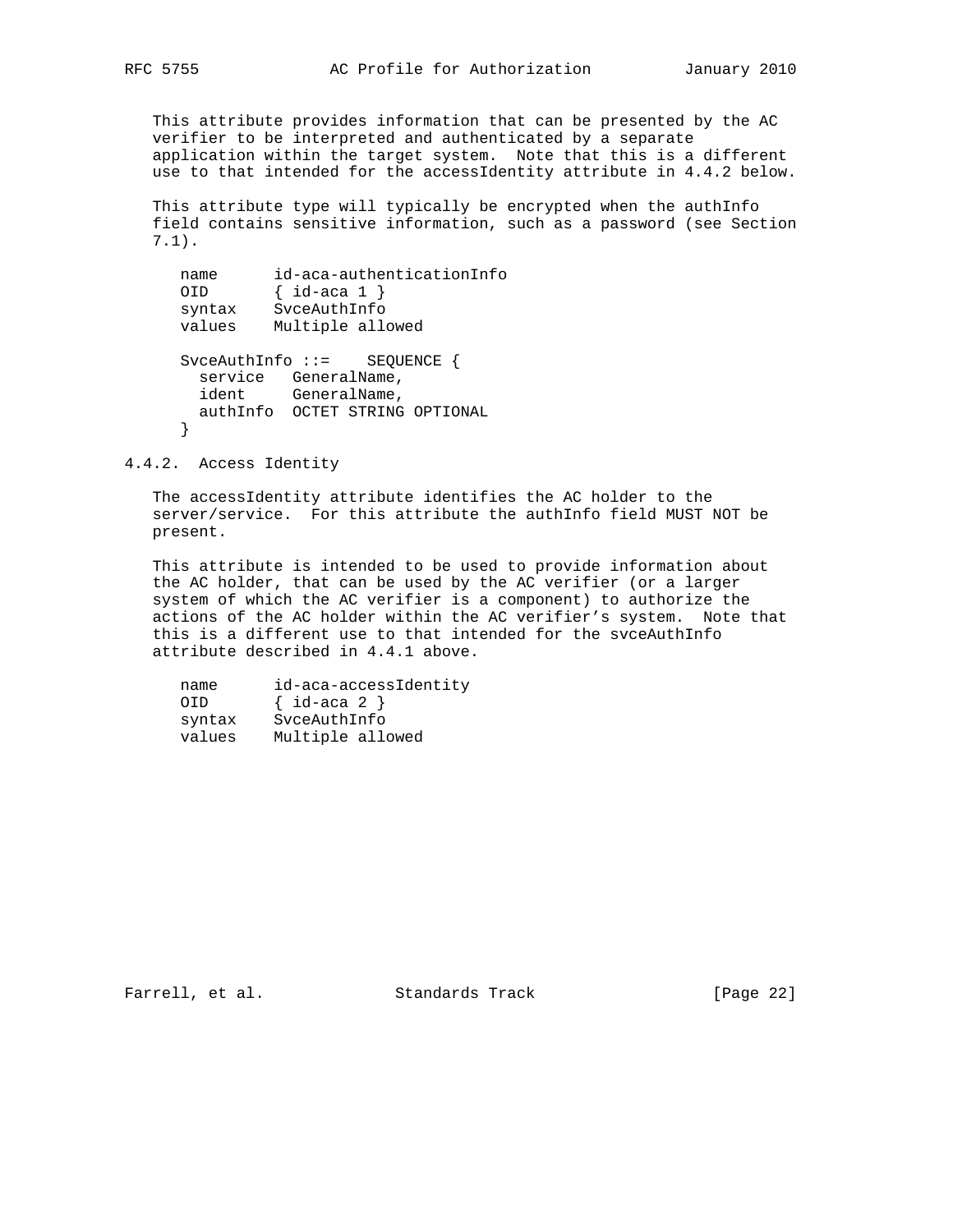# 4.4.3. Charging Identity

 The chargingIdentity attribute identifies the AC holder for charging purposes. In general, the charging identity will be different from other identities of the holder. For example, the holder's company may be charged for service.

| name |        | id-aca-chargingIdentity                              |
|------|--------|------------------------------------------------------|
| OID  |        | $\{ id$ -aca 3 $\}$                                  |
|      | syntax | IetfAttrSyntax                                       |
|      | values | One Attribute value only; multiple values within the |
|      |        | IetfAttrSyntax                                       |

## 4.4.4. Group

 The group attribute carries information about group memberships of the AC holder.

| name   | id-aca-group                                         |  |  |  |
|--------|------------------------------------------------------|--|--|--|
| 0ID    | $\{ id$ -aca 4 $\}$                                  |  |  |  |
| syntax | IetfAttrSyntax                                       |  |  |  |
| values | One Attribute value only; multiple values within the |  |  |  |
|        | IetfAttrSyntax                                       |  |  |  |

# 4.4.5. Role

 The role attribute, specified in [X.509-2000], carries information about role allocations of the AC holder.

The syntax used for this attribute is:

```
 RoleSyntax ::= SEQUENCE {
 roleAuthority [0] GeneralNames OPTIONAL,
  roleName [1] GeneralName
 }
```
 The roleAuthority field MAY be used to specify the issuing authority for the role specification certificate. There is no requirement that a role specification certificate necessarily exists for the roleAuthority. This differs from [X.500-2000], where the roleAuthority field is assumed to name the issuer of a role specification certificate. For example, to distinguish the administrator role as defined by "Baltimore" from that defined by "SPYRUS", one could put the value "urn:administrator" in the roleName field and the value "Baltimore" or "SPYRUS" in the roleAuthority field.

Farrell, et al. Standards Track [Page 23]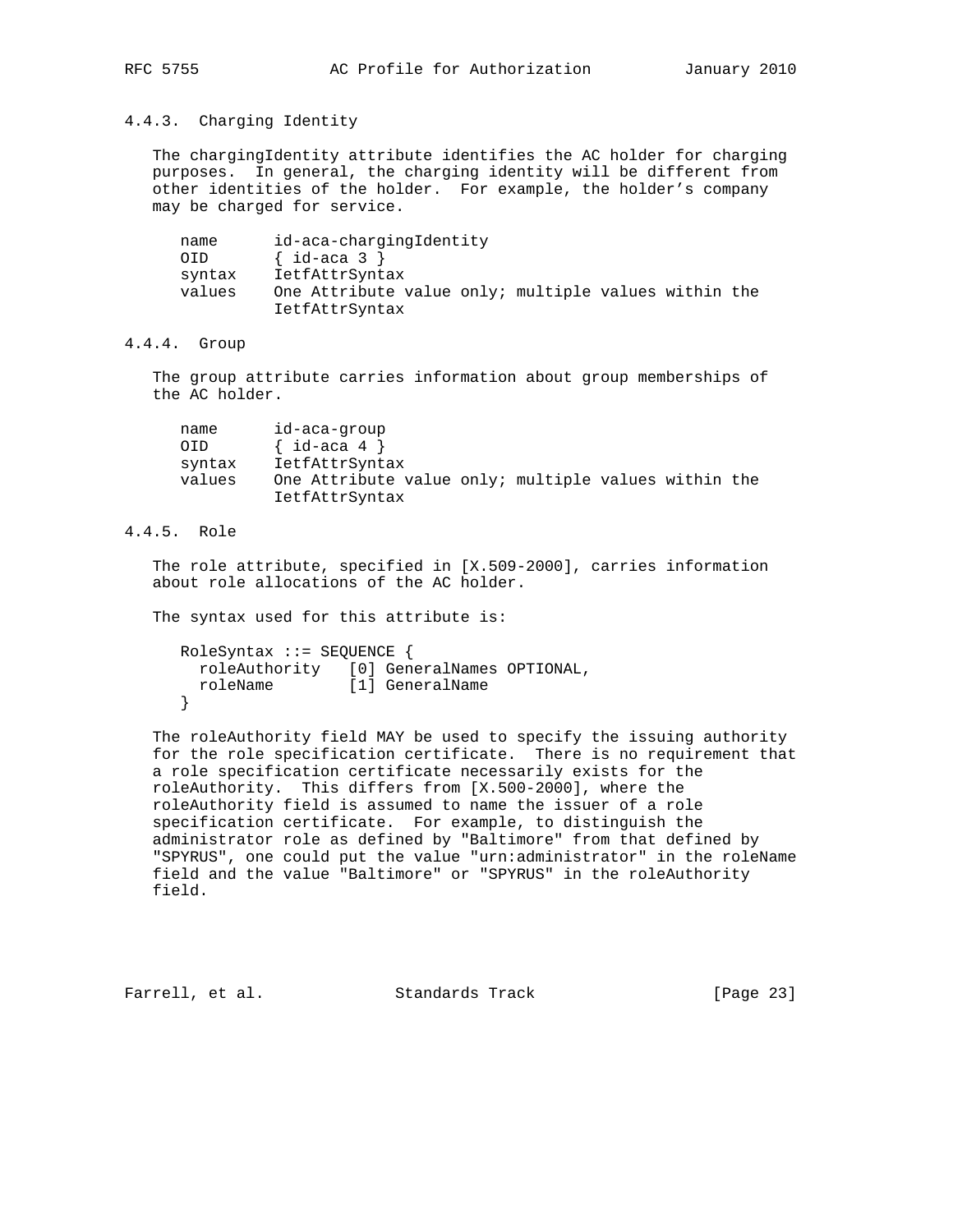The roleName field MUST be present, and roleName MUST use the uniformResourceIdentifier CHOICE of the GeneralName.

| name   | id-at-role       |
|--------|------------------|
| OTD.   | $\{ id$ -at 72 } |
| syntax | RoleSyntax       |
| values | Multiple allowed |

## 4.4.6. Clearance

 The clearance attribute, specified in [X.501-1993], carries clearance (associated with security labeling) information about the AC holder.

 The policyId field is used to identify the security policy to which the clearance relates. The policyId indicates the semantics of the classList and securityCategories fields.

This specification includes the classList field exactly as it is specified in [X.501-1993]. Additional security classification values, and their position in the classification hierarchy, may be defined by a security policy as a local matter or by bilateral agreement. The basic security classification hierarchy is, in ascending order: unmarked, unclassified, restricted, confidential, secret, and top-secret.

 An organization can develop its own security policy that defines security classification values and their meanings. However, the BIT STRING positions 0 through 5 are reserved for the basic security classification hierarchy.

 If present, the SecurityCategory field provides further authorization information. The security policy identified by the policyId field indicates the syntaxes that are allowed to be present in the securityCategories SET. An OBJECT IDENTIFIER identifies each of the allowed syntaxes. When one of these syntaxes is present in the securityCategories SET, the OBJECT IDENTIFIER associated with that syntax is carried in the SecurityCategory.type field.

The object identifier for the clearance attribute from [RFC3281] is:

 $id$ -at-clearance OBJECT IDENTIFIER ::= { joint-iso-ccitt(2) ds(5) module(1) selected-attribute-types(5) clearance (55) }

Farrell, et al. Standards Track [Page 24]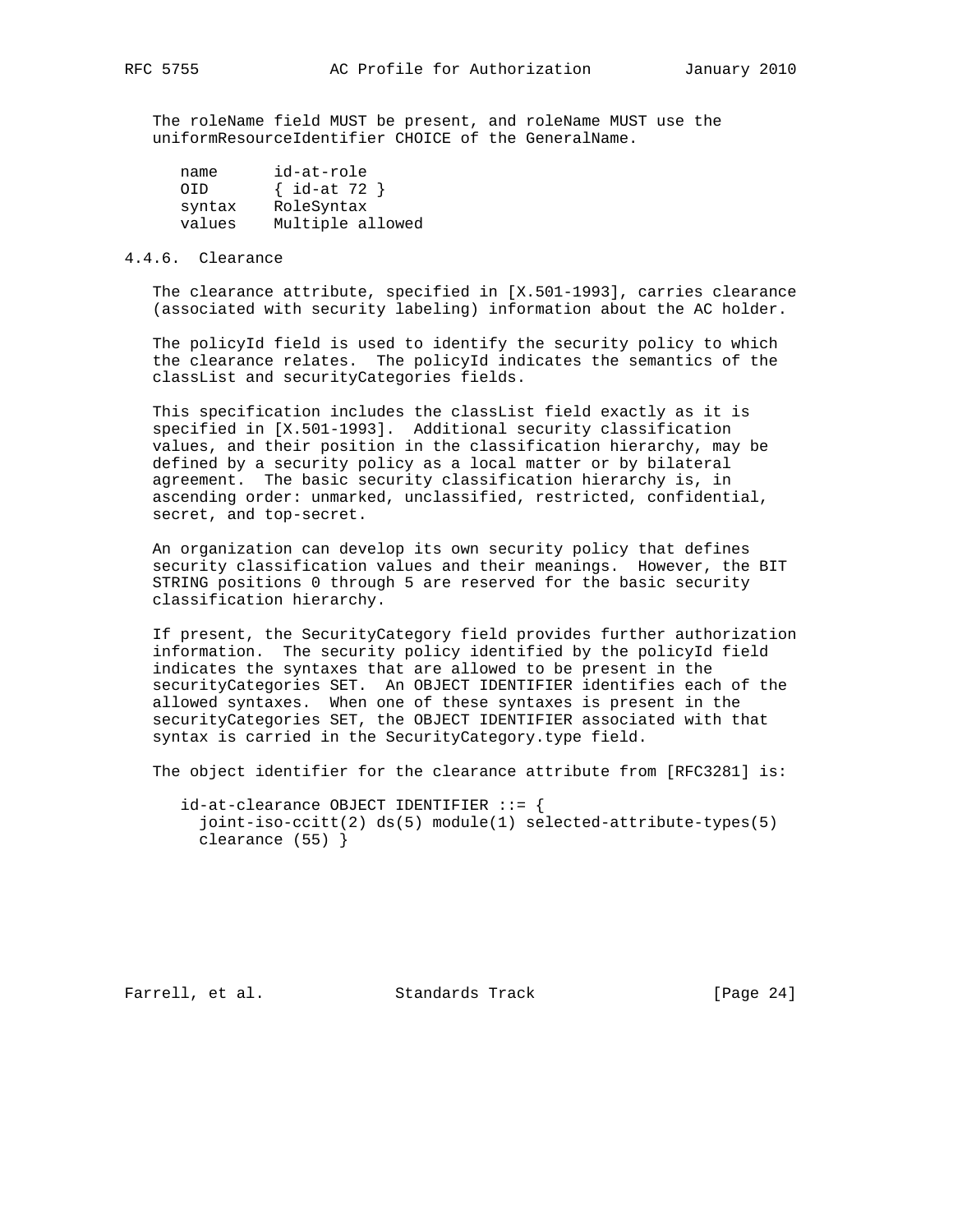```
 The associated syntax was originally (and erroneously) defined in
   [RFC3281] as:
      Clearance ::= SEQUENCE {
 policyId [0] OBJECT IDENTIFIER,
 classList [1] ClassList DEFAULT {unclassified},
       securityCategories [2] SET OF SecurityCategory OPTIONAL
      }
   But, it was later corrected (to restore conformance with
   [X.509-1997]) to:
      Clearance ::= SEQUENCE {
 policyId OBJECT IDENTIFIER,
 classList ClassList DEFAULT {unclassified},
 securityCategories SET OF SecurityCategory OPTIONAL
      }
   The object identifier for the clearance attribute from [X.509-1997]
   is:
      id-at-clearance OBJECT IDENTIFIER ::= {
       joint-iso-ccitt(2) ds(5) attributeType(4) clearance (55) \} The associated syntax is as follows:
      Clearance ::= SEQUENCE {
 policyId OBJECT IDENTIFIER,
 classList ClassList DEFAULT {unclassified},
       securityCategories SET OF SecurityCategory OPTIONAL
      }
   Implementations MUST support the clearance attribute as defined in
   [X.501-1997]. Implementations SHOULD support decoding the clearance
   syntax from [RFC3281] and the errata report against it (see Appendix
   C). Implementations MUST NOT output the clearance attribute as
   defined in [RFC3281].
```

```
 ClassList ::= BIT STRING {
     unmarked (0),
 unclassified (1),
restricted (2),
      confidential (3),
secret (4),
 topSecret (5)
     }
```
Farrell, et al. Standards Track [Page 25]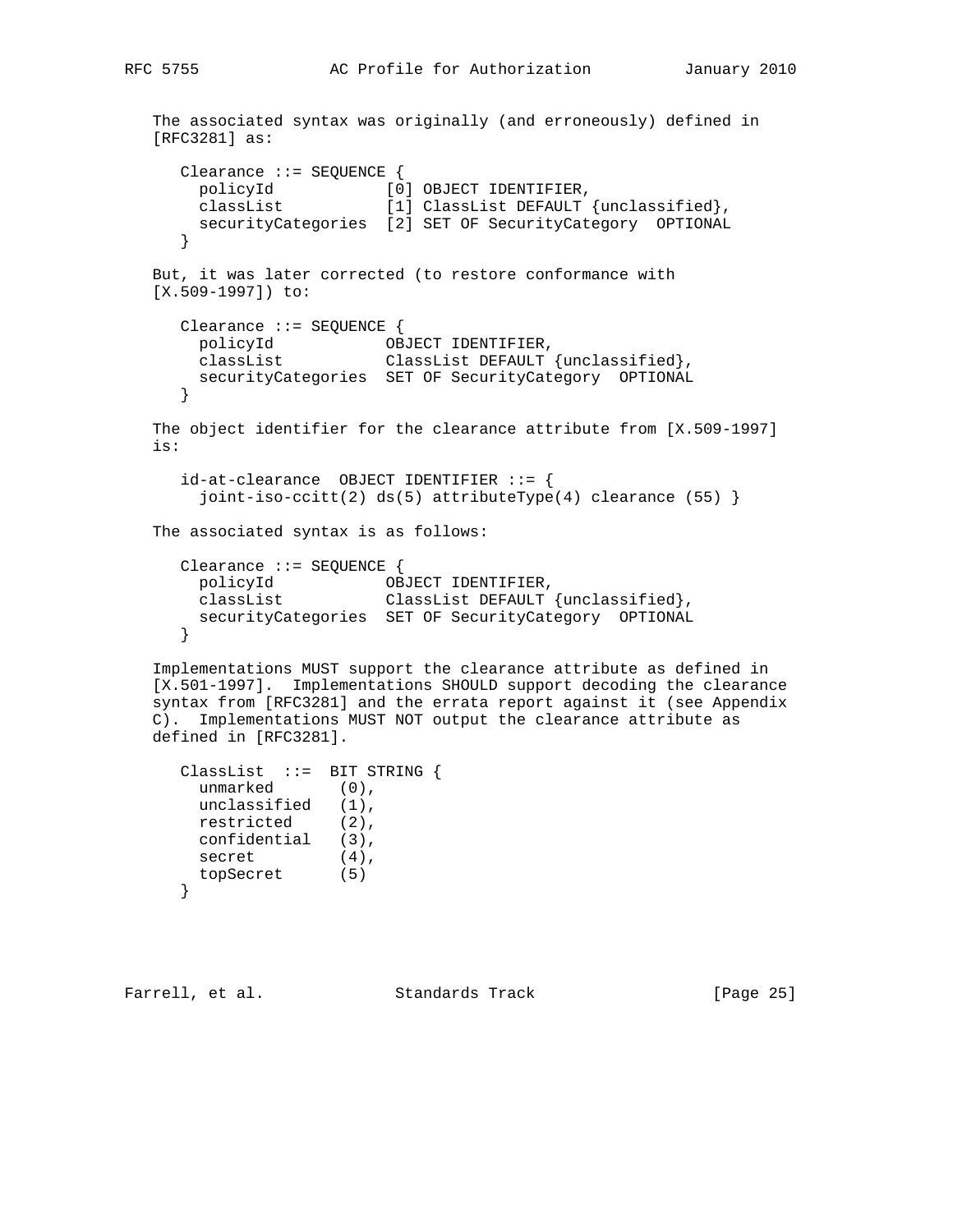```
 SecurityCategory ::= SEQUENCE {
 type [0] OBJECT IDENTIFIER,
 value [1] EXPLICIT ANY DEFINED BY type
      }
      -- Note that in [RFC3281], the SecurityCategory syntax was as
      -- follows:
     -- -- SecurityCategory ::= SEQUENCE {
 -- type [0] IMPLICIT OBJECT IDENTIFIER,
 -- value [1] ANY DEFINED BY type
      -- }
     - -- The removal of the IMPLICIT from the type line and the
      -- addition of the EXPLICIT to the value line result in
      -- no changes to the encodings.
      -- This is the same as the original syntax, which was defined
      -- using the MACRO construct, as follows:
      -- SecurityCategory ::= SEQUENCE {
     -- type [0] IMPLICIT SECURITY-CATEGORY,
     -- value [1] ANY DEFINED BY type
      -- }
     -\frac{1}{2}-- SECURITY-CATEGORY MACRO ::=
      -- BEGIN
      -- TYPE NOTATION ::= type | empty
      -- VALUE NOTATION ::= value (VALUE OBJECT IDENTIFIER)
      -- END
          name { id-at-clearance }<br>OID { joint-iso-ccitt(2
                   \{ joint-iso-ccitt(2) ds(5) attribute-type (4)
                       clearance (55) }
           syntax Clearance -- imported from [X.501-1997]
           values Multiple allowed
```

```
4.5. Profile of AC Issuer's PKC
```
 The AC issuer's PKC MUST conform to [PKIXPROF], and the keyUsage extension in the PKC MUST NOT explicitly indicate that the AC issuer's public key cannot be used to validate a digital signature. In order to avoid confusion regarding serial numbers and revocations,

Farrell, et al. Standards Track [Page 26]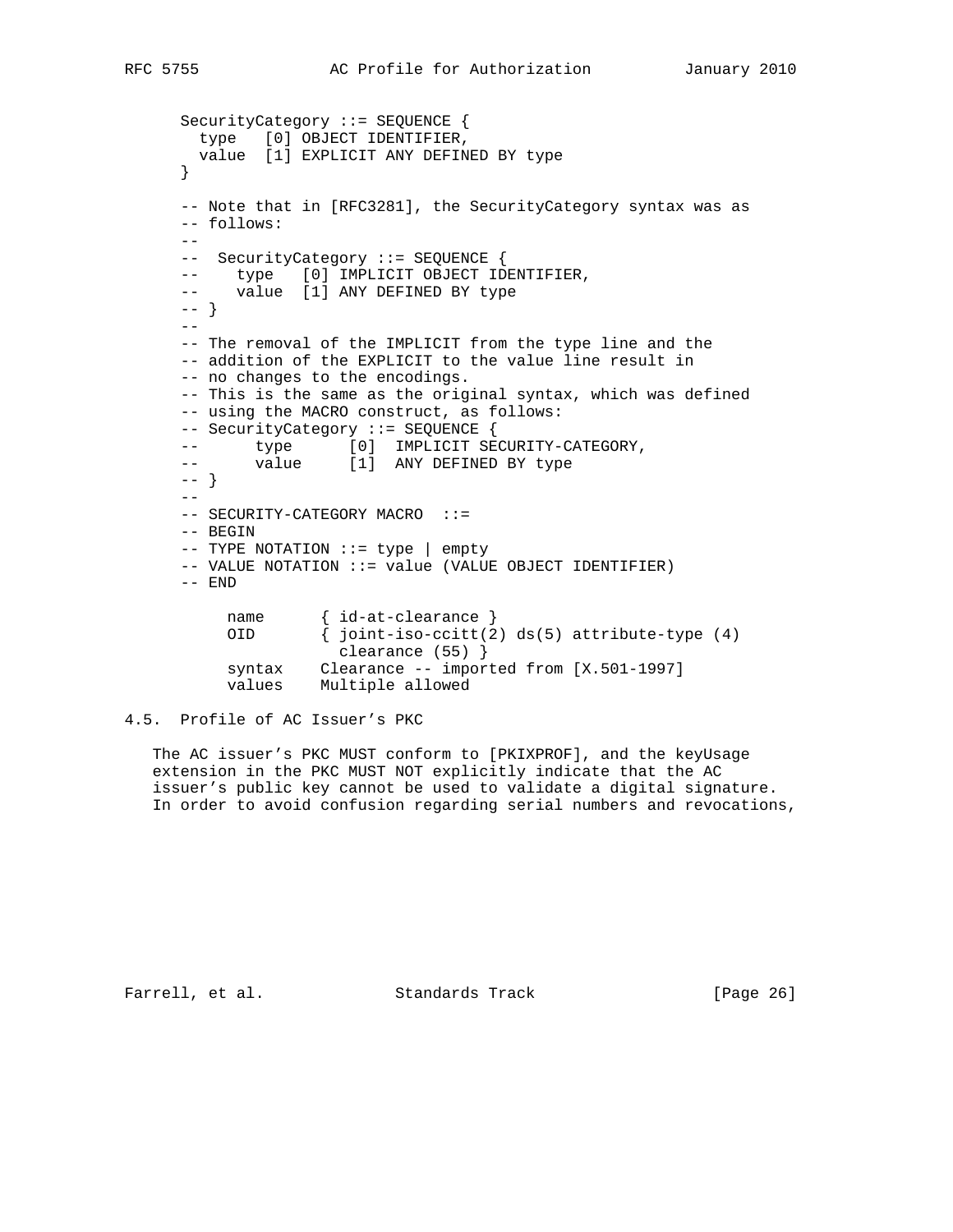an AC issuer MUST NOT also be a PKC Issuer. That is, an AC issuer cannot be a CA as well. So, the AC issuer's PKC MUST NOT have a basicConstraints extension with the cA boolean set to TRUE.

5. Attribute Certificate Validation

 This section describes a basic set of rules that all valid ACs MUST satisfy. Some additional checks are also described, which AC verifiers MAY choose to implement.

To be valid, an AC MUST satisfy all of the following:

- 1. Where the holder uses a PKC to authenticate to the AC verifier, the AC holder's PKC MUST be found, and the entire certification path of that PKC MUST be verified in accordance with [PKIXPROF]. As noted in the Security Considerations section, if some other authentication scheme is used, AC verifiers need to be very careful mapping the identities (authenticated identity, holder field) involved.
- 2. The AC signature must be cryptographically correct, and the AC issuer's entire PKC certification path MUST be verified in accordance with [PKIXPROF].
- 3. The AC issuer's PKC MUST also conform to the profile specified in Section 4.5 above.
- 4. The AC issuer MUST be directly trusted as an AC issuer (by configuration or otherwise).
- 5. The time for which the AC is being evaluated MUST be within the AC validity. If the evaluation time is equal to either notBeforeTime or notAfterTime, then the AC is timely and this check succeeds. Note that in some applications, the evaluation time MAY not be the same as the current time.
- 6. The AC targeting check MUST pass as specified in Section 4.3.2.
- 7. If the AC contains an unsupported critical extension, the AC MUST be rejected.

Support for an extension in this context means:

- 1. The AC verifier MUST be able to parse the extension value.
- 2. Where the extension value causes the AC to be rejected, the AC verifier MUST reject the AC.

Farrell, et al. Standards Track [Page 27]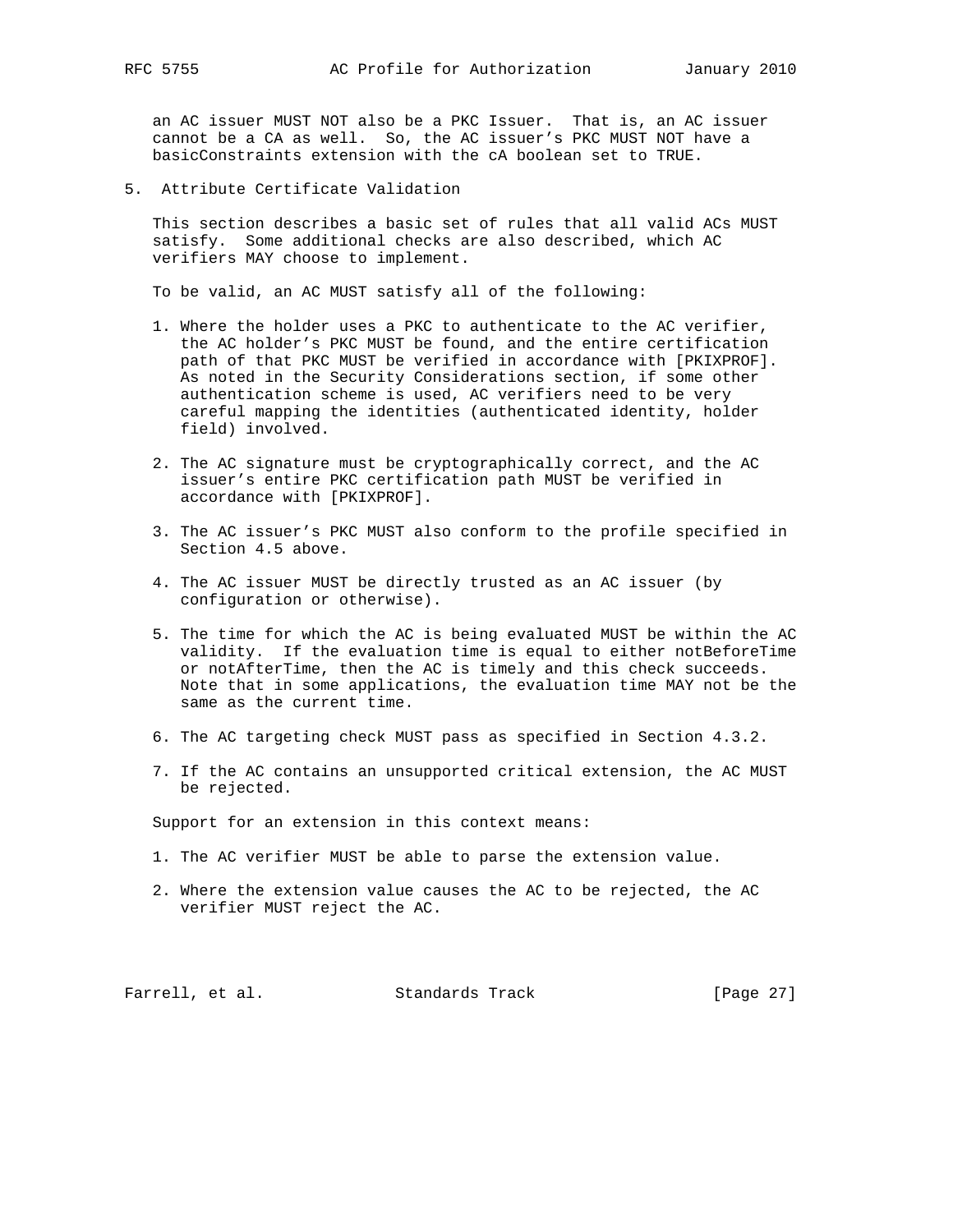Additional Checks:

- 1. The AC MAY be rejected on the basis of further AC verifier configuration. For example, an AC verifier may be configured to reject ACs that contain or lack certain attributes.
- 2. If the AC verifier provides an interface that allows applications to query the contents of the AC, then the AC verifier MAY filter the attributes from the AC on the basis of configured information. For example, an AC verifier might be configured not to return certain attributes to certain servers.
- 6. Revocation

 In many environments, the validity period of an AC is less than the time required to issue and distribute revocation information. Therefore, short-lived ACs typically do not require revocation support. However, long-lived ACs and environments where ACs enable high value transactions MAY require revocation support.

 Two revocation schemes are defined, and the AC issuer should elect the one that is best suited to the environment in which the AC will be employed.

"Never revoke" scheme:

 ACs may be marked so that the relying party understands that no revocation status information will be made available. The noRevAvail extension is defined in Section 4.3.6, and the noRevAvail extension MUST be present in the AC to indicate use of this scheme.

 Where no noRevAvail is present, the AC issuer is implicitly stating that revocation status checks are supported, and some revocation method MUST be provided to allow AC verifiers to establish the revocation status of the AC.

"Pointer in AC" scheme:

 ACs may "point" to sources of revocation status information, using either an authorityInfoAccess extension or a crlDistributionPoints extension within the AC.

 For AC users, the "never revoke" scheme MUST be supported, and the "pointer in AC" scheme SHOULD be supported. If only the "never revoke" scheme is supported, then all ACs that do not contain a noRevAvail extension, MUST be rejected.

Farrell, et al. Standards Track [Page 28]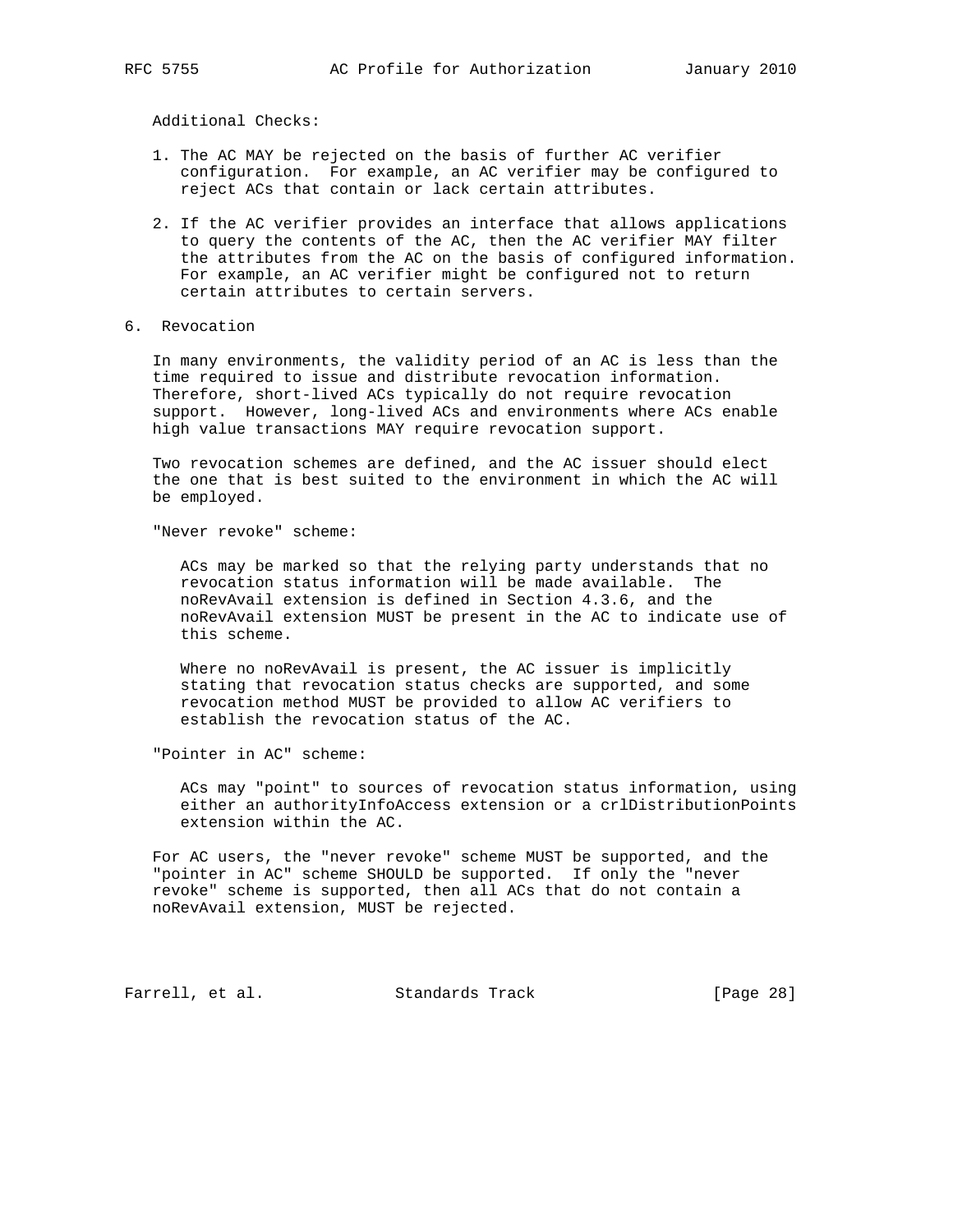For AC issuers, the "never revoke" scheme MUST be supported. If all ACs that will ever be issued by that AC issuer contain a noRevAvail extension, the "pointer in AC" scheme need not be supported. If any AC can be issued that does not contain the noRevAvail extension, the "pointer in AC" scheme MUST be supported.

 An AC MUST NOT contain both a noRevAvail extension and a "pointer in AC".

 An AC verifier MAY use any source for AC revocation status information.

7. Optional Features

 This section specifies features that MAY be implemented. Conformance to this profile does NOT require support for these features; however, if these features are offered, they MUST be offered as described below.

7.1. Attribute Encryption

 AC attributes MAY need to be encrypted if the AC is carried in the clear within an application protocol or the AC contains sensitive information (e.g., username/password).

 When a set of attributes is to be encrypted within an AC, the Cryptographic Message Syntax, EnvelopedData structure [CMS] is used to carry the ciphertext and associated per-recipient keying information.

 This type of attribute encryption is targeted. Before the AC is signed, the attributes are encrypted for a set of predetermined recipients.

 Within EnvelopedData, the encapsulatedContentInfo identifies the content type carried within the ciphertext. In this case, the contentType field of encapsulatedContentInfo MUST contain id-ct attrCertEncAttrs, which has the following value:

 attrCertEncAttrs OBJECT IDENTIFIER ::= {  $iso(1)$  member-body(2) us(840) rsadsi(113549) pkcs(1) pkcs9(9) id-smime(16) id-ct(1) 14 }

 The ciphertext is included in the AC as the value of an encAttrs attribute. Only one encAttrs attribute can be present in an AC; however, the encAttrs attribute MAY be multi-valued, and each of its values will contain an independent EnvelopedData.

Farrell, et al. Standards Track [Page 29]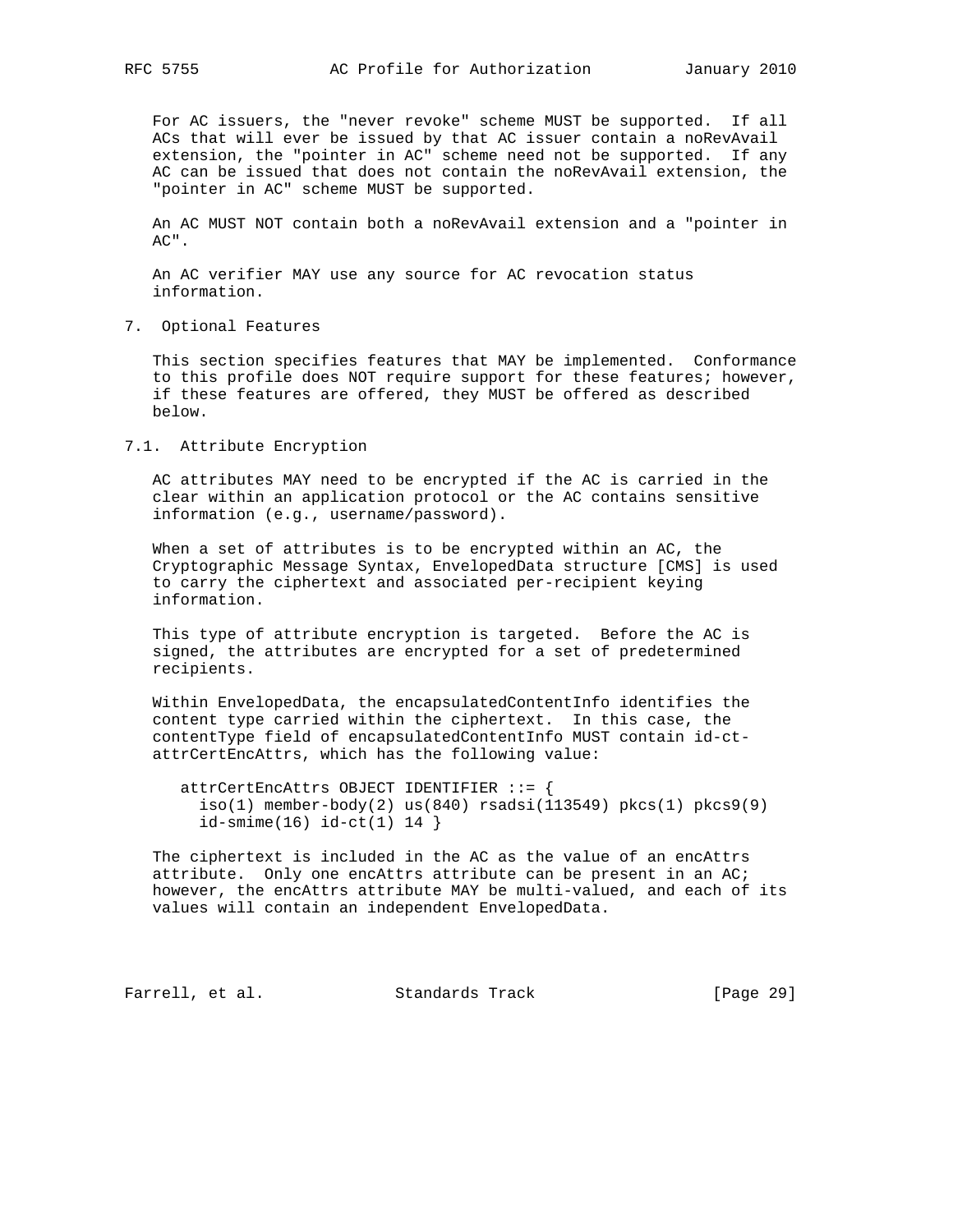Each value can contain a set of attributes (each possibly a multi valued attribute) encrypted for a set of predetermined recipients.

The cleartext that is encrypted has the type:

```
 ACClearAttrs ::= SEQUENCE {
  acIssuer GeneralName,
  acSerial INTEGER,
  attrs SEQUENCE OF Attribute
 }
```
 The DER encoding of the ACClearAttrs structure is used as the encryptedContent field of the EnvelopedData. The DER encoding MUST be embedded in an OCTET STRING.

 The acIssuer and acSerial fields are present to prevent ciphertext stealing. When an AC verifier has successfully decrypted an encrypted attribute, it MUST then check that the AC issuer and serialNumber fields contain the same values. This prevents a malicious AC issuer from copying ciphertext from another AC (without knowing its corresponding plaintext).

 The procedure for an AC issuer when encrypting attributes is illustrated by the following (any other procedure that gives the same result MAY be used):

- 1. Identify the sets of attributes that are to be encrypted for each set of recipients.
- 2. For each attribute set that is to be encrypted:
	- 2.1. Create an EnvelopedData structure for the data for this set of recipients.
	- 2.2. Encode the ContentInfo containing the EnvelopedData as a value of the encAttrs attribute.
	- 2.3. Ensure the cleartext attributes are not present in the to-be-signed AC.
- 3. Add the encAttrs (with its multiple values) to the AC.

 Note that there may be more than one attribute of the same type (the same OBJECT IDENTIFIER) after decryption. That is, an AC MAY contain the same attribute type both in clear and in encrypted form (and indeed several times if the different recipients are associated with more than one EnvelopedData). For example, an AC could contain a cleartext clearance attribute saying the holder is cleared to SECRET,

Farrell, et al. Standards Track [Page 30]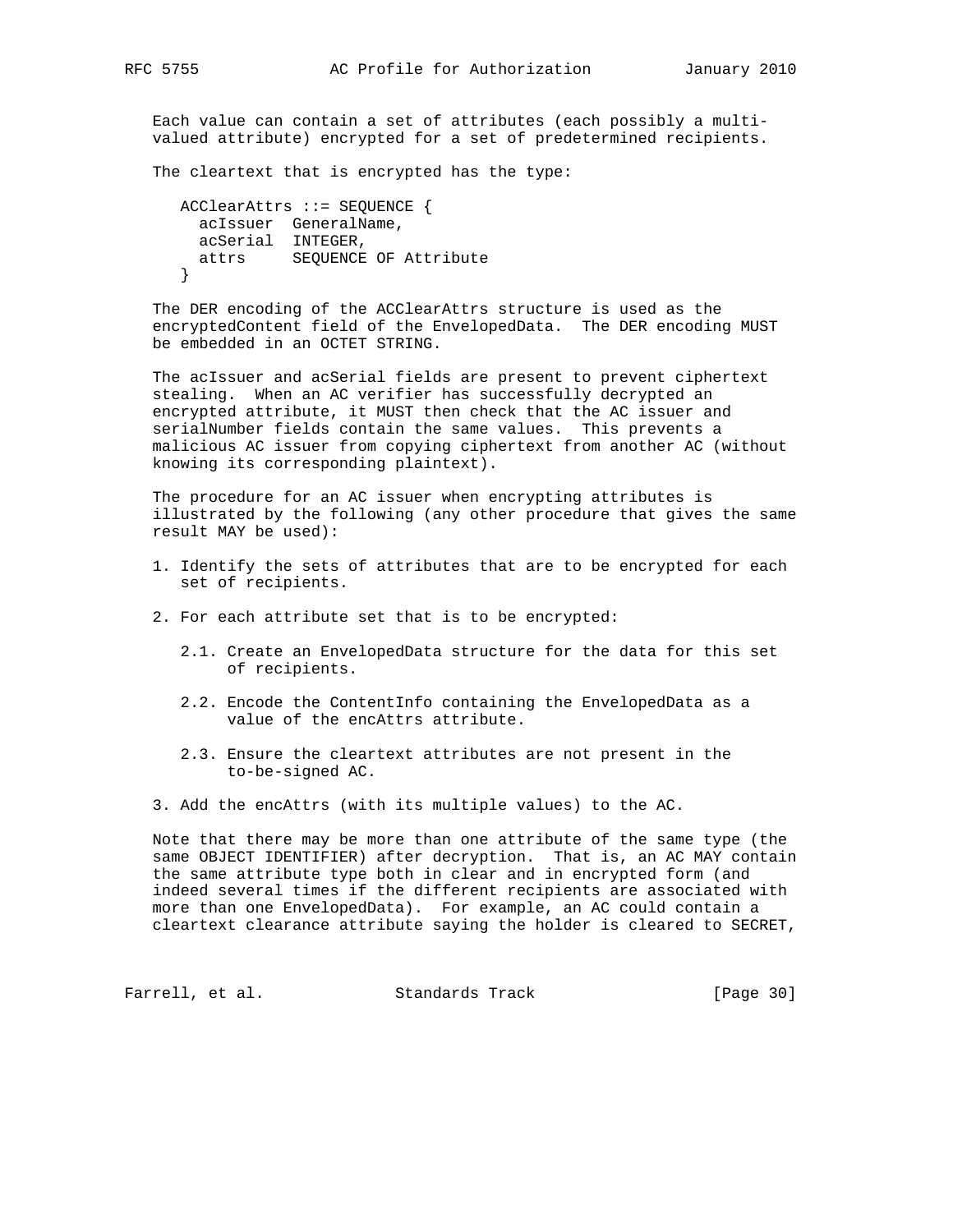and, in addition, an encrypted clearance attribute whose value is some higher clearance that's not allowed to be known everywhere. One approach implementers may choose, would be to merge attribute values following decryption in order to re-establish the "once only" constraint.

| name   | id-aca-encAttrs     |
|--------|---------------------|
| OTD.   | $\{ id$ -aca 6 $\}$ |
| syntax | ContentInfo         |
| values | Multiple Allowed    |

 If an AC contains attributes apparently encrypted for the AC verifier, then the decryption process failure MUST cause the AC to be rejected.

# 7.2. Proxying

 When a server acts as a client for another server on behalf of the AC holder, the server MAY need to proxy an AC. Such proxying MAY have to be done under the AC issuer's control, so that not every AC is proxiable and so that a given proxiable AC can be proxied in a targeted fashion. Support for chains of proxies (with more than one intermediate server) MAY also be required. Note that this does not involve a chain of ACs.

 In order to meet this requirement, we define another extension, ProxyInfo, similar to the targeting extension.

 When this extension is present, the AC verifier MUST check that the entity from which the AC was received was allowed to send it and that the AC is allowed to be used by this verifier.

 The proxying information is a list in which each item is a list of targeting information. If the verifier and the sender of the AC are both named in the same proxy list, the AC can then be accepted (the exact rule is given below).

 The effect is that the AC holder can send the AC to any valid target, which can then only proxy to targets that are in one of the same proxy lists as itself.

 The following data structure is used to represent the targeting/proxying information:

ProxyInfo ::= SEQUENCE OF Targets

 Targets is explained in Section 4.3.2. As in the case of targeting, the targetCert CHOICE MUST NOT be used.

Farrell, et al. Standards Track [Page 31]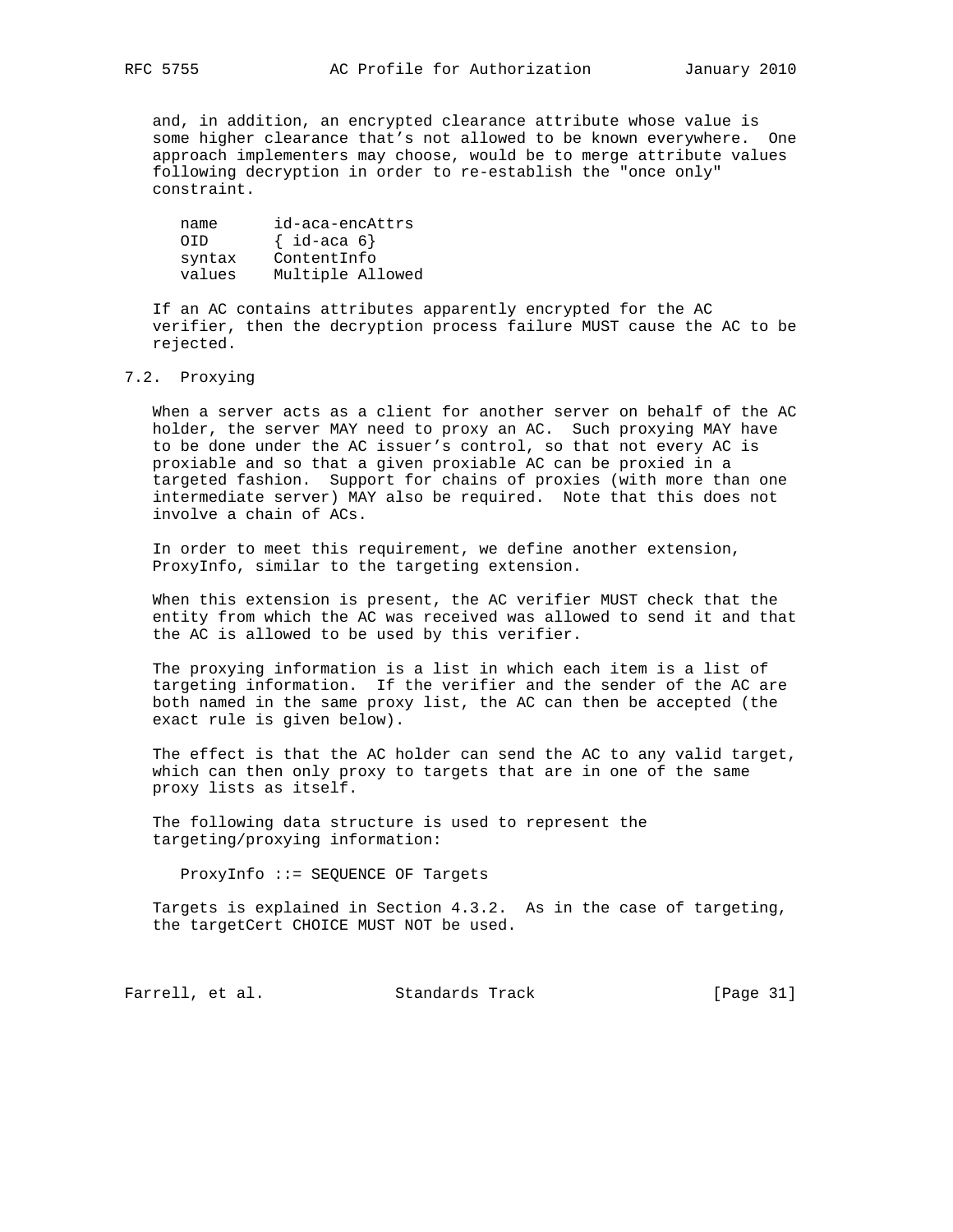A proxy check succeeds if either one of the conditions below is met:

- 1. The identity of the sender, as established by the underlying authentication service, matches the Holder field of the AC, and the current server "matches" any one of the proxy sets. Recall that "matches" is as defined Section 4.3.2.
- 2. The identity of the sender, as established by the underlying authentication service, "matches" one of the proxy sets (call it set "A"), and the current server is one of the targetName fields in the set "A", or the current server is a member of one of the targetGroup fields in set "A".

 When an AC is proxied more than once, a number of targets will be on the path from the original client, which is normally, but not always, the AC holder. In such cases, prevention of AC "stealing" requires that the AC verifier MUST check that all targets on the path are members of the same proxy set. It is the responsibility of the AC using protocol to ensure that a trustworthy list of targets on the path is available to the AC verifier.

| name        | id-pe-ac-proxying |
|-------------|-------------------|
| OTD.        | $\{ id-pe 10 \}$  |
| syntax      | ProxyInfo         |
| criticality | MUST be TRUE      |

#### 7.3. Use of ObjectDigestInfo

 In some environments, it may be required that the AC is not linked either to an identity (via entityName) or to a PKC (via baseCertificateID). The objectDigestInfo CHOICE in the Holder field allows support for this requirement.

 If the holder is identified with the objectDigestInfo field, then the AC version field MUST contain v2 (the integer 1).

 The idea is to link the AC to an object by placing a hash of that object into the Holder field of the AC. For example, this allows production of ACs that are linked to public keys rather than names. It also allows production of ACs that contain privileges associated with an executable object such as a Java class. However, this profile only specifies how to use a hash over a public key or PKC. That is, conformant ACs MUST NOT use the otherObjectTypes value for the digestedObjectType.

Farrell, et al. Standards Track [Page 32]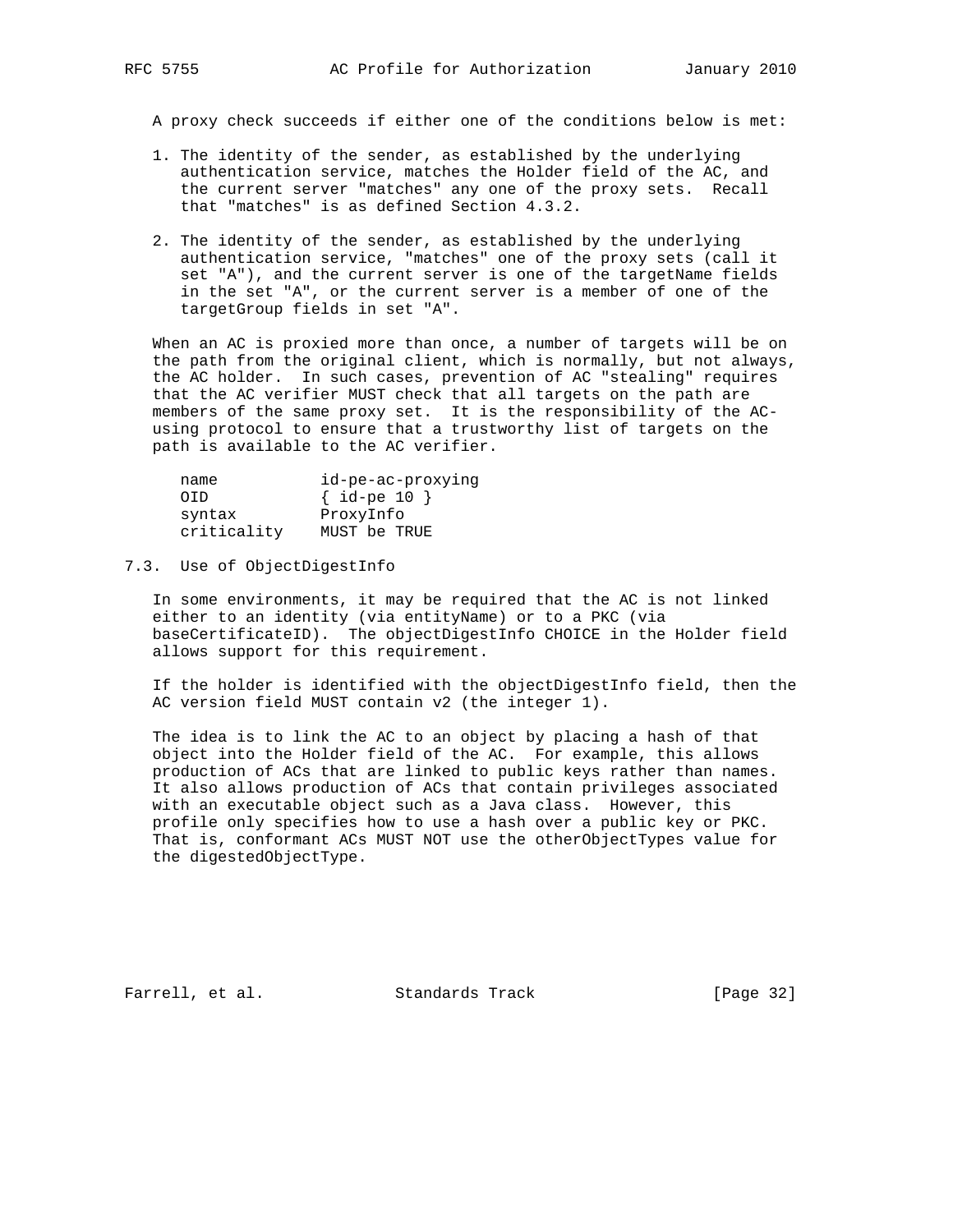To link an AC to a public key, the hash must be calculated over the representation of that public key, which would be present in a PKC, specifically, the input for the hash algorithm MUST be the DER encoding of a SubjectPublicKeyInfo representation of the key.

 Note: this includes the AlgorithmIdentifier as well as the BIT STRING. The rules given in [PKIXALGS] for encoding keys MUST be followed. In this case, the digestedObjectType MUST be publicKey and the otherObjectTypeID field MUST NOT be present.

 Note that if the public key value used as input to the hash function has been extracted from a PKC, it is possible that the SubjectPublicKeyInfo from that PKC is NOT the value that should be hashed. This can occur if Digital Signature Algorithm (DSA) Dss parms are inherited as described in Section 2.3.2 of [PKIXALGS]. The correct input for hashing in this context will include the value of the parameters inherited from the CA's PKC, and thus may differ from the SubjectPublicKeyInfo present in the PKC.

 Implementations that support this feature MUST be able to handle the representations of public keys for the algorithms specified in Section 2.3 of [PKIXALGS].

 In order to link an AC to a PKC via a digest, the digest MUST be calculated over the DER encoding of the entire PKC, including the signature value. In this case, the digestedObjectType MUST be publicKeyCert and the otherObjectTypeID field MUST NOT be present.

7.4. AA Controls

 During AC validation, a relying party has to answer the question: is this AC issuer trusted to issue ACs containing this attribute? The AAControls PKC extension MAY be used to help answer the question. The AAControls extension is intended to be used in CA and AC issuer PKCs.

 $id-pe-aaControls OBJECT IDENTIFYER ::= { id-pe 6 }$ 

 AAControls ::= SEQUENCE { pathLenConstraint INTEGER (0..MAX) OPTIONAL, permittedAttrs [0] AttrSpec OPTIONAL, excludedAttrs [1] AttrSpec OPTIONAL, permitUnSpecified BOOLEAN DEFAULT TRUE }

AttrSpec::= SEQUENCE OF OBJECT IDENTIFIER

Farrell, et al. Standards Track [Page 33]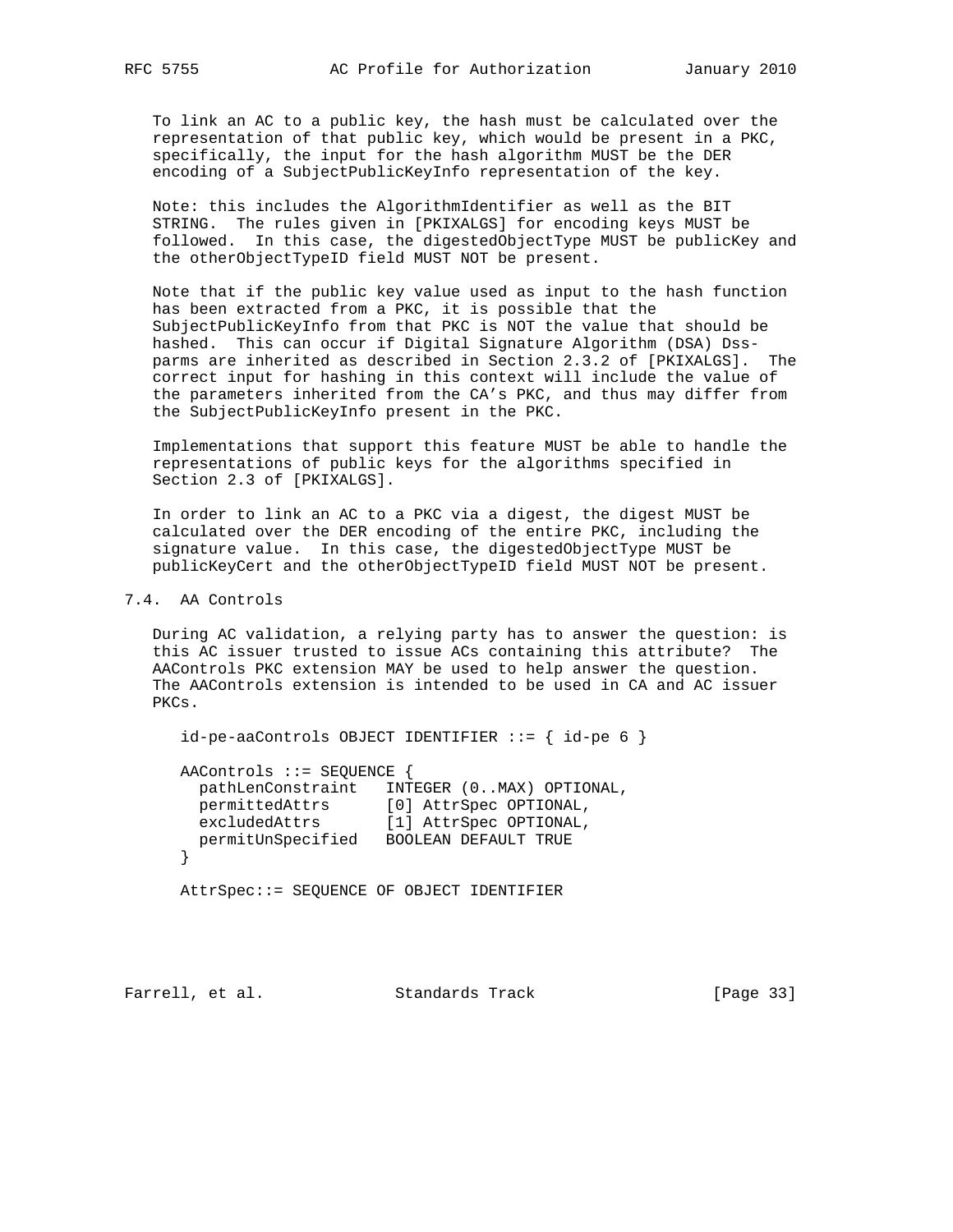The AAControls extension is used as follows:

 The pathLenConstraint, if present, is interpreted as in [PKIXPROF]. It restricts the allowed distance between the AA CA (a CA directly trusted to include AAControls in its PKCs), and the AC issuer.

 The permittedAttrs field specifies a list of attribute types that any AC issuer below this AA CA is allowed to include in ACs. If this field is not present, it means that no attribute types are explicitly allowed.

 The excludedAttrs field specifies a list of attribute types that no AC issuer below this AA CA is allowed to include in ACs. If this field is not present, it means that no attribute types are explicitly disallowed.

 The permitUnSpecified field specifies how to handle attribute types that are not present in either the permittedAttrs or excludedAttrs fields. TRUE (the default) means that any unspecified attribute type is allowed in ACs; FALSE means that no unspecified attribute type is allowed.

 When AAControls are used, the following additional checks on an AA's PKC chain MUST all succeed for the AC to be valid:

- 1. Some CA on the AC's certificate path MUST be directly trusted to issue PKCs that precede the AC issuer in the certification path; call this CA the "AA CA".
- 2. All PKCs on the path from the AA CA, down to and including the AC issuer's PKC, MUST contain an AAControls extension; however, the PKC of the AA CA need not contain this extension.
- 3. Only those attributes in the AC that are allowed, according to all of the AAControls extension values in all of the PKCs from the AA CA to the AC issuer, may be used for authorization decisions; all other attributes MUST be ignored. This check MUST be applied to the list of attributes following attribute decryption, and the id aca-encAttrs type MUST also be checked.

| name        | id-pe-aaControls |
|-------------|------------------|
| OTD.        | $\{ id-pe 6 \}$  |
| syntax      | AAControls       |
| criticality | MAY be TRUE      |

Farrell, et al. Standards Track [Page 34]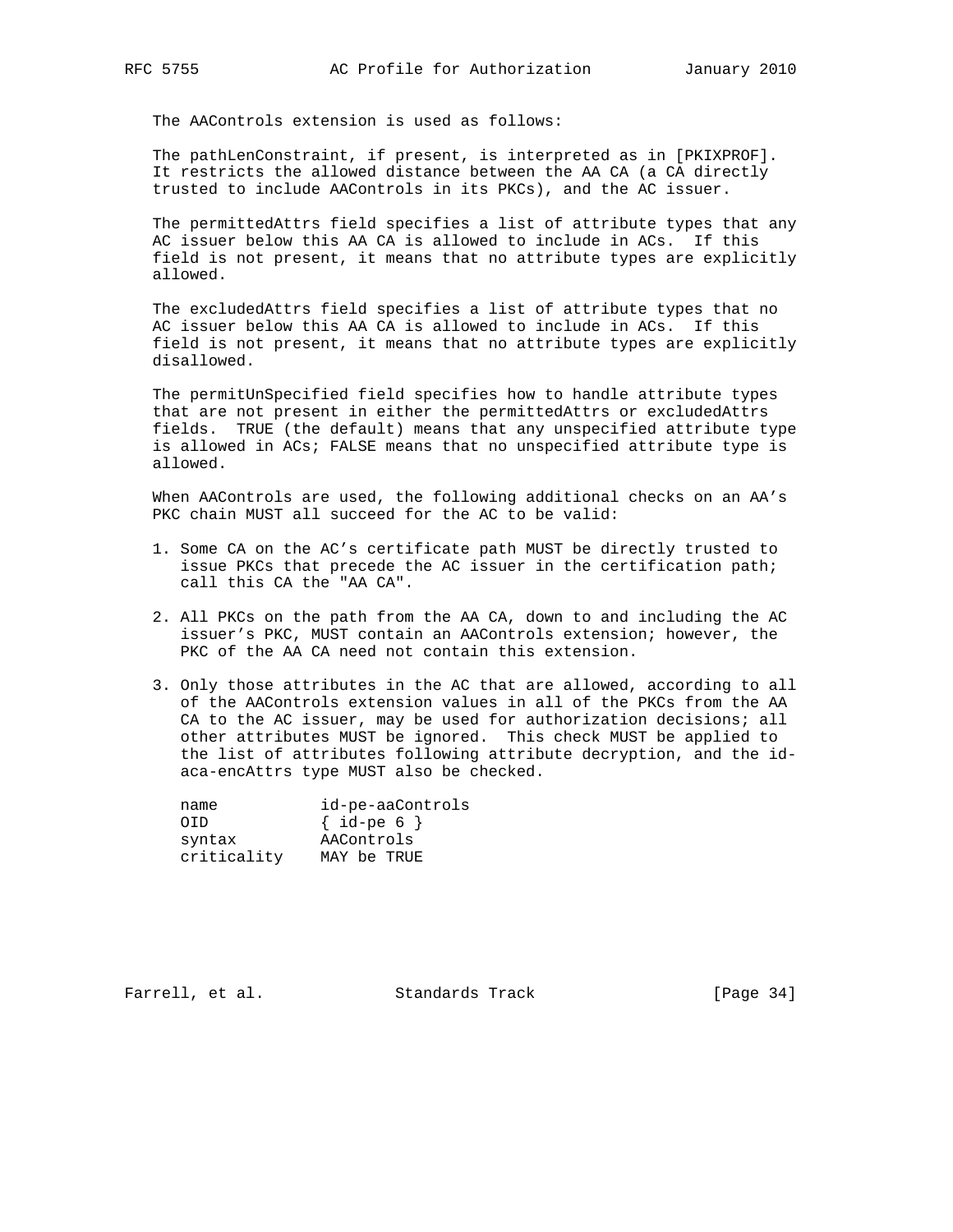## 8. Security Considerations

 The protection afforded for private keys is a critical factor in maintaining security. Failure of AC issuers to protect their private keys will permit an attacker to masquerade as them, potentially generating false ACs or revocation status. Existence of bogus ACs and revocation status will undermine confidence in the system. If the compromise is detected, all ACs issued by the AC issuer MUST be revoked. Rebuilding after such a compromise will be problematic, so AC issuers are advised to implement a combination of strong technical measures (e.g., tamper-resistant cryptographic modules) and appropriate management procedures (e.g., separation of duties) to avoid such an incident.

 Loss of an AC issuer's private signing key may also be problematic. The AC issuer would not be able to produce revocation status or perform AC renewal. AC issuers are advised to maintain secure backup for signing keys. The security of the key backup procedures is a critical factor in avoiding key compromise.

 The availability and freshness of revocation status will affect the degree of assurance that should be placed in a long-lived AC. While long-lived ACs expire naturally, events may occur during its natural lifetime that negate the binding between the AC holder and the attributes. If revocation status is untimely or unavailable, the assurance associated with the binding is clearly reduced.

 The binding between an AC holder and attributes cannot be stronger than the cryptographic module implementation and algorithms used to generate the signature. Short key lengths or weak hash algorithms will limit the utility of an AC. AC issuers are encouraged to note advances in cryptology so they can employ strong cryptographic techniques.

 Inconsistent application of name comparison rules may result in acceptance of invalid targeted or proxied ACs, or rejection of valid ones. The X.500 series of specifications defines rules for comparing distinguished names. These rules require comparison of strings without regard to case, character set, multi-character white space substrings, or leading and trailing white space. This specification and [PKIXPROF] relaxes these requirements, requiring support for binary comparison at a minimum.

 AC issuers MUST encode the distinguished name in the AC holder.entityName field identically to the distinguished name in the holder's PKC. If different encodings are used, implementations of this specification may fail to recognize that the AC and PKC belong to the same entity.

Farrell, et al. Standards Track [Page 35]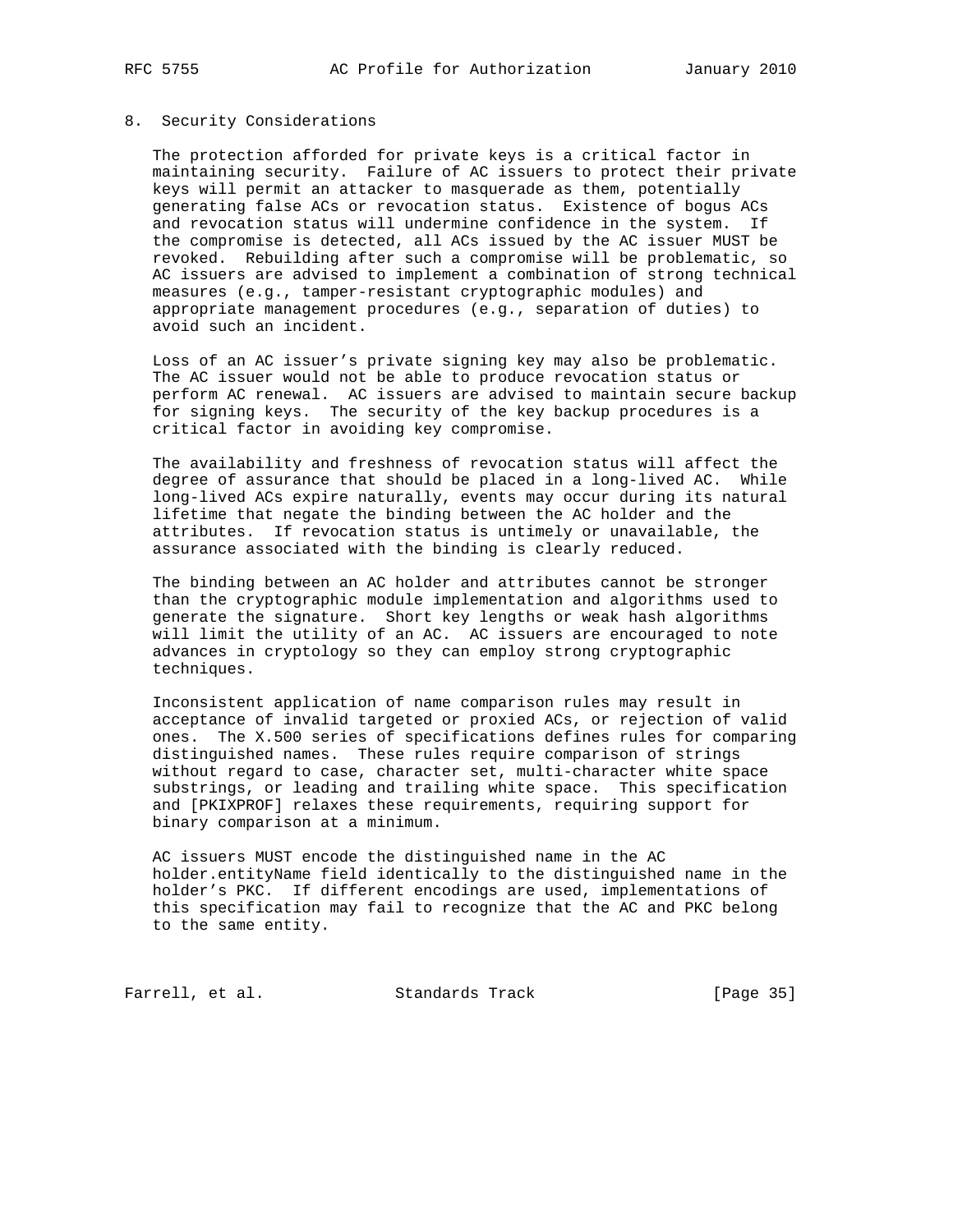If an attribute certificate is tied to the holder's PKC using the baseCertificateID component of the Holder field and the PKI in use includes a rogue CA with the same issuer name specified in the baseCertificateID component, this rogue CA could issue a PKC to a malicious party, using the same issuer name and serial number as the proper holder's PKC. Then the malicious party could use this PKC in conjunction with the AC. This scenario SHOULD be avoided by properly managing and configuring the PKI so that there cannot be two CAs with the same name. Another alternative is to tie ACs to PKCs using the publicKeyCert type in the ObjectDigestInfo field. Failing this, AC verifiers have to establish (using other means) that the potential collisions cannot actually occur, for example, the Certificate Practice Statements (CPSs) of the CAs involved may make it clear that no such name collisions can occur.

 Implementers MUST ensure that following validation of an AC, only attributes that the issuer is trusted to issue are used in authorization decisions. Other attributes, which MAY be present MUST be ignored. Given that the AAControls PKC extension is optional to implement, AC verifiers MUST be provided with this information by other means. Configuration information is a likely alternative means. This becomes very important if an AC verifier trusts more than one AC issuer.

 There is often a requirement to map between the authentication supplied by a particular security protocol (e.g., TLS, S/MIME) and the AC holder's identity. If the authentication uses PKCs, then this mapping is straightforward. However, it is envisaged that ACs will also be used in environments where the holder may be authenticated using other means. Implementers SHOULD be very careful in mapping the authenticated identity to the AC holder, especially when the authenticated identity does not come from a public key certificate as link between identity and AC may not be as "strong".

#### 9. IANA Considerations

 Attributes and attribute certificate extensions are identified by object identifiers (OIDs). Many of the OIDs used in this document are copied from X.509 [X.509-2000]. Other OIDs were assigned from an arc delegated by the IANA to the PKIX working group. No further action by the IANA is necessary for this document or any anticipated updates.

Farrell, et al. Standards Track [Page 36]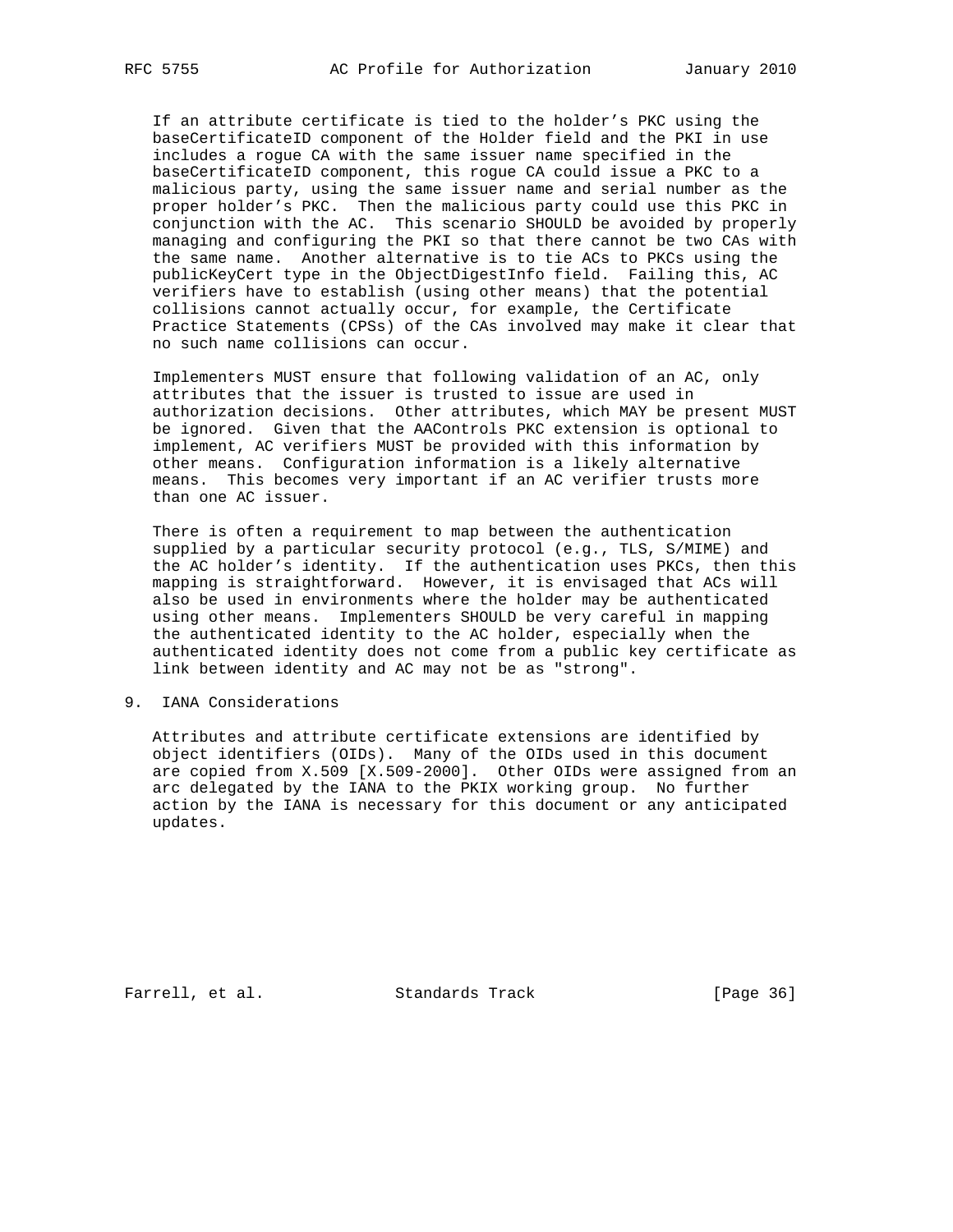# 10. References

10.1. Reference Conventions

[PKIXALGS] refers to [RFC3279], [RFC4055], [RFC5480], and [RFC5756].

- 10.2. Normative References
	- [Err302] RFC Errata, Errata ID 302, RFC 3281, http://www.rfc-editor.org.
	- [CMS] Housley, R., "Cryptographic Message Syntax (CMS)", RFC 5652, September 2009.
	- [HTTP-URL] Housley, R. and P. Hoffman, "Internet X.509 Public Key Infrastructure Operational Protocols: FTP and HTTP", RFC 2585, May 1999.
	- [LDAP-URL] Smith, M., Ed., and T. Howes, "Lightweight Directory Access Protocol (LDAP): Uniform Resource Locator", RFC 4516, June 2006.
	- [RFC2119] Bradner, S., "Key words for use in RFCs to Indicate Requirement Levels", BCP 14, RFC 2119, March 1997.
	- [RFC3279] Bassham, L., Polk, W., and R. Housley, "Algorithms and Identifiers for the Internet X.509 Public Key Infrastructure Certificate and Certificate Revocation List (CRL) Profile", RFC 3279, April 2002.
	- [RFC4055] Schaad, J., Kaliski, B., and R. Housley, "Additional Algorithms and Identifiers for RSA Cryptography for use in the Internet X.509 Public Key Infrastructure Certificate and Certificate Revocation List (CRL) Profile", RFC 4055, June 2005.
	- [RFC5480] Turner, S., Brown, D., Yiu, K., Housley, R., and T. Polk, "Elliptic Curve Cryptography Subject Public Key Information", RFC 5480, March 2009.
	- [RFC5756] Turner, S. Brown, D., Yiu, K., Housley, R., and T. Polk, "Updates for RSAES-OAEP and RSASSA-PSS Algorithm Parameters", RFC 5756, January 2010.
	- [PKIXPROF] Cooper, D., Santesson, S., Farrell, S., Boeyen, S., Housley, R., and W. Polk, "Internet X.509 Public Key Infrastructure Certificate and Certificate Revocation List (CRL) Profile", RFC 5280, May 2008.

Farrell, et al. Standards Track [Page 37]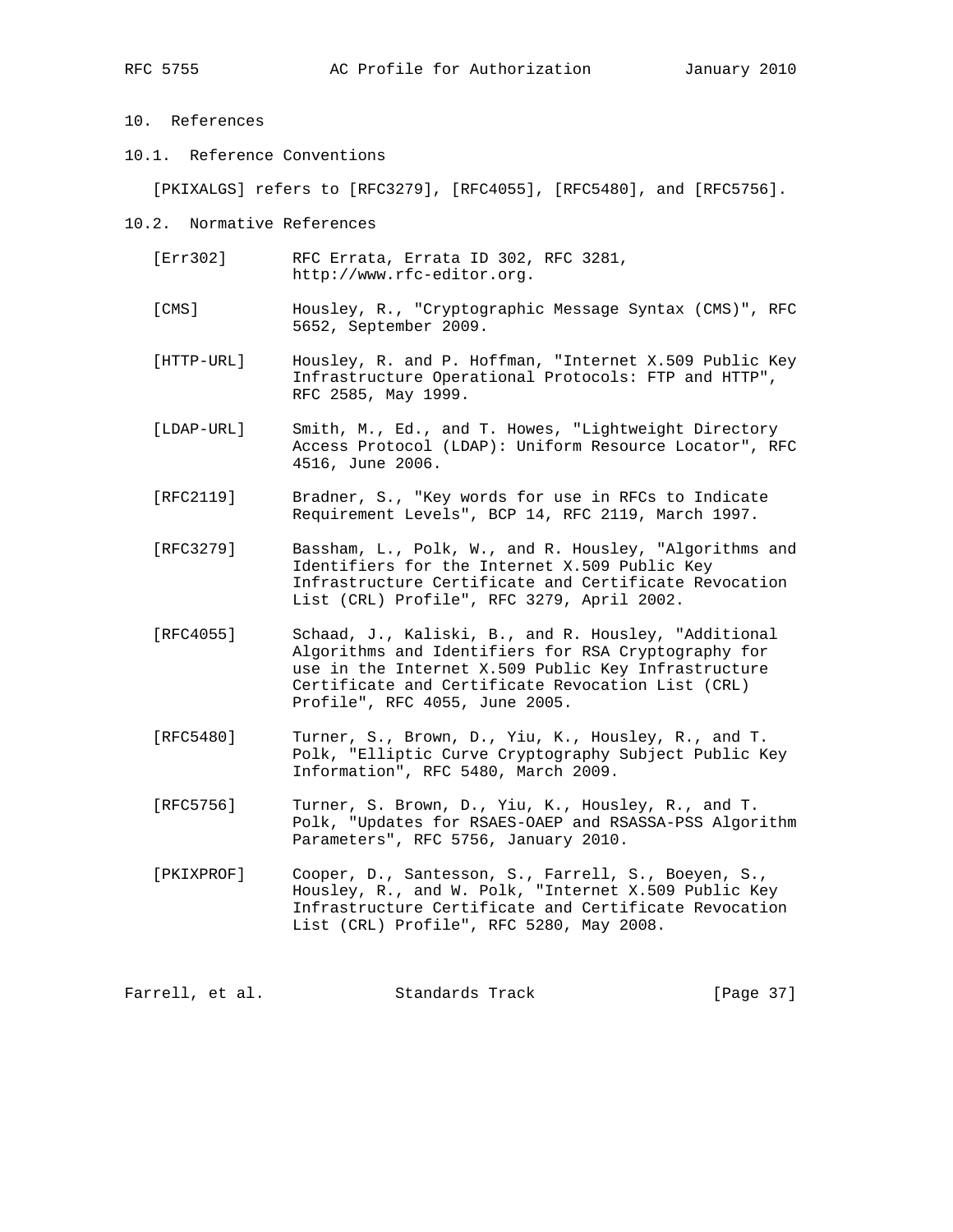- [X509-SRV] Santesson, S., "Internet X.509 Public Key Infrastructure Subject Alternative Name for Expression of Service Name", RFC 4985, August 2007.
- [X.680] ITU-T Recommendation X.680 (2002) | ISO/IEC 8824-1:2002, Information technology - Abstract Syntax Notation One (ASN.1): Specification of basic notation.
- [X.690] ITU-T Recommendation X.690 (2002) | ISO/IEC 8825-1:2002, Information technology - ASN.1 encoding rules: Specification of Basic Encoding Rules (BER), Canonical Encoding Rules (CER) and Distinguished Encoding Rules (DER).
- 10.2. Informative References
	- [KRB] Neuman, C., Yu, T., Hartman, S., and K. Raeburn, "The Kerberos Network Authentication Service (V5)", RFC 4120, July 2005.
	- [LDAP] Sermersheim, J., Ed., "Lightweight Directory Access Protocol (LDAP): The Protocol", RFC 4511, June 2006.
	- [OCSP] Myers, M., Ankney, R., Malpani, A., Galperin, S., and C. Adams, "X.509 Internet Public Key Infrastructure Online Certificate Status Protocol - OCSP", RFC 2560, June 1999.
	- [RFC3281] Farrell, S. and R. Housley, "An Internet Attribute Certificate Profile for Authorization", RFC 3281, April 2002.
	- [X.500-2000] ITU-T Recommendation X.500 (2000) | ISO/IEC 9594-1:2000, Information technology - Open Systems Interconnection - The Directory: Overview of concepts, models and services.
	- [X.501-1993] ITU-T Recommendation X.501 (1993) | ISO/IEC 9594-2:1993, Information technology - Open Systems Interconnection - The Directory: Models.
	- [X.501-1997] ITU-T Recommendation X.501 (1997) | ISO/IEC 9594-2:1997, Information technology - Open Systems Interconnection - The Directory: Models.
	- [X.509-1988] CCITT Recommendation X.509: The Directory Authentication Framework, 1988.

Farrell, et al. Standards Track [Page 38]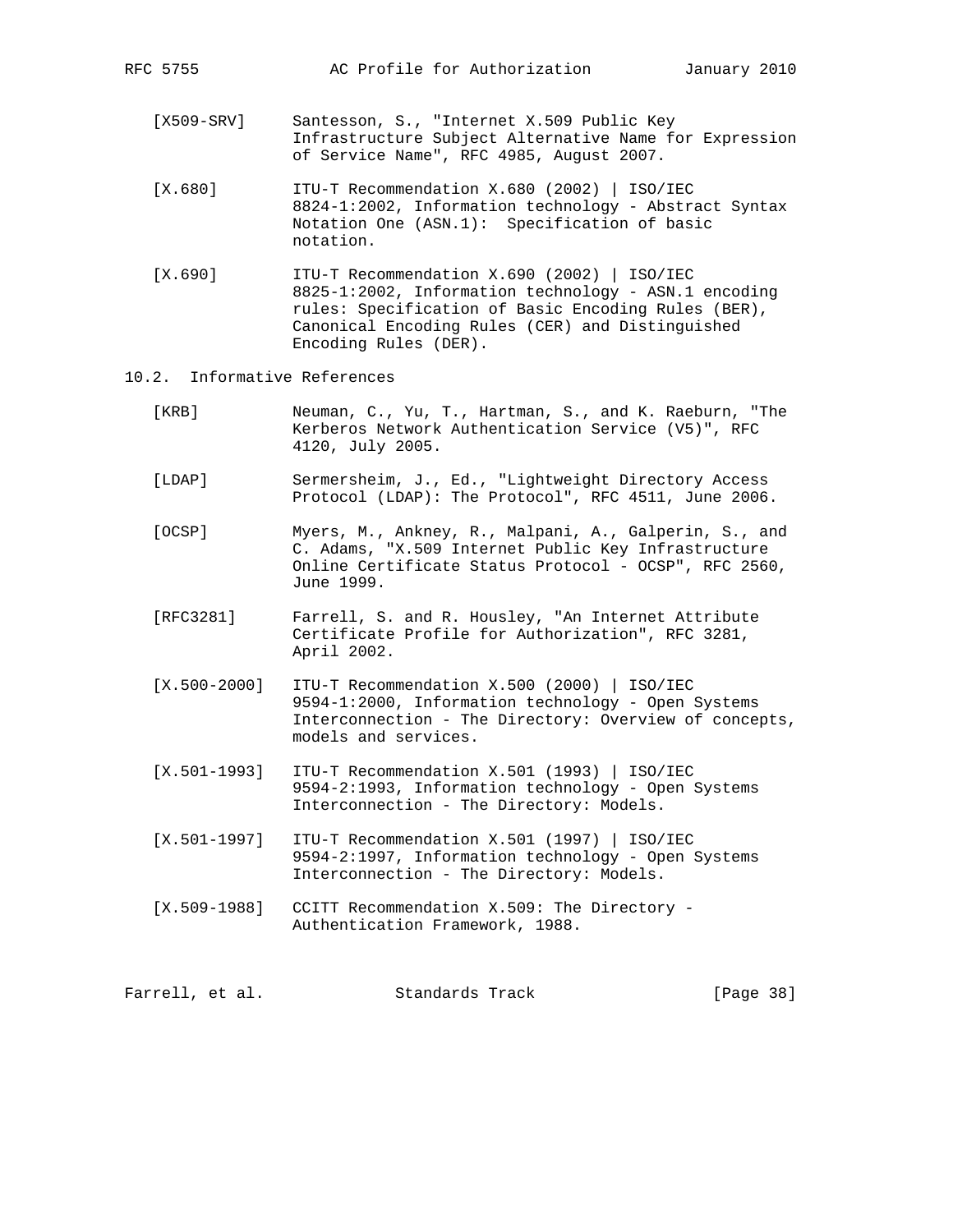- [X.509-1997] ITU-T Recommendation X.509: The Directory Authentication Framework, 1997.
- [X.509-2000] ITU-T Recommendation X.509: The Directory Public-Key and Attribute Certificate Frameworks, 2000.

Farrell, et al. Standards Track [Page 39]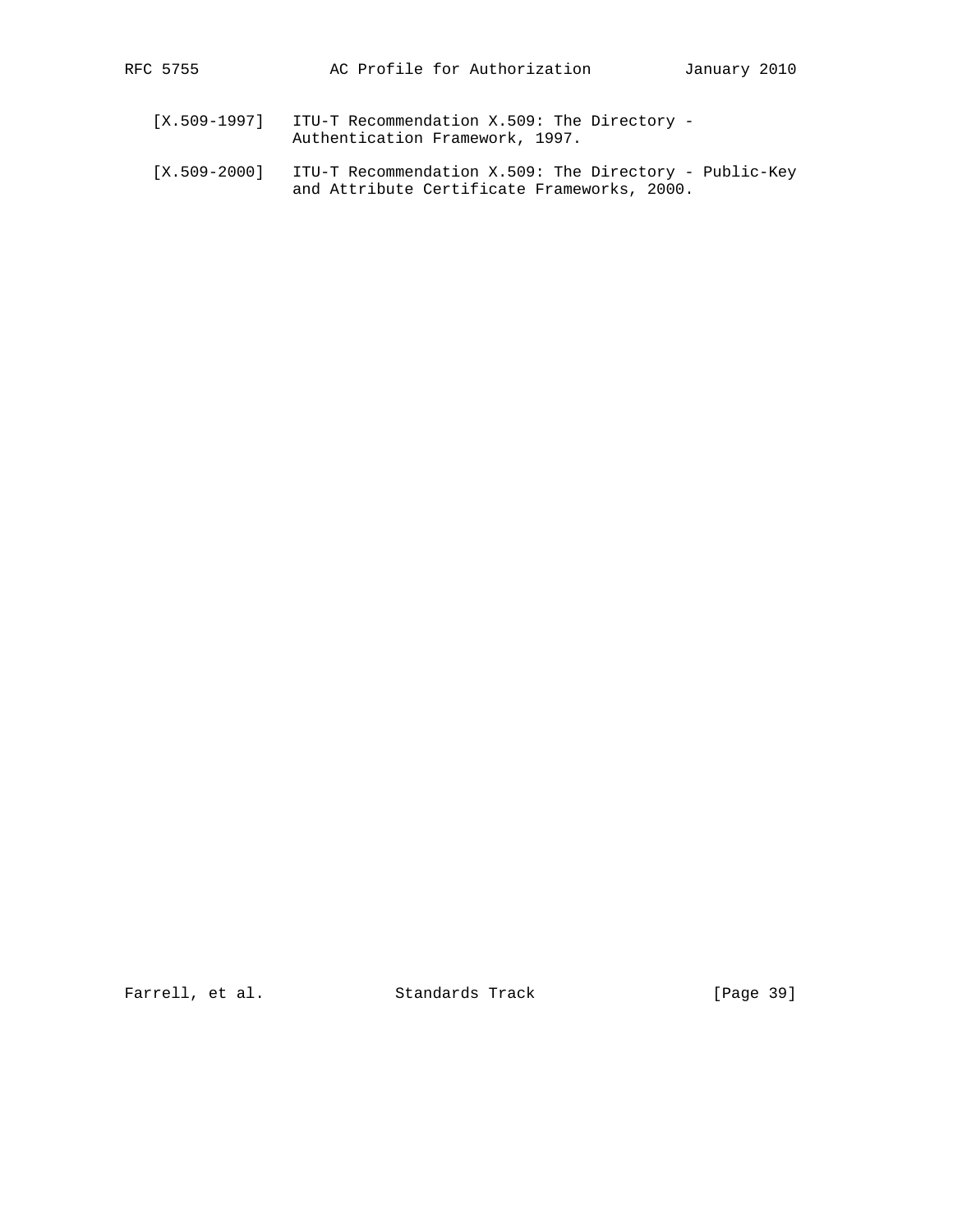# Appendix A. Object Identifiers

 This (normative) appendix lists the new object identifiers that are defined in this specification. Some of these are required only for support of optional features and are not required for conformance to this profile. This specification mandates support for OIDs that have arc elements with values that are less than 2^32, (i.e., they MUST be between 0 and 4,294,967,295 inclusive) and SHOULD be less than 2^31  $(i.e.,$  less than or equal to  $2,147,483,647$ . This allows each arc element to be represented within a single 32-bit word. Implementations MUST also support OIDs where the length of the dotted decimal (see [LDAP], Section 4.1.2) string representation can be up to 100 bytes (inclusive). Implementations MUST be able to handle OIDs with up to 20 elements (inclusive). AAs SHOULD NOT issue ACs that contain OIDs that breach these requirements.

The following OIDs are imported from [PKIXPROF]:

|                                                | $id-pkix$ OBJECT IDENTIFIER ::= $\{ iso(1)$ identified-organization(3) |
|------------------------------------------------|------------------------------------------------------------------------|
|                                                | $dod(6)$ internet(1) security(5) mechanisms(5) pkix(7) }               |
| $id-mod$ OBJECT IDENTIFIER ::= { $id-pkix$ 0 } |                                                                        |
| $id-pe$ OBJECT IDENTIFIER ::= { $id-pkix 1$ }  |                                                                        |
| $id-ad$ OBJECT IDENTIFIER ::= { $id-pkix 48$ } |                                                                        |
|                                                | $id-at$ OBJECT IDENTIFIER ::= { joint-iso-ccitt(2) ds(5) 4 }           |
|                                                | $id-ce$ OBJECT IDENTIFIER ::= { joint-iso-ccitt(2) ds(5) 29 }          |

The following new ASN.1 module OID is defined:

id-mod-attribute-cert OBJECT IDENTIFIER ::= { id-mod 12 }

The following AC extension OIDs are defined:

| id-pe-ac-auditIdentity  | OBJECT IDENTIFIER ::= $\{ id-pe 4 \}$     |
|-------------------------|-------------------------------------------|
| id-pe-ac-proxyinq       | OBJECT IDENTIFIER ::= $\{ id-pe 10 \}$    |
| id-ce-targetInformation | OBJECT IDENTIFIER ::= $\{ id$ -ce 55 $\}$ |

The following PKC extension OIDs are defined:

| id-pe-aaControls | OBJECT IDENTIFIER ::= $\{ id-pe 6 \}$ |  |  |
|------------------|---------------------------------------|--|--|
|                  |                                       |  |  |

The following attribute OIDs are defined:

| id-aca                    | OBJECT IDENTIFIER ::= $\{ id-pkix 10 \}$  |
|---------------------------|-------------------------------------------|
| id-aca-authenticationInfo | OBJECT IDENTIFIER ::= $\{ id$ -aca 1 $\}$ |
| id-aca-accessIdentity     | OBJECT IDENTIFIER ::= $\{ id - aca 2 \}$  |
| id-aca-chargingIdentity   | OBJECT IDENTIFIER ::= $\{ id - aca 3 \}$  |
| id-aca-group              | OBJECT IDENTIFIER ::= $\{ id - aca 4 \}$  |
| id-aca-encAttrs           | OBJECT IDENTIFIER ::= $\{ id - aca 6 \}$  |

Farrell, et al. Standards Track [Page 40]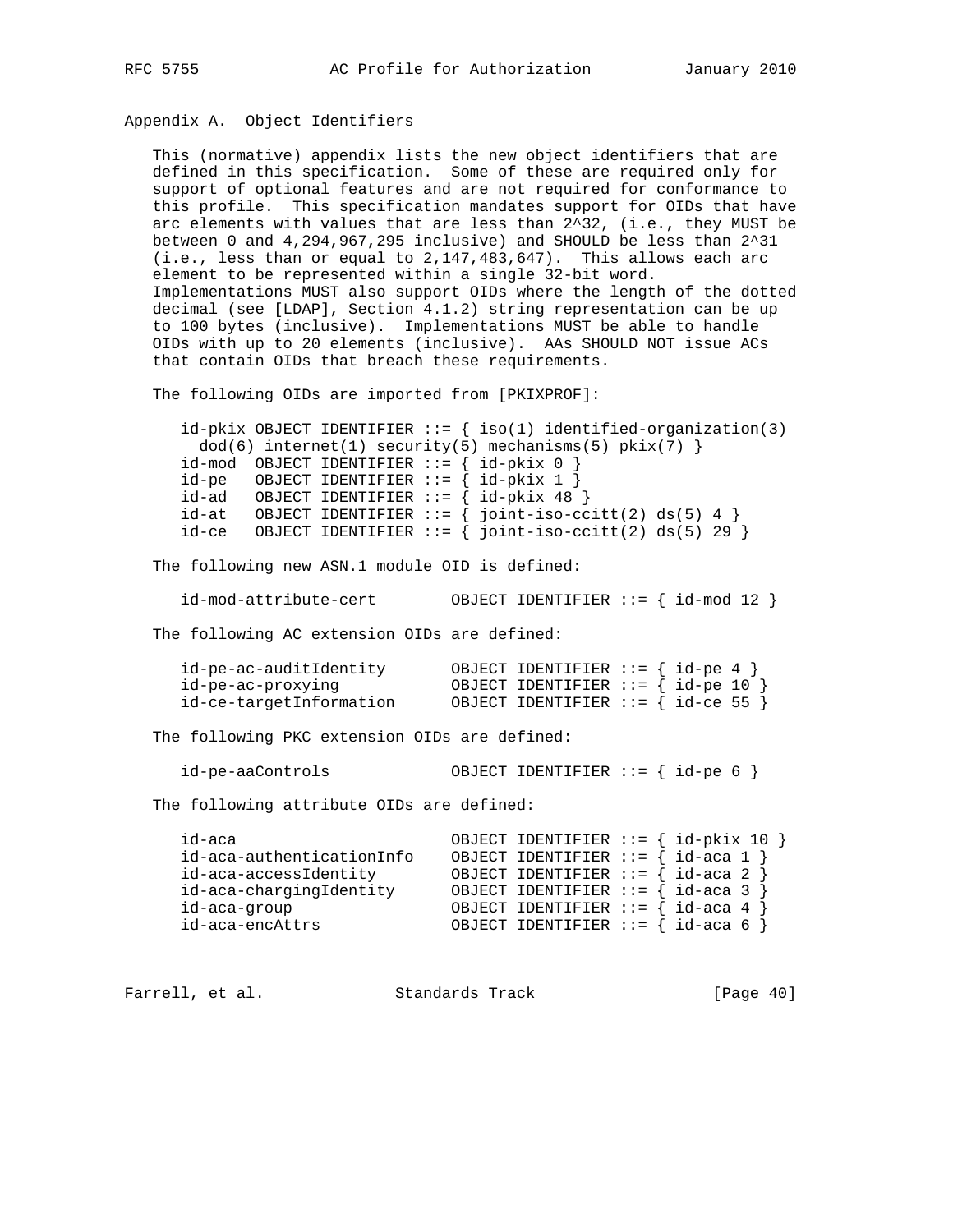```
 id-at-role OBJECT IDENTIFIER ::= { id-at 72 }
id-at-clearance
    joint-iso-ccitt(2) ds(5) attributeType(4) clearance (55) }
 id-at-clearance OBJECT IDENTIFIER ::= {
    joint-iso-ccitt(2) ds(5) module(1) selected-attribute-types(5)
    clearance (55) }
```
As noted in Section 4.4.6, there are two OIDs for id-at-clearance.

Appendix B. ASN.1 Module

 This appendix describes data objects used by conforming PKI components in an "ASN.1-like" syntax [X.680]. This syntax is a hybrid of the 1988 and 1993 ASN.1 syntaxes. The 1988 ASN.1 syntax is augmented with 1993 UNIVERSAL Types UniversalString, BMPString, and UTF8String.

 The ASN.1 syntax does not permit the inclusion of type statements in the ASN.1 module, and the 1993 ASN.1 standard does not permit use of the new UNIVERSAL types in modules using the 1988 syntax. As a result, this module does not conform to either version of the ASN.1 standard.

 This appendix may be converted into 1988 ASN.1 by replacing the definitions for the UNIVERSAL Types with the 1988 catch-all "ANY".

```
 PKIXAttributeCertificate-2008 { iso(1) identified-organization(3)
  dod(6) internet(1) security(5) mechanisms(5) pkix(7) id-mod(0)
  id-mod-attribute-cert-v2(61) }
```
DEFINITIONS IMPLICIT TAGS ::=

BEGIN

-- EXPORTS ALL --

IMPORTS

 -- IMPORTed module OIDs MAY change if [PKIXPROF] changes -- PKIX Certificate Extensions

 Attribute, AlgorithmIdentifier, CertificateSerialNumber, Extensions, UniqueIdentifier, id-pkix, id-pe, id-kp, id-ad, id-at FROM PKIX1Explicit88  $\{ iso(1)$  identified-organization(3) dod(6) internet(1) security(5) mechanisms(5) pkix(7) id-mod(0)

```
 id-pkix1-explicit-88(18) }
```
Farrell, et al. Standards Track [Page 41]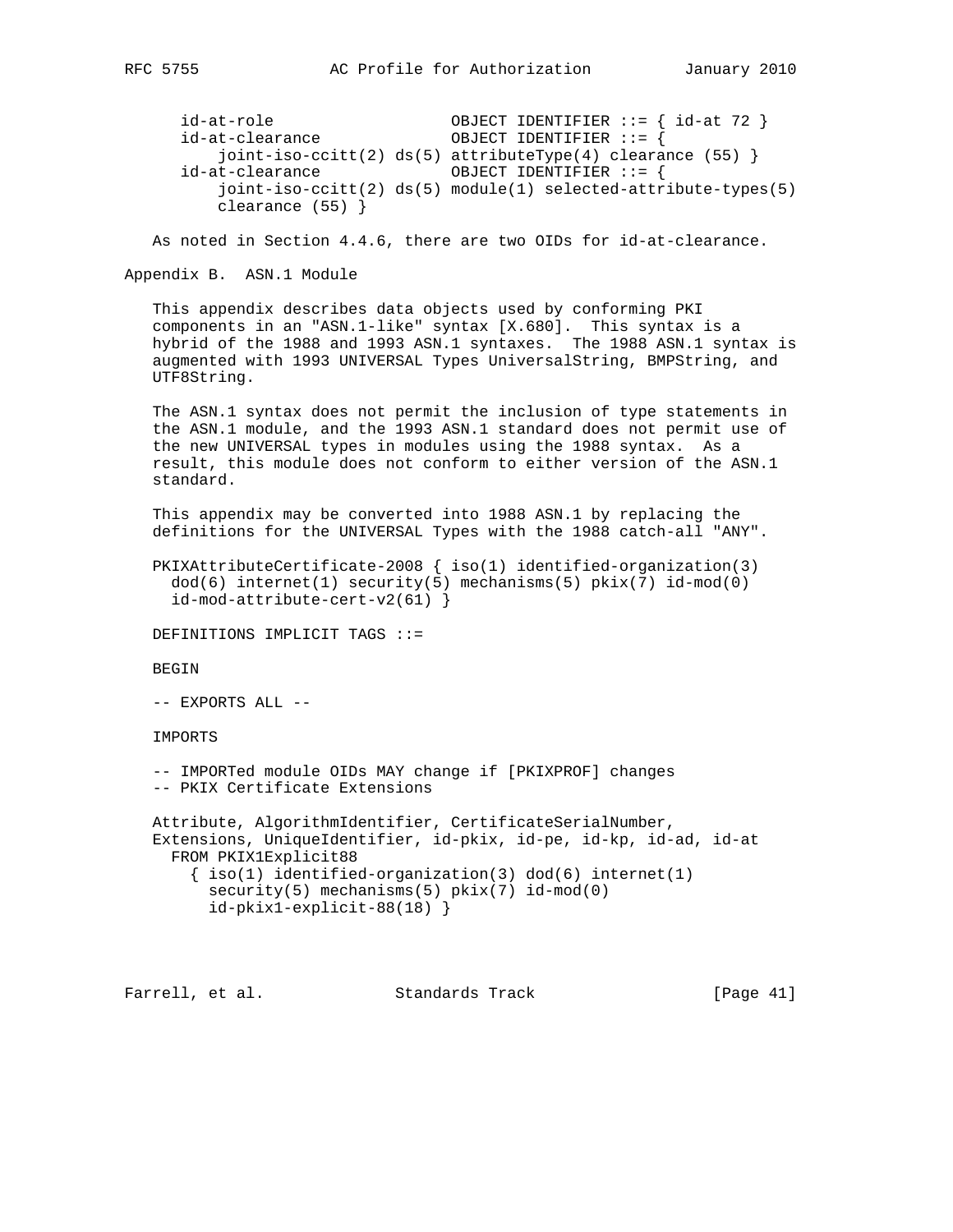```
 GeneralName, GeneralNames, id-ce, AuthorityKeyIdentifier,
 AuthorityInfoAccessSyntax, CRLDistributionPoint
  FROM PKIX1Implicit88
   \{ iso(1) <i>identified-organization(3) <math> dod(6) <i>internet(1)</i> security(5) mechanisms(5) pkix(7) id-mod(0)
      id-pkix1-implicit-88(19) }
 ContentInfo
  FROM CryptographicMessageSyntax2004
   \{ iso(1) member-body(2) us(840) rsadsi(113549) pkcs(1) pkcs-9(9)
     smin(e(16) modules(0) cms-2004(24)}
 ;
 id-pe-ac-auditIdentity OBJECT IDENTIFIER ::= { id-pe 4 }
 id-pe-aaControls OBJECT IDENTIFIER ::= { id-pe 6 }
 id-pe-ac-proxying OBJECT IDENTIFIER ::= { id-pe 10 }
 id-ce-targetInformation OBJECT IDENTIFIER ::= { id-ce 55 }
 id-aca OBJECT IDENTIFIER ::= { id-pkix 10 }
 id-aca-authenticationInfo OBJECT IDENTIFIER ::= { id-aca 1 }
 id-aca-accessIdentity OBJECT IDENTIFIER ::= { id-aca 2 }
 id-aca-chargingIdentity OBJECT IDENTIFIER ::= { id-aca 3 }
 id-aca-group OBJECT IDENTIFIER ::= { id-aca 4 }
 -- { id-aca 5 } is reserved
 id-aca-encAttrs OBJECT IDENTIFIER ::= { id-aca 6 }
 id-at-role OBJECT IDENTIFIER ::= { id-at 72}
 id-at-clearance OBJECT IDENTIFIER ::= {
  joint-iso-ccitt(2) ds(5) attributeType(4) clearance (55) }
 -- Uncomment the following declaration and comment the above line if
 -- using the id-at-clearance attribute as defined in [RFC3281]
 -- id-at-clearance OBJECT IDENTIFIER ::= {
 -- joint-iso-ccitt(2) ds(5) module(1) selected-attribute-types(5)
 -- clearance (55) }
```
Farrell, et al. Standards Track [Page 42]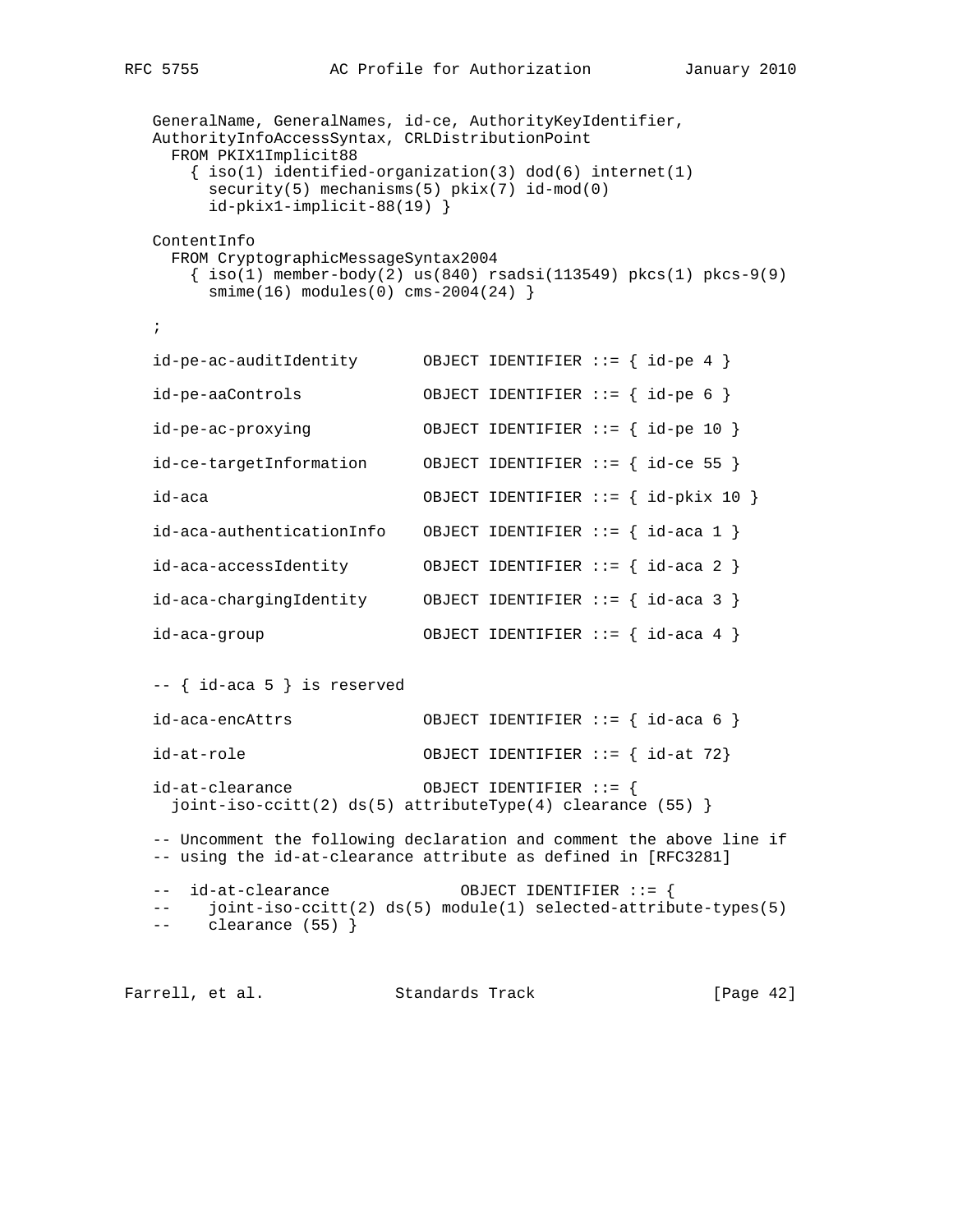```
 -- Uncomment this if using a 1988 level ASN.1 compiler
   -- UTF8String ::= [UNIVERSAL 12] IMPLICIT OCTET STRING
   AttributeCertificate ::= SEQUENCE {
    acinfo AttributeCertificateInfo,
    signatureAlgorithm AlgorithmIdentifier,
    signatureValue BIT STRING
   }
   AttributeCertificateInfo ::= SEQUENCE {
   version attCertVersion, -- version is v2<br>holder Holder,
holder Holder,
 issuer AttCertIssuer,
signature algorithmIdentifier,
serialNumber CertificateSerialNumber,
    attrCertValidityPeriod AttCertValidityPeriod,
 attributes SEQUENCE OF Attribute,
 issuerUniqueID UniqueIdentifier OPTIONAL,
 extensions Extensions OPTIONAL
   }
  AttCertVersion ::= INTEGER \{ v2(1) \} Holder ::= SEQUENCE {
     baseCertificateID [0] IssuerSerial OPTIONAL,
           -- the issuer and serial number of
           -- the holder's Public Key Certificate
    entityName [1] GeneralNames OPTIONAL,
           -- the name of the claimant or role
     objectDigestInfo [2] ObjectDigestInfo OPTIONAL
          -- used to directly authenticate the
           -- holder, for example, an executable
   }
   ObjectDigestInfo ::= SEQUENCE {
     digestedObjectType ENUMERATED {
                       publicKey (0),
                       publicKeyCert (1),
                       otherObjectTypes (2) },
           -- otherObjectTypes MUST NOT
           -- MUST NOT be used in this profile
     otherObjectTypeID OBJECT IDENTIFIER OPTIONAL,
 digestAlgorithm AlgorithmIdentifier,
 objectDigest BIT STRING
   }
```
Farrell, et al. Standards Track [Page 43]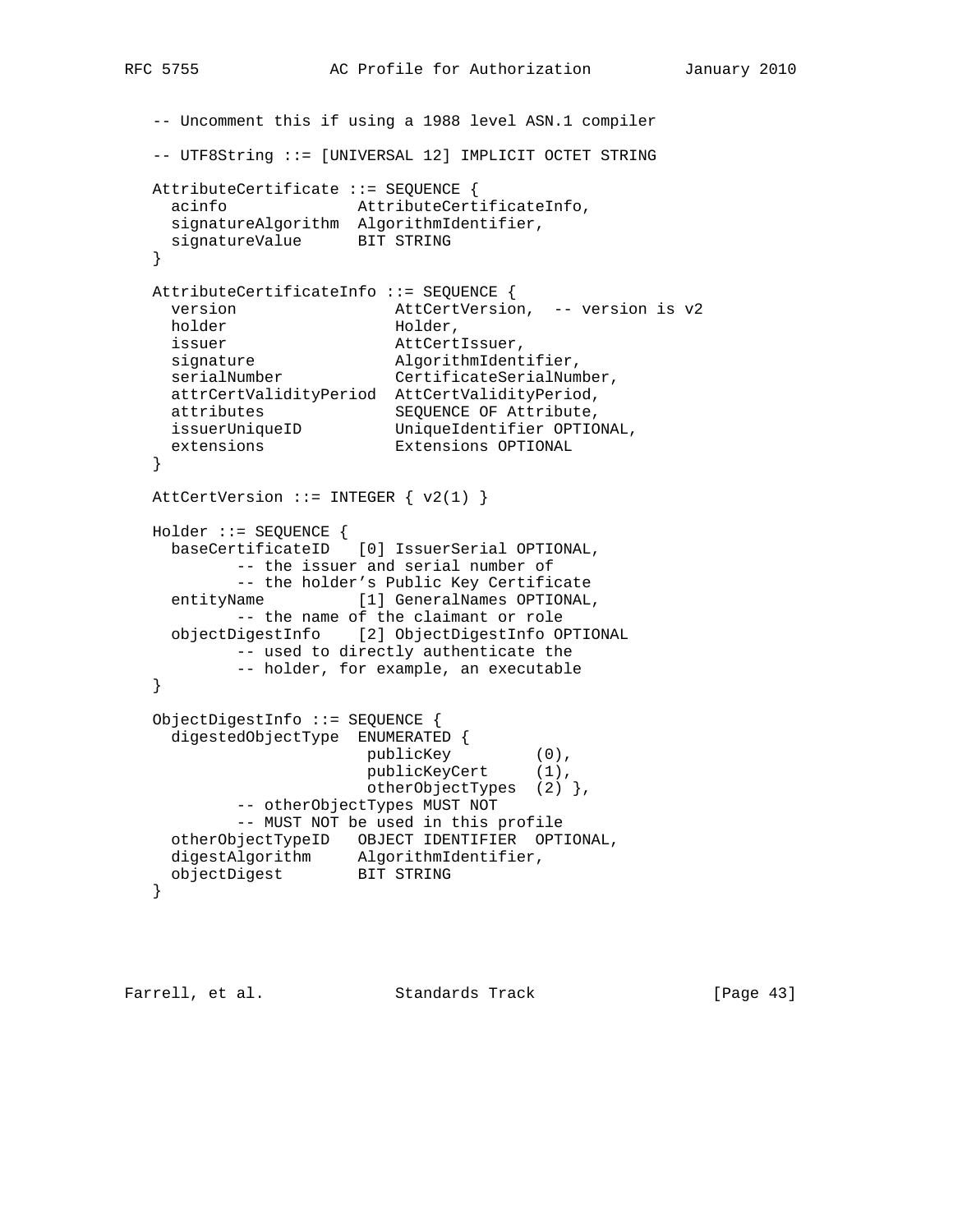```
 AttCertIssuer ::= CHOICE {
    v1Form GeneralNames, -- MUST NOT be used in this
 -- profile
v2Form [0] V2Form -- v2 only
   }
   V2Form ::= SEQUENCE {
   issuerName (CeneralNames OPTIONAL,
     baseCertificateID [0] IssuerSerial OPTIONAL,
     objectDigestInfo [1] ObjectDigestInfo OPTIONAL
           -- issuerName MUST be present in this profile
           -- baseCertificateID and objectDigestInfo MUST
           -- NOT be present in this profile
   }
   IssuerSerial ::= SEQUENCE {
    issuer GeneralNames,
   serial CertificateSerialNumber,
    issuerUID UniqueIdentifier OPTIONAL
   }
   AttCertValidityPeriod ::= SEQUENCE {
    notBeforeTime GeneralizedTime,
    notAfterTime GeneralizedTime
   }
   Targets ::= SEQUENCE OF Target
   Target ::= CHOICE {
   targetName [0] GeneralName,
    targetGroup [1] GeneralName,
    targetCert [2] TargetCert
   }
   TargetCert ::= SEQUENCE {
    targetCertificate IssuerSerial,
 targetName GeneralName OPTIONAL,
 certDigestInfo ObjectDigestInfo OPTIONAL
   }
   IetfAttrSyntax ::= SEQUENCE {
    policyAuthority [0] GeneralNames OPTIONAL,
     values SEQUENCE OF CHOICE {
                    octets OCTET STRING,
                     oid OBJECT IDENTIFIER,
                     string UTF8String
    }
   }
```
Farrell, et al. Standards Track [Page 44]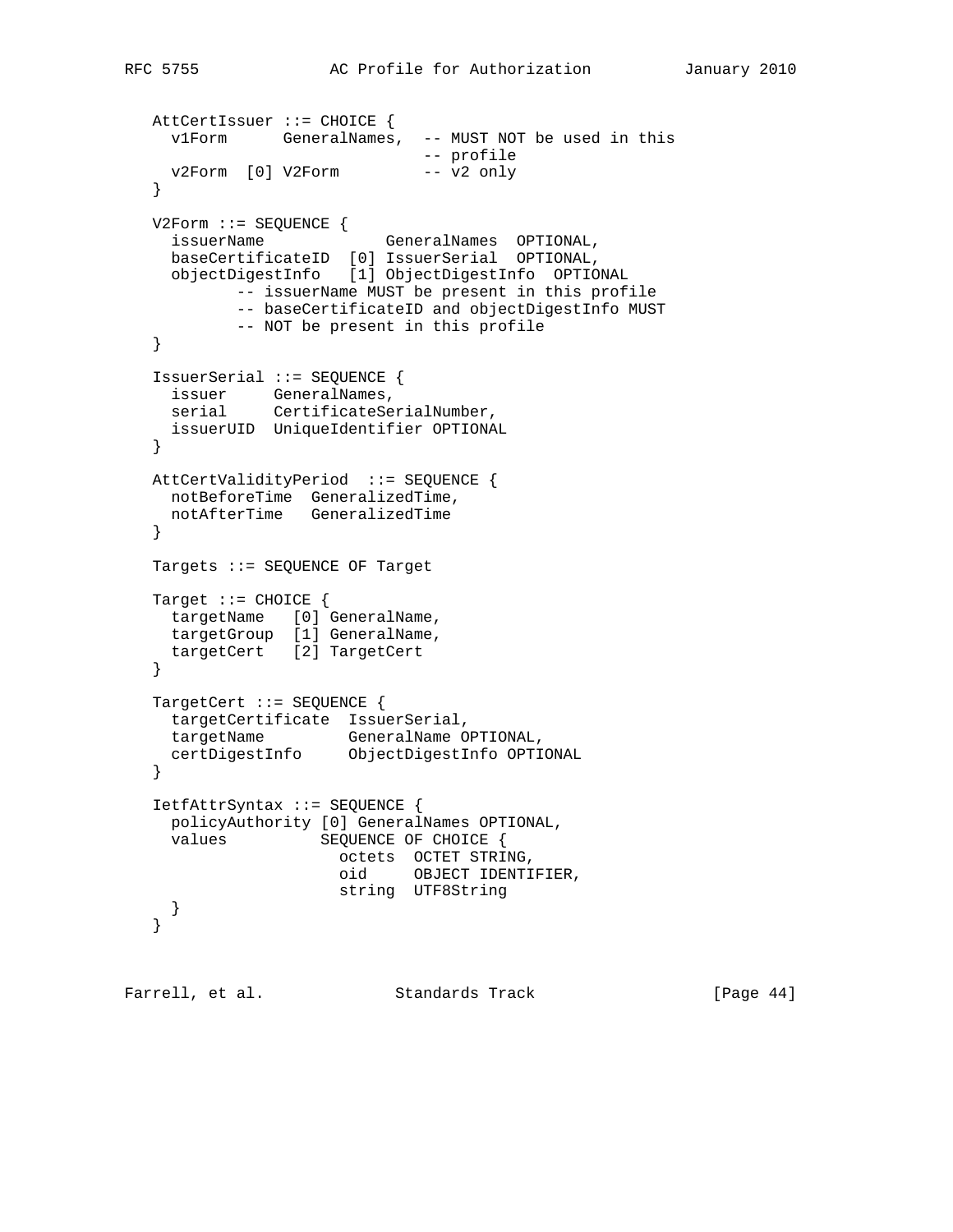```
 SvceAuthInfo ::= SEQUENCE {
 service GeneralName,
 ident GeneralName,
 authInfo OCTET STRING OPTIONAL
   }
   RoleSyntax ::= SEQUENCE {
   roleAuthority [0] GeneralNames OPTIONAL,
    roleName [1] GeneralName
   }
   Clearance ::= SEQUENCE {
 policyId OBJECT IDENTIFIER,
 classList ClassList DEFAULT {unclassified},
   securityCategories SET OF SecurityCategory OPTIONAL
   }
   -- Uncomment the following lines to support deprecated clearance
   -- syntax and comment out previous Clearance.
   -- Clearance ::= SEQUENCE {
-- policyId [0] OBJECT IDENTIFIER,
 -- classList [1] ClassList DEFAULT {unclassified},
  -- securityCategories [2] SET OF SecurityCategory OPTIONAL
   -- }
   ClassList ::= BIT STRING {
   unmarked (0),
    unclassified (1),
    restricted (2),
    confidential (3),
secret (4),
 topSecret (5)
   }
   SecurityCategory ::= SEQUENCE {
    type [0] OBJECT IDENTIFIER,
    value [1] EXPLICIT ANY DEFINED BY type
   }
```
Farrell, et al. Standards Track [Page 45]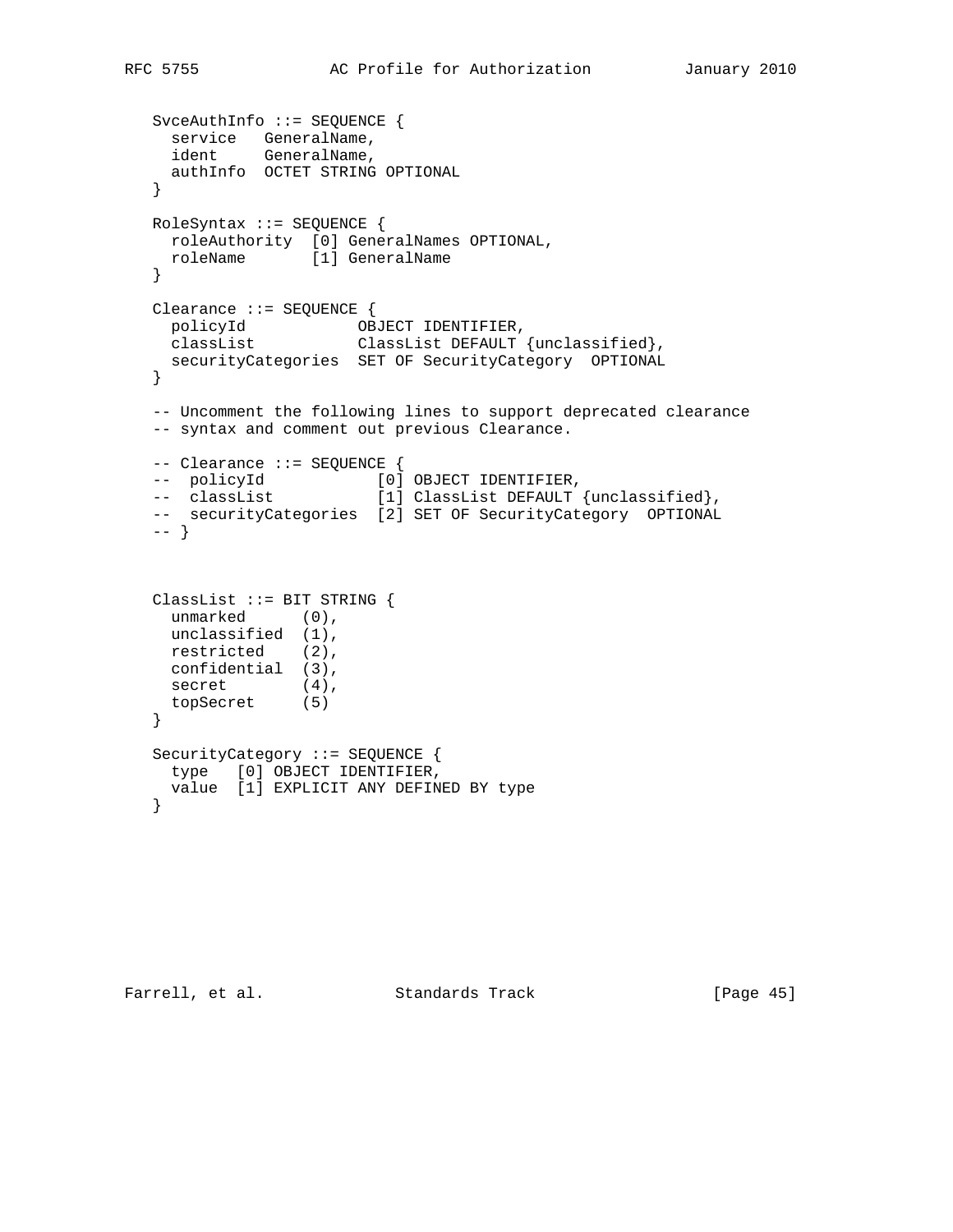```
 -- Note that in [RFC3281] the syntax for SecurityCategory was
   -- as follows:
  - -- SecurityCategory ::= SEQUENCE {
 -- type [0] IMPLICIT OBJECT IDENTIFIER,
 -- value [1] ANY DEFINED BY type
   -- }
  -\, - -- The removal of the IMPLICIT from the type line and the
   -- addition of the EXPLICIT to the value line result in
   -- no changes to the encoding.
   AAControls ::= SEQUENCE {
 pathLenConstraint INTEGER (0..MAX) OPTIONAL,
 permittedAttrs [0] AttrSpec OPTIONAL,
 excludedAttrs [1] AttrSpec OPTIONAL,
    permitUnSpecified BOOLEAN DEFAULT TRUE
   }
   AttrSpec ::= SEQUENCE OF OBJECT IDENTIFIER
   ACClearAttrs ::= SEQUENCE {
    acIssuer GeneralName,
    acSerial INTEGER,
    attrs SEQUENCE OF Attribute
   }
   ProxyInfo ::= SEQUENCE OF Targets
   END
```
Farrell, et al. Standards Track [Page 46]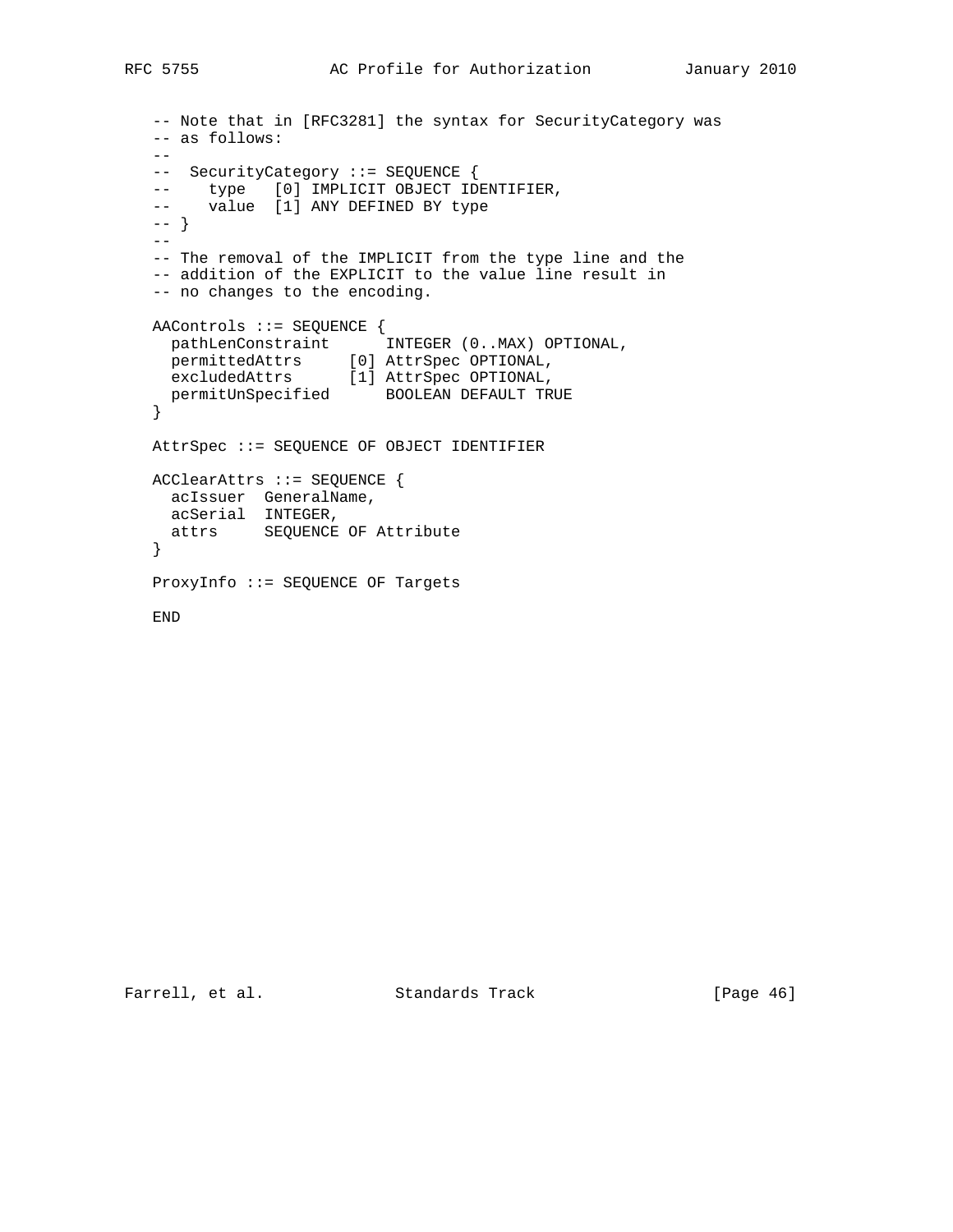```
Appendix C. Errata Report Submitted to RFC 3281
   The following is the errata report submitted against RFC 3281, posted
   online as [Err302].
   Status: Verified
   Type: Technical
   Reported By: Stephen Farrell
   Date Reported: 2003-03-07
   Section 4.4.6 says:
      Clearance ::= SEQUENCE {
 policyId [0] OBJECT IDENTIFIER,
 classList [1] ClassList DEFAULT {unclassified},
            securityCategories [2] SET OF SecurityCategory OPTIONAL
      }
   It should say:
      Clearance ::= SEQUENCE {
 policyId OBJECT IDENTIFIER,
 classList ClassList DEFAULT {unclassified},
 securityCategories SET OF SecurityCategory OPTIONAL
      }
```
Notes:

 The differences in tagging arose due to an unnoticed technical corrigendum (TC-2) being applied to the X.501 document during preparation of RFC 3281. The X.501 format is the correct form and will be included in a future update of RFC 3281. Implementers SHOULD modify their decoding functions to accept either format and, even if claiming RFC 3281 conformance, SHOULD output the (correct) X.501 format pending the issuing of a corrected RFC at which point the incorrect RFC 3281 format will no longer be specified.

Farrell, et al. Standards Track [Page 47]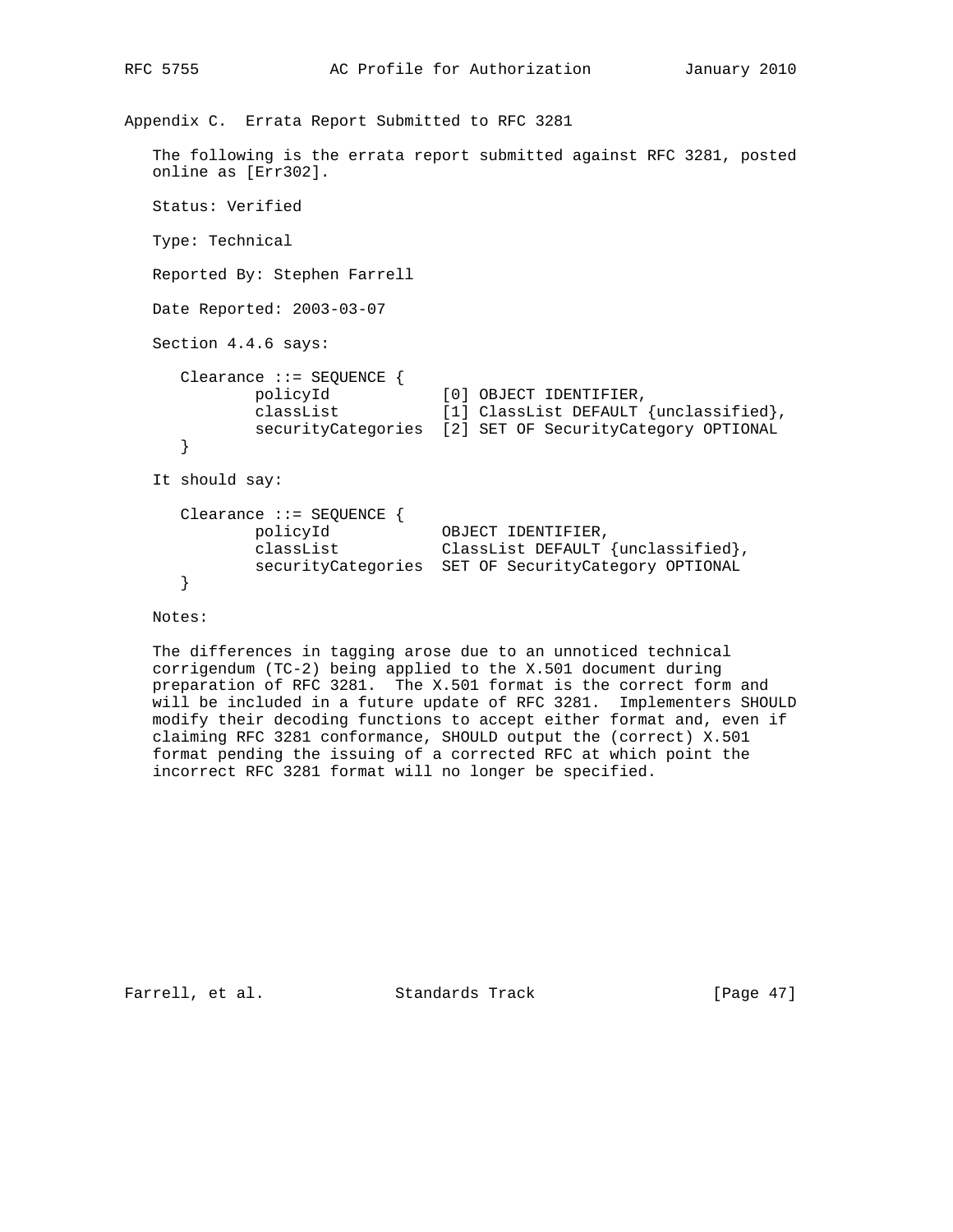Appendix D. Changes since RFC 3281

- 1. Created a new Section 1.1 "Terminology", renumbered Sections 1.1-1.3 to 1.2-1.4, and moved first paragraph of Section 1 to Section 1.1.
- 2. In Section 1.2, rephrased first sentence in third paragraph.
- 3. In Section 2, replaced S/MIME v3 with S/MIME v3.2.
- 4. In Section 4.1, moved "," from the right of the ASN.1 comment to the left of the ASN.1 comment on the line describing version in the AttributeCertificateInfo structure. Replaced reference to X.208 with X.690.
- 5. In Section 4.2, replaced pointer to 4.2.1.7 of RFC 3280 with pointer to 4.2.1.6 of RFC 5280. Added requirement to support subject alternative name choice SRVName.
- 6. In Section 4.3.2, replaced "Confirming" with "Conforming".
- 7. In Section 4.3.4, replaced reference to RFC 1738, URL, with references to [HTTP-URL], "authorityInformationAccess" with "authorityInfoAccess", and "NOT REQUIRED" with "OPTIONAL."
- 8. In Section 4.3.5, replaced "HTTP or an LDAP" with "HTTP [HTTP-URL] or an LDAP [LDAP-URL]". Also, replaced "CRLDistPointsSyntax" with "CRLDistributionPoints".
- 9. In Section 4.4.6, added text to address having two OIDs for the same syntax and two syntaxes for one OID.
- 10. In Section 5, replaced "When the extension value SHOULD cause" with "When the extension value causes".
- 11. In Section 7.1, replaced text that described encapsulating encrypted attribute with corrected text. Clarified that attributes can appear more than once if they apply to different recipients. Reworded last paragraph to more clearly describe the failure case.
- 12. In Section 7.3, updated references to point to RFC 3279.
- 13. In Section 8, updated last paragraph to better explain why implementers need to be careful when mapping authenticated identities to the AC holder.

Farrell, et al. Standards Track [Page 48]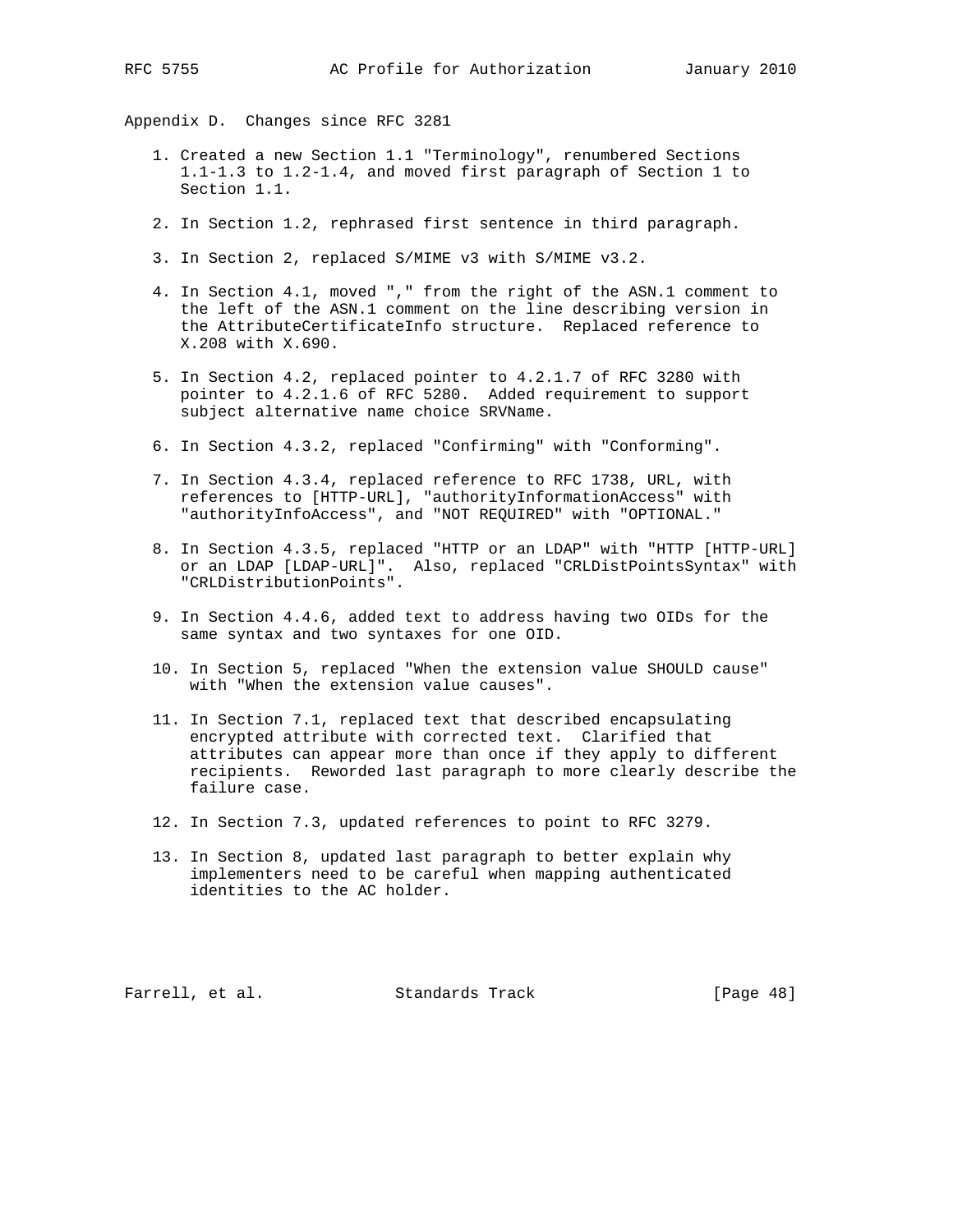- 14. Updated References: a) split references into informative/normative references b) added reference to RFC 3281 c) replaced reference to X.501:1993 with X.501:1997 d) replaced reference to RFC 1510 with RFC 4120 e) replaced reference to RFC 1738 with RFC 4516 and 2585 f) replaced reference to RFC 2251 with RFC 4511 g) replaced reference to RFC 2459 with RFC 5280 h) replaced reference to RFC 2630 with RFC 5652 i) replaced reference to X.208-1988 with X.690 j) added reference to X.680 k) added reference to RFC 4985 l) expanded reference to RFC 3279 by adding RFC 5480 and RFC 4055, which update RFC 3279
	- m) deleted spurious reference to CMC, CMP, ESS, RFC 2026, X.209-88, and X.501:1988.
- 15. In Appendix A, added second clearance attribute object identifier.
- 16. Appendix B, updated ASN.1 with changes 3, 8, 9, and 11: a) New OID for ASN.1 module.
	- b) Updated module OIDs for PKIX1Explicit88 and PKIX1Implicit88.
	- c) Added imports from PKIX1Implicit88 for AuthorityKeyIdentifier, AuthorityInfoAccessSyntax, CRLDistributionPoint.
	- d) Added imports from CryptographicMessageSyntax2004 for ContentInfo.
	- e) Added comments and commented out ASN.1 for old clearance attribute syntax.
	- f) Added preamble to ASN.1, which is taken from Appendix A of RFC 5280.
- 17. Added Appendix C.

Farrell, et al. Standards Track [Page 49]